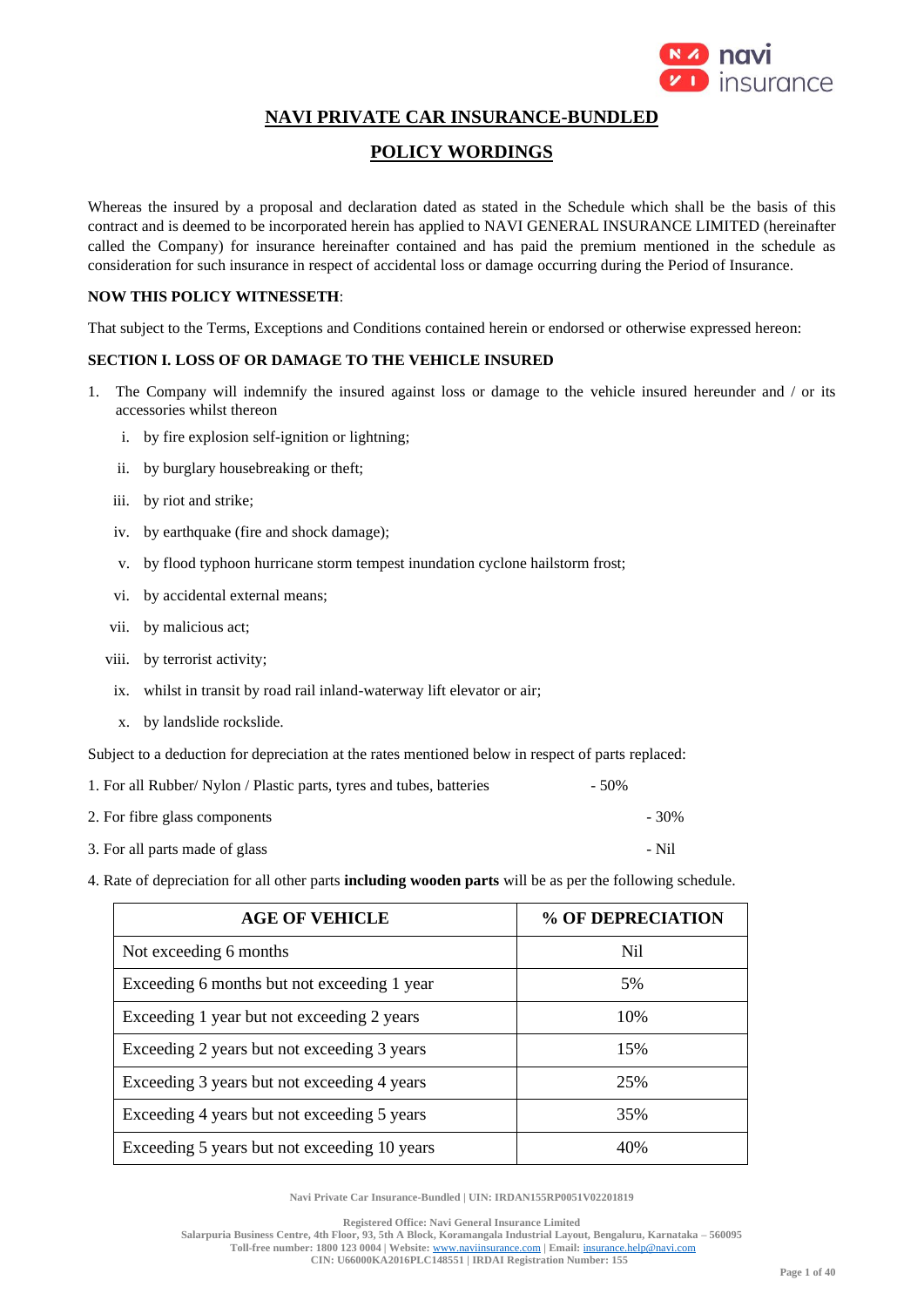

| Exceeding 10 years | 50% |
|--------------------|-----|

Rate of Depreciation for Painting: In the case of painting, the depreciation rate of 50% shall be applied only on the material cost of total painting charges. In case of a consolidated bill for painting charges, the material component shall be considered as 25% of total painting charges for the purpose of applying the depreciation.

- 2. The Company shall not be liable to make any payment in respect of:
	- (a) consequential loss, depreciation, wear and tear, mechanical or electrical breakdown, failures or breakages;
	- (b) damage to Tyres and Tubes unless the vehicle insured is damaged at the same time in which case the liability of the Company shall be limited to 50% of the cost of replacement.
	- (c) any accidental loss or damage suffered whilst the Insured or any person driving the vehicle with the knowledge and consent of the Insured is under the influence of intoxicating liquor or drugs.
- 3. In the event of the vehicle being disabled by reason of loss or damage covered under this Policy the Company will bear the reasonable cost of protection and removal to the nearest repairer and redelivery to the insured but not exceeding in all Rs. 1500/- in respect of any one accident.

The insured may authorise the repair of the vehicle necessitated by damage for which the Company may be liable under this Policy provided that:

- a) the estimated cost of such repair including replacements, if any, does not exceed Rs.500/-;
- b) the Company is furnished forthwith with a detailed estimate of the cost of repairs; and
- c) the insured shall give the Company every assistance to see that such repair is necessary and the charges are reasonable.

### **SUM INSURED – INSURED'S DECLARED VALUE (IDV)**

The **Insured's Declared Value (IDV)** of the vehicle will be deemed to be the 'SUM INSURED' for the purpose of this policy which is fixed at the commencement of each policy period for the insured vehicle.

The IDV of the vehicle (and side car accessories, if any, fitted to the vehicle) is to be fixed on the basis of the manufacturer's listed selling price of the brand and model as the insured vehicle at the commencement of insurance/renewal and adjusted for depreciation (as per schedule below).

The schedule of age-wise depreciation as shown below is applicable for the purpose of Total Loss/Constructive Total Loss (**TL/CTL**) claims only.

| <b>AGE OF THE VEHICLE</b>                   | % OF DEPRECIATION FOR FIXING IDV |
|---------------------------------------------|----------------------------------|
| Not exceeding 6 months                      | 5%                               |
| Exceeding 6 months but not exceeding 1 year | 15%                              |
| Exceeding 1 year but not exceeding 2 years  | 20%                              |
| Exceeding 2 years but not exceeding 3 years | 30%                              |
| Exceeding 3 years but not exceeding 4 years | 40%                              |
| Exceeding 4 years but not exceeding 5 years | 50%                              |

### **THE SCHEDULE OF DEPRECIATION FOR FIXING IDV OF THE VEHICLE**

IDV of vehicles beyond 5 years of age and of obsolete models of the vehicles (i.e. models which the manufacturers have discontinued to manufacture) is to be determined on the basis of an understanding between the insurer and the insured.

IDV shall be treated as the 'Market Value' throughout the policy period without any further depreciation for the purpose of Total Loss (**TL**) / Constructive Total Loss (**CTL**) claims.

**Navi Private Car Insurance-Bundled | UIN: IRDAN155RP0051V02201819**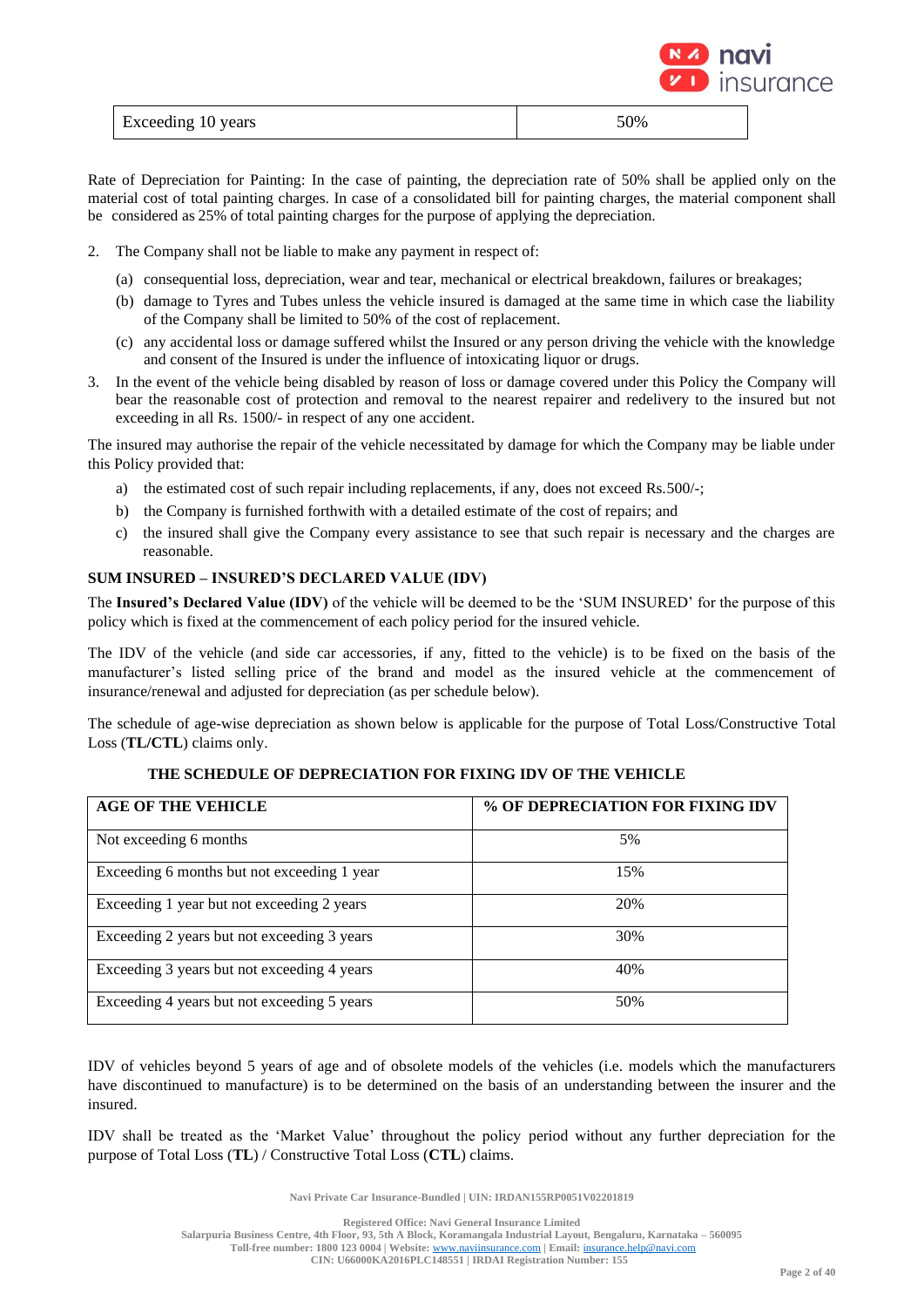

The insured vehicle shall be treated as a CTL if the aggregate cost of retrieval and / or repair of the vehicle, subject to terms and conditions of the policy, exceeds 75% of the IDV of the vehicle.

## **Section II: LIABILITY TO THIRD PARTIES**

- 1. Subject to the Limit of liability as laid down in the schedule hereto, the Company will indemnify the insured in the event of accident caused by or arising out of the use of the Insured Vehicle against all sums which the insured shall become legally liable to pay in respect of
	- i. death of or bodily injury to any person including occupants carried in the insured vehicle (provided such occupants are not carried for hire or reward) but except so far as it is necessary to meet the requirements of the Motor Vehicles Act, the Company shall not be liable where such death or injury arises out of and in the course of the employment of such person by the insured.
	- ii. damage to property other than property belonging to the insured or held in trust or in the custody or control of the insured.
- 2. The Company will also pay all costs and expenses incurred with its written consent.
- 3. In terms of and subject to the limitations of the indemnity granted by this section to the insured, the Company will indemnify any driver who is driving the Vehicle on the insured's order or with insured's permission provided that such driver shall as though he/she was the insured observe fulfill and be subject to the terms exceptions and conditions of this policy in so far as they apply.
- 4. In the event of the death of any person entitled to indemnity under this policy the Company will in respect of the liability incurred by such person indemnify his/her personal representative in terms of and subject to the limitations of this Policy provided that such personal representative shall as though such representative was the insured observe fulfill and be subject to the terms exceptions and conditions of this Policy in so far as they apply.
- 5. The Company may at its own option

(A) arrange for representation at any Inquest or Fatal Inquiry in respect of any death which may be the subject of indemnity under this Policy and

(B) undertake the defence of proceedings in any Court of Law in respect of any act or alleged offence causing or relating to any event which may be the subject of indemnity under this Policy.

### **AVOIDANCE OF CERTAIN TERMS AND RIGHT OF RECOVERY**

Nothing in this Policy or any endorsement hereon shall affect the right of any person indemnified by this Policy or any other person to recover an amount under or by virtue of the provisions of the Motor Vehicles Act.

But the insured shall repay to the Company all sums paid by the Company which the Company would not have been liable to pay but for the said provisions.

### **APPLICATION OF LIMITS OF INDEMNITY**

In the event of any accident involving indemnity to more than one person any limitation by the terms of this Policy and/or of any Endorsement thereon of the amount of any indemnity shall apply to the aggregate amount of indemnity to all persons indemnified and such indemnity shall apply in priority to the insured.

### **SECTION III - PERSONAL ACCIDENT COVER FOR OWNER-DRIVER**

1. The Company undertakes to pay compensation as per the following scale for bodily injury/ death sustained by the owner-driver of the vehicle in direct connection with the vehicle insured or whilst driving or mounting into/dismounting from the vehicle insured or whilst traveling in it as a co-driver, caused by violent, accidental, external and visible means which independent of any other cause shall within six calendar months of such injury result in:

| <b>Nature of Injury</b>                                                       | <b>Scale of compensation</b> |
|-------------------------------------------------------------------------------|------------------------------|
| i) Death                                                                      | 100%                         |
| (ii) Loss of two limbs or sight of two eyes or one limb and sight of one eye. | 100%                         |

**Navi Private Car Insurance-Bundled | UIN: IRDAN155RP0051V02201819**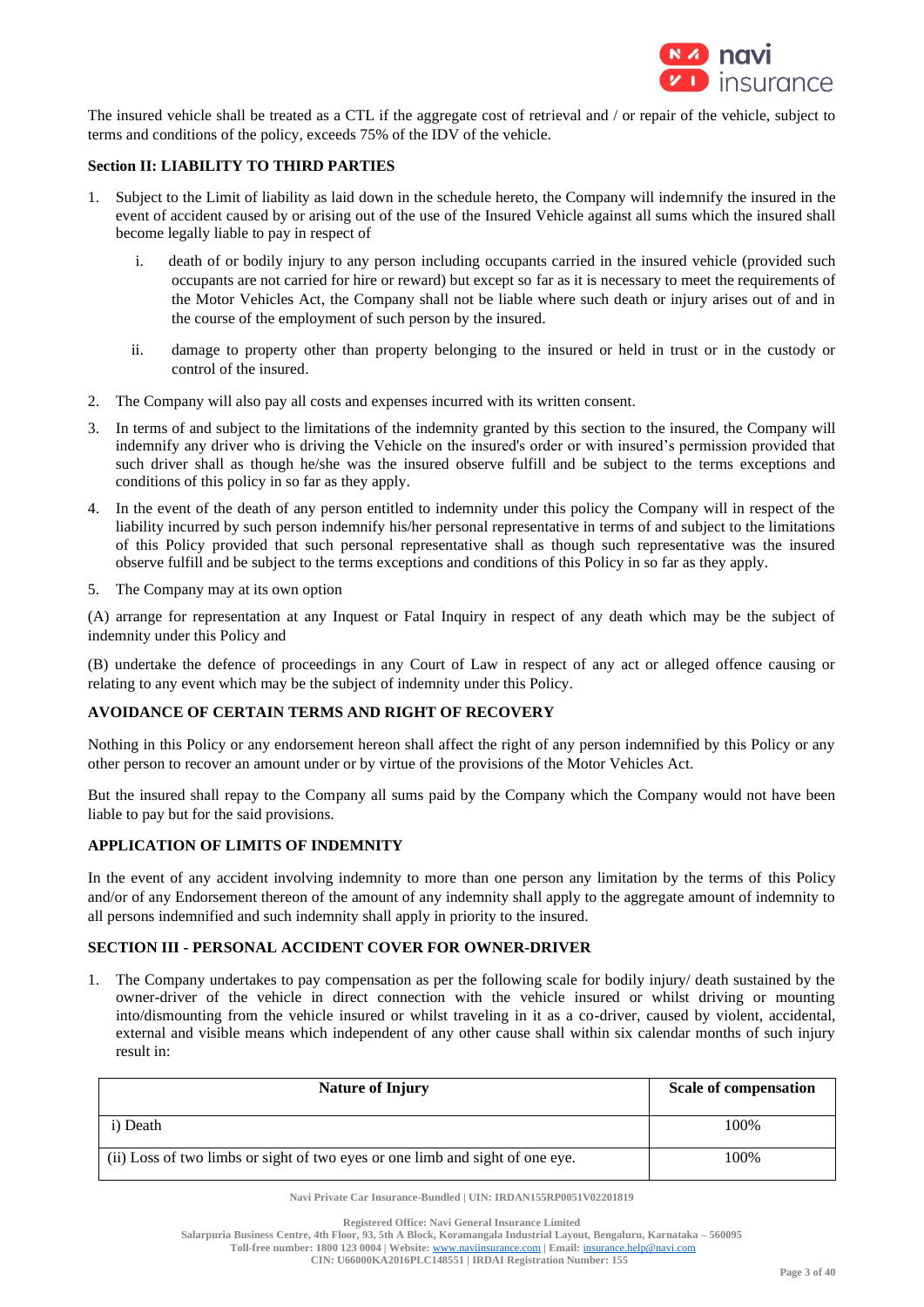

| (iii) Loss of one limb or sight of one eye                             | 50%  |
|------------------------------------------------------------------------|------|
| (iv) Permanent total disablement from injuries other than named above. | 100% |

#### **Provided always that**

- A) the compensation shall be payable under only one of the items (i) to (iv) above in respect of the owner-driver arising out of any one occurrence and the total liability of the insurer shall not in the aggregate exceed the sum of Rs.15 lakh during any one period of insurance.
- B) no compensation shall be payable in respect of death or bodily injury directly or indirectly wholly or in part arising or resulting from or traceable to (a) intentional self-injury suicide or attempted suicide physical defect or infirmity or (b) an accident happening whilst such person is under the influence of intoxicating liquor or drugs.
- C) Such compensation shall be payable directly to the insured or to his/her legal representatives whose receipt shall be the full discharge in respect of the injury to the insured.

#### **2. This cover** is **subject to**

- (a) the Owner-Driver is the registered owner of the vehicle insured herein;
- (b) the Owner-Driver is the insured named in this policy.
- (c) the Owner-Driver holds an effective driving license, in accordance with the provisions of Rule 3 of the Central Motor Vehicles Rules, 1989, at the time of the accident.

### **GENERAL EXCEPTIONS (Applicable to all Sections of the Policy)**

The Company shall not be liable in respect of

#### **A. Exclusion which can be waived on payment of additional premium**

1. Any accidental loss damage and/or liability caused sustained or incurred outside the Geographical Area.

### **B. Exclusions specific to the policy which cannot be waived**

- 2. Any claim arising out of any contractual liability;
- 3. Any accidental loss damage and/or liability caused sustained or incurred whilst the vehicle insured herein is
	- (a) being used otherwise than in accordance with the 'Limitations as to Use' or
	- (b) being driven by or is for the purpose of being driven by him/her in the charge of any person other than a Driver as stated in the Driver's Clause.
- 4. (a) any accidental loss or damage to any property whatsoever or any loss or expense whatsoever resulting or arising there from or any consequential loss.

### **C. Standard Exclusions**

(b) any liability of whatsoever nature directly or indirectly caused by or contributed to by or arising from ionising radiations or contamination by radioactivity from any nuclear fuel or from any nuclear waste from the combustion of nuclear fuel. For the purpose of this exception combustion shall include any self-sustaining process of nuclear fission;

- 5. Any accidental loss damage or liability directly or indirectly caused by or contributed to by or arising from nuclear weapons material;
- 6. Any accidental loss damage and/or liability directly or indirectly or proximately or remotely occasioned by or contributed to by or traceable to or arising out of or in connection with war, invasion, the act of foreign enemies, hostilities or warlike operations (whether before or after declaration of war) civil war, mutiny rebellion, military or usurped power or by any direct or indirect consequence of any of the said occurrences and in the event of any claim hereunder the insured shall prove that the accidental loss damage and/or liability arose independently of and was in no way connected with or occasioned by or contributed to by or traceable to any of the said occurrences or any consequences thereof and in default of such proof, the Company shall not be liable to make any payment in respect of such a claim.

**Navi Private Car Insurance-Bundled | UIN: IRDAN155RP0051V02201819**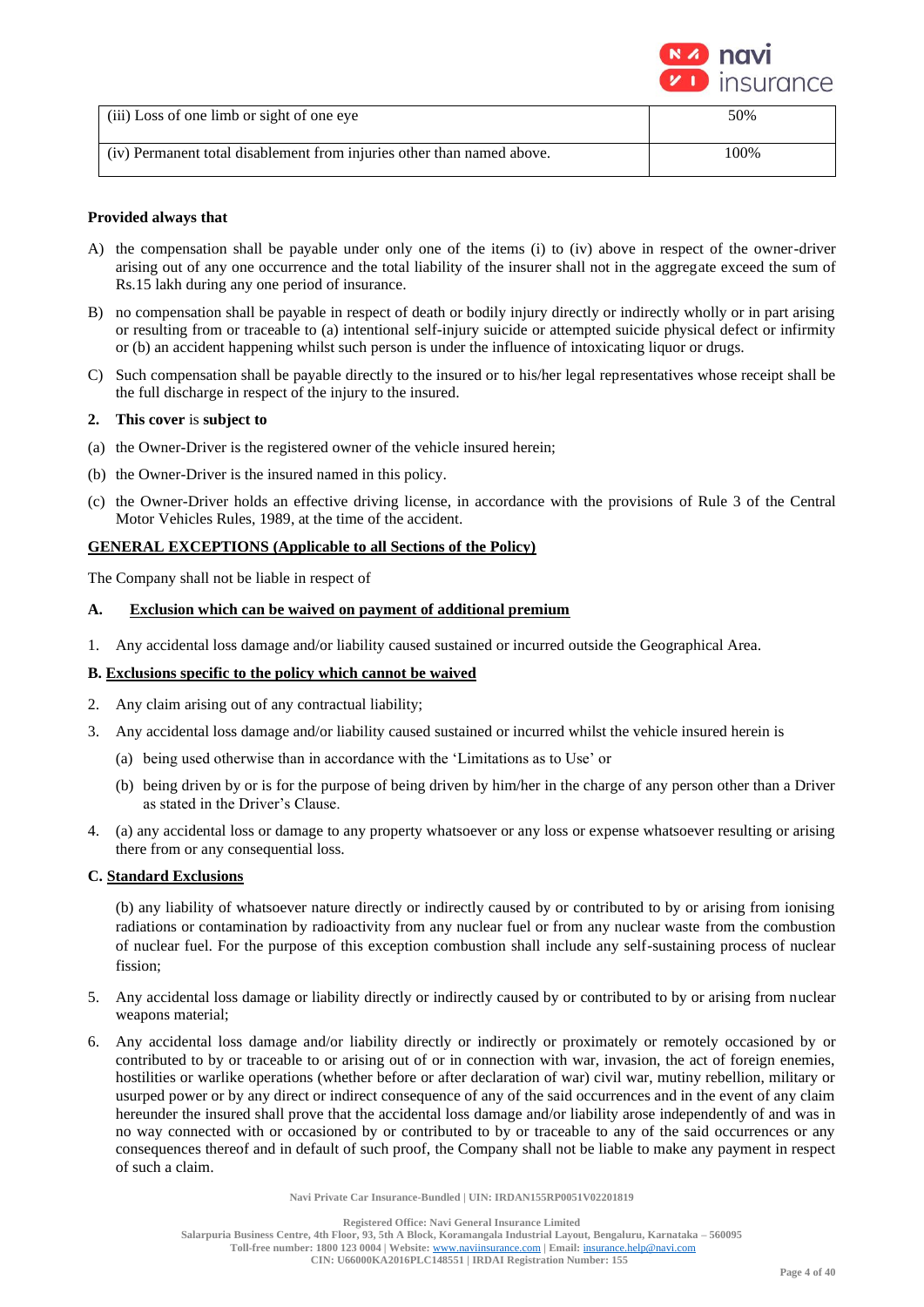

#### **DEDUCTIBLE**

The Company shall not be liable for each and every claim under Section -1 (loss of or damage to the vehicle insured) of this Policy in respect of the deductible stated in the schedule.

#### **CONDITIONS:**

This Policy and the Schedule shall be read together and any word or expression to which a specific meaning has been attached in any part of this policy or of the Schedule shall bear the same meaning wherever it may appear.

### **A. Conditions when a claim arises:**

- 1. Notice shall be given in writing to the Company immediately upon the occurrence of any accidental or loss or damage in the event of any claim and thereafter the insured shall give all such information and assistance as the Company shall require. Every letter claims writ summons and/or process or copy thereof shall be forwarded to the Company immediately on receipt by the insured. Notice shall also be given in writing to the Company immediately the insured shall have knowledge of any impending prosecution inquest or fatal inquiry in respect of any occurrence which may give rise to a claim under this Policy. In case of theft or other criminal act which may be the subject of a claim under this Policy the insured shall give immediate notice to the police and co-operate with the Company in securing the conviction of the offender.
- 2. No admission offer promise payment or indemnity shall be made or given by or on behalf of the insured without the written consent of the Company which shall be entitled if it so desires to take over and conduct in the name of the insured the defence or settlement of any claim or to prosecute in the name of the insured for its own benefit any claim for indemnity or damage or otherwise and shall have full discretion in the conduct of any proceedings or in the settlement of any claim and the insured shall give all such information and assistance as the Company may require.
- 3. The Company may at its own option repair reinstate or replace the vehicle or part thereof and/or its accessories or may pay in cash the amount of the loss or damage and the liability of the Company shall not exceed:
	- (a) for total loss / constructive total loss of the vehicle the Insured's Declared Value (IDV) of the vehicle (including accessories thereon) as specified in the Schedule less the value of the wreck.
	- (b) for partial losses, i.e. losses other than Total Loss/Constructive Total Loss of the vehicle actual and reasonable costs of repair and/or replacement of parts lost/damaged subject to depreciation as per limits specified.
- 4. If at the time of occurrence of an event that gives rise to any claim under this policy there is in existence any other insurance covering the same liability, the Company shall not be liable to pay or contribute more than its ratable proportion of any compensation, cost or expense.
- 5. If any dispute or difference shall arise as to the quantum to be paid under this policy (liability being otherwise admitted), such difference shall independent of all other questions be referred to the decision of a sole arbitrator to be appointed in writing by the parties to the dispute or if they cannot agree upon a single arbitrator within 30 days of any party invoking Arbitration, the same shall be referred to a panel of three arbitrators comprising two arbitrators one to be appointed by each of the parties to the dispute / difference, and a third arbitrator to be appointed by such two arbitrators who shall act as the presiding arbitrator and Arbitration shall be conducted under and in accordance with the provisions of the Arbitration and Conciliation Act, 1996.

It is clearly agreed and understood that no difference or dispute shall be referable to Arbitration as hereinbefore provided, if the Company has disputed or not accepted liability under or in respect of this policy.

It is hereby expressly stipulated and declared that it shall be condition precedent to any right of action or suit upon this policy that the award by such arbitrator/ arbitrators of the amount of the loss or damage shall be first obtained.

It is also hereby further expressly agreed and declared that if the Company shall disclaim liability to the insured for any claim hereunder and such claim shall not, within twelve calendar months from the date of such disclaimer have been made the subject matter of a suit in a court of law, then the claim shall for all purposes be deemed to have been abandoned and shall not thereafter be recoverable hereunder.

#### **B. Conditions applicable during the contract:**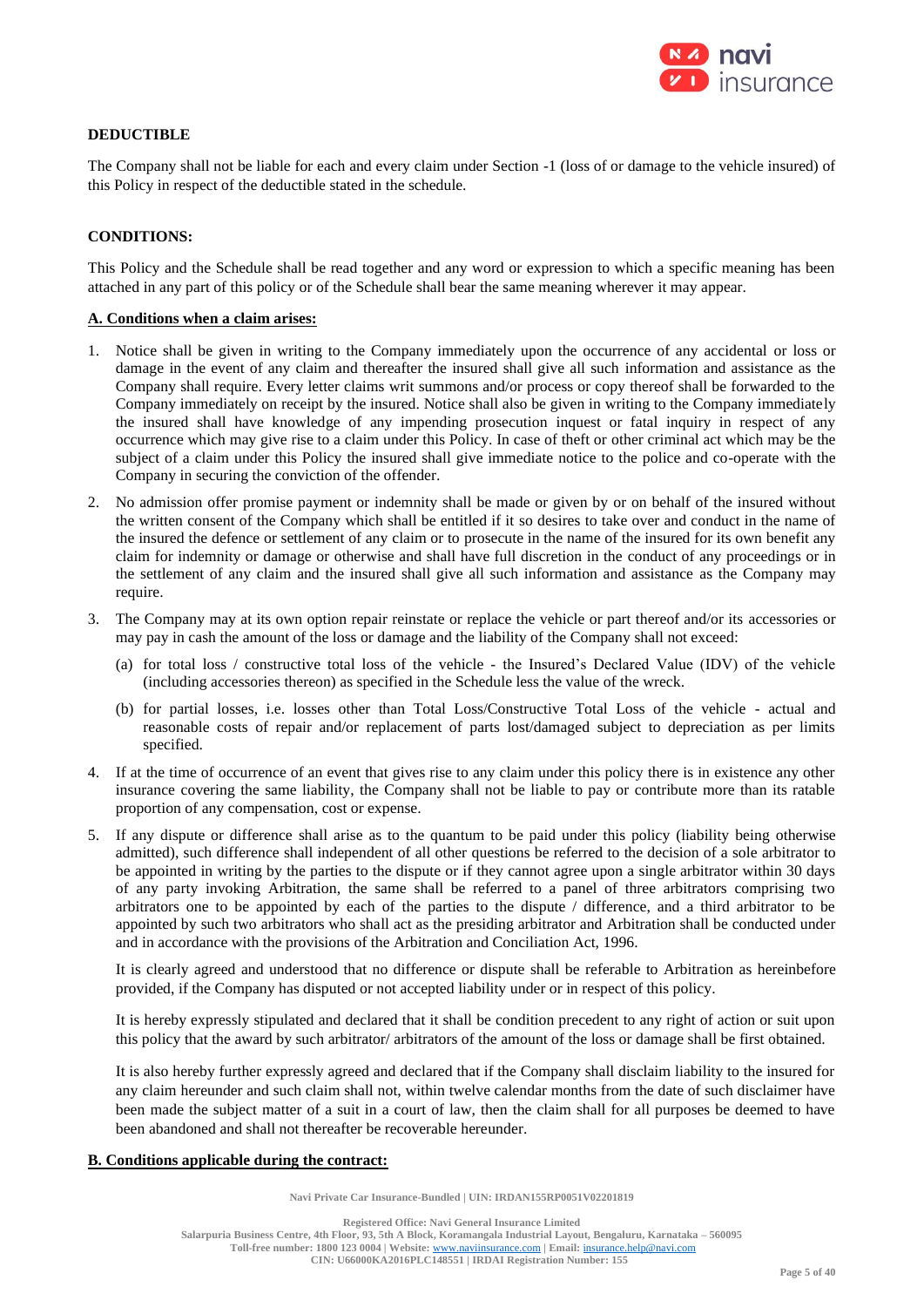

- 6. The insured shall take all reasonable steps to safeguard the vehicle from loss or damage and to maintain it in efficient condition and the Company shall have at all times free and full access to examine the vehicle or any part thereof or any driver or employee of the insured. In the event of any accident or breakdown, the vehicle shall not be left unattended without proper precautions being taken to prevent further damage or loss and if the vehicle be driven before the necessary repairs are effected any extension of the damage or any further damage to the vehicle shall be entirely at the insured's own risk.
- 7. The Company may cancel the policy by sending fifteen days' notice by recorded delivery to the insured at insured's last known address on the grounds of misrepresentation, fraud, non-disclosure of material facts or non-cooperation. In the event of cancellation of this Policy on grounds of misrepresentation, fraud, non-disclosure of material facts, the policy shall stand cancelled ab-initio and there will be no refund of premium. In the event the policy is cancelled on the grounds of non-cooperation of the insured or insured has initiated cancellation of the policy subject to proof of insurance elsewhere at least for liability only cover and surrender of original certificate of insurance, then the premium shall be computed and retained in accordance with company's short period rate for the period the Policy has been in force in the **running policy year and** on a pro rata basis for the **remaining full policy year(s)** provided no claim has occurred up to the date of cancellation.

Return of the premium by the Company will be subject to retention of the minimum premium of Rs. 100/- (or Rs. 25/- in respect of vehicles specifically designed/modified for use by blind/handicapped/ mentally challenged persons). Where the ownership of the vehicle is transferred, the Policy cannot be cancelled unless evidence that the vehicle is insured elsewhere at least for Liability only cover is produced.

In case of claim reported under the policy premium will be refunded on pro-rata basis for the **remaining full policy year(s).**

| <b>PERIOD</b>                                 | % OF ANNUAL PREMIUM RATE |
|-----------------------------------------------|--------------------------|
| Not exceeding 1 month                         | 20%                      |
| Exceeding 1 month but not exceeding 2 months  | 30%                      |
| Exceeding 2 months but not exceeding 3 months | 40%                      |
| Exceeding 3 months but not exceeding 4 months | 50%                      |
| Exceeding 4 months but not exceeding 5 months | 60%                      |
| Exceeding 5 months but not exceeding 6 months | 70%                      |
| Exceeding 6 months but not exceeding 7 months | 80%                      |
| Exceeding 7 months but not exceeding 8 months | 90%                      |
| Exceeding 8 months                            | Full annual premium/rate |

## **SHORT PERIOD SCALE (FOR RETENTION OF PREMIUM)**

8. In the event of the death of the sole insured, this policy will not immediately lapse but will remain valid for a period of three months from the date of the death of insured or until the expiry of this policy (whichever is earlier). During the said period, legal heir(s) of the insured to whom the custody and use of the Motor Vehicle passes may apply to have this Policy transferred to the name(s) of the heir(s) or obtain a new insurance policy for the Motor Vehicle.

Where such legal heir(s) desire(s) to apply for transfer of this policy or obtain a new policy for the vehicle such heir(s) should make an application to the Company accordingly within the aforesaid period. All such applications should be accompanied by: -

- Death Certificate in respect of the insured
- b) Proof of title to the vehicle
- c) Original Policy.

## **C. Conditions precedent to the Contract:**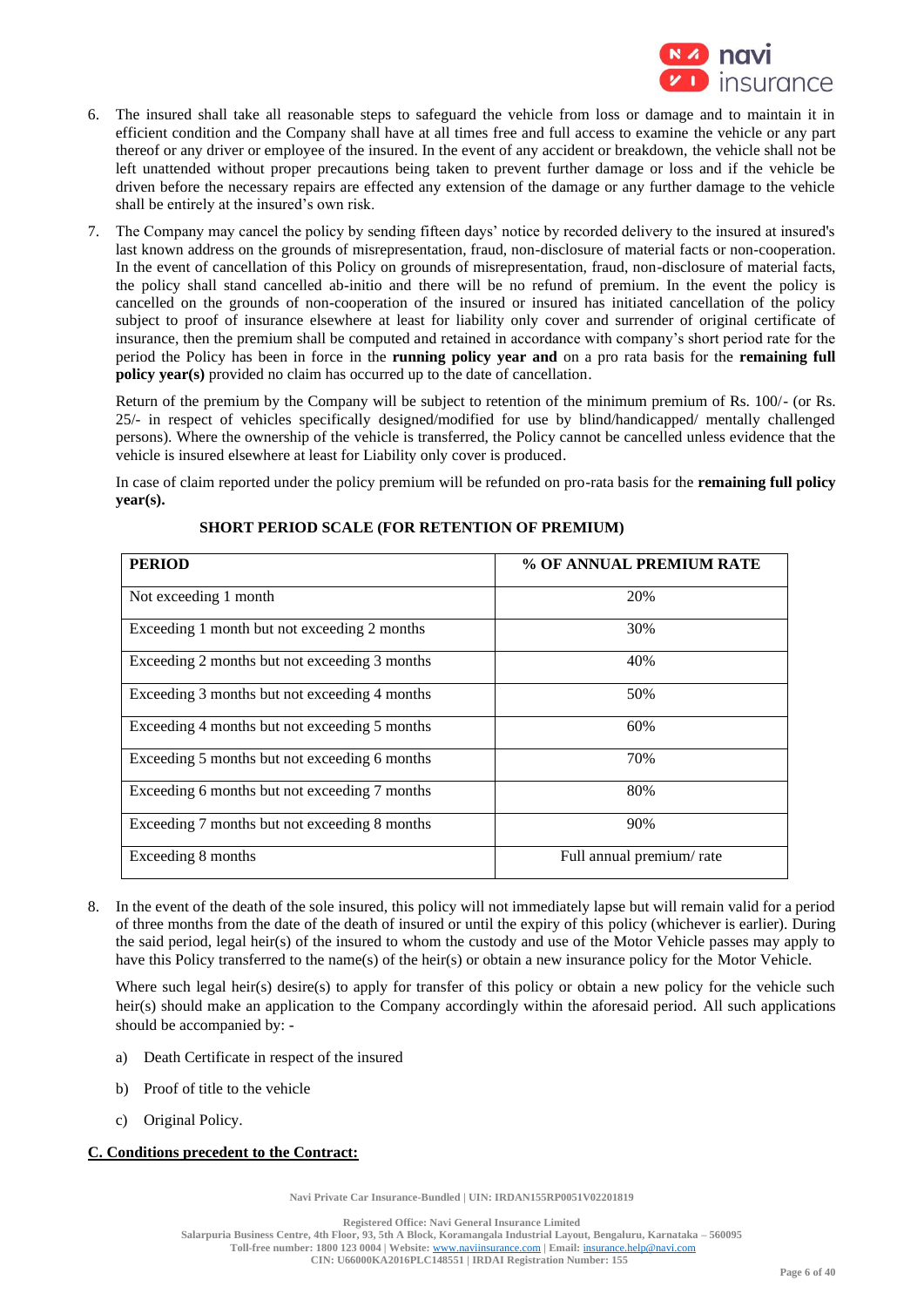

9. The due observance and fulfillment of the terms, conditions and endorsement of this Policy in so far as they relate to anything to be done or complied with by the insured and the truth of the statements and answers in the said proposal shall be conditions precedent to any liability of the Company to make any payment under this Policy.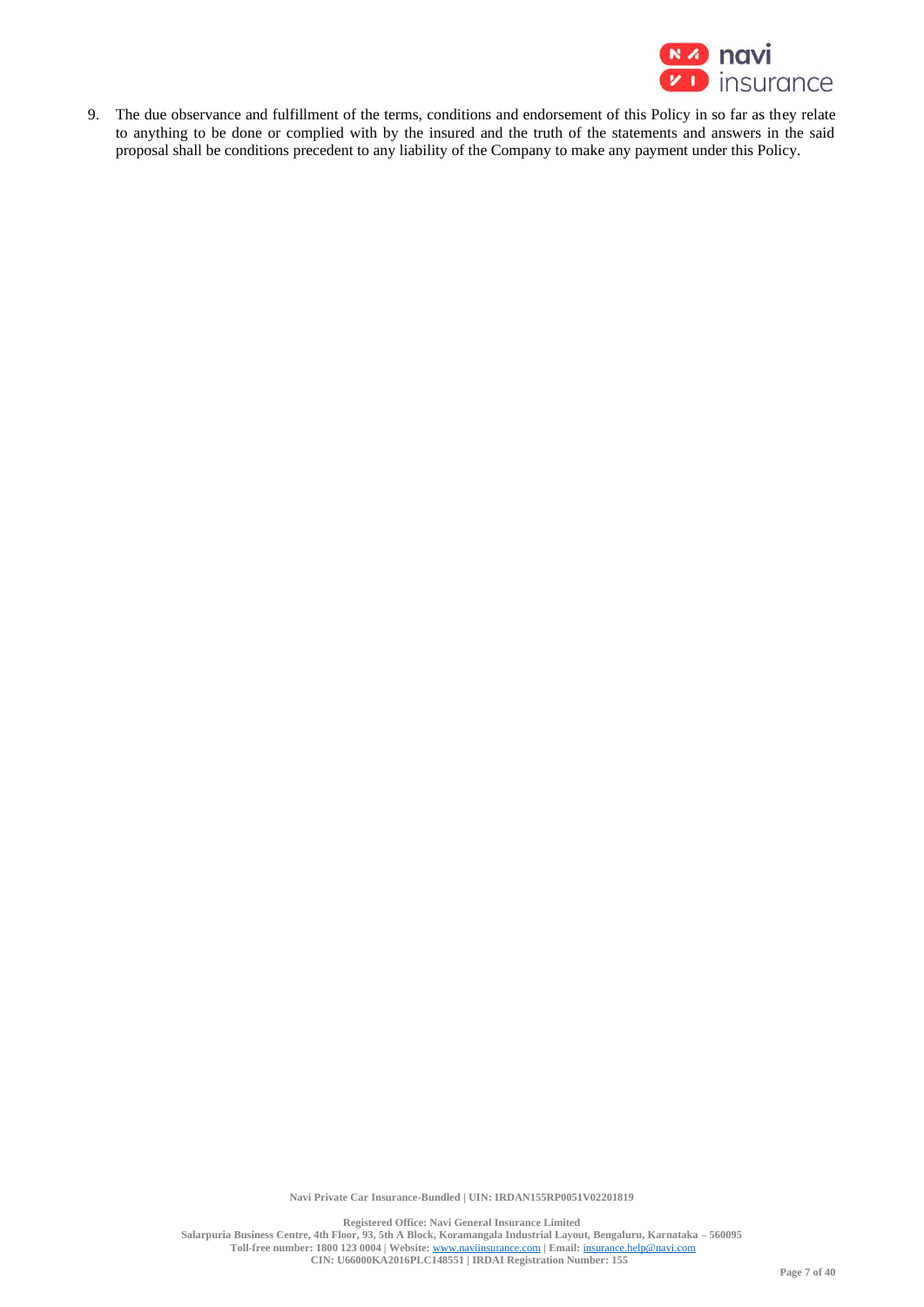

## **ENDORSEMENTS:**

(Attached to and forming part of Policy)

#### **IMT.1. Extension of Geographical Area**

In consideration of the payment of an additional premium of Rs....it is hereby understood and agreed that notwithstanding anything contained in this Policy to the contrary the Geographical Area in this Policy shall from the. ./.  $\ldots$  to the.  $\ldots$  ... (both days inclusive) be deemed to include

It is further specifically understood and agreed that such geographical extension excludes cover for damage to the vehicle insured / injury to its occupants / third party liability in respect of the vehicle insured during sea voyage / air passage for the purpose of ferrying the vehicle insured to the extended geographical area.

Subject otherwise to the terms exceptions conditions and limitations of this Policy.

#### **IMT.2. Agreed value clause**

#### **(Applicable only to Vintage Cars)**

It is hereby declared and agreed that in case of TOTAL LOSS/CONSTRUCTIVE TOTAL LOSS of the Vintage Car insured hereunder due to a peril insured against, the amount payable will be the Insured's Declared Value (IDV) of the vehicle as mentioned in the Policy without deduction of any depreciation.

It is further declared and agreed that in case of partial loss to the vehicle, depreciation on parts replaced will be as stated in Section I of the Policy.

Subject otherwise to the terms exceptions conditions and limitations of this Policy.

## **IMT.3. Transfer of Interest**

It is hereby understood and agreed that as from …/…/……. the interest in the Policy is transferred to and vested in ……….... of………………. carrying on or engaged in the business or profession of ……………. who shall be deemed to be the Insured and whose proposal and declaration dated. /…/…. shall be deemed to be incorporated in and to be the basis of this contract.

Provided always that for the purpose of the No Claim Bonus, no period during which the interest in this Policy has been vested in any previous insured shall accrue to the benefit of ....

Subject otherwise to the terms exceptions conditions and limitations of this Policy.

#### **IMT. 4. Change of vehicle**

It is hereby understood and agreed that as from …/…. / …... the vehicle bearing Registration Number …………. is deemed to be deleted from the Schedule of the Policy and the vehicle with details specified hereunder is deemed to be included therein-

| Regd. No. | Engine/<br><b>Chassis No.</b> | <b>Make</b> | of l<br>Type<br>Body | <b>C.C.</b> | Year<br>of<br><b>Manufacture</b> | <b>Seating Capacity</b><br>including<br><b>Driver</b> | <b>IDV</b> |
|-----------|-------------------------------|-------------|----------------------|-------------|----------------------------------|-------------------------------------------------------|------------|
|           |                               |             |                      |             |                                  |                                                       |            |

In consequence of this change, an extra / refund premium of Rs….... is charged/ allowed to the insured.

Subject otherwise to the terms exceptions conditions and limitations of this Policy.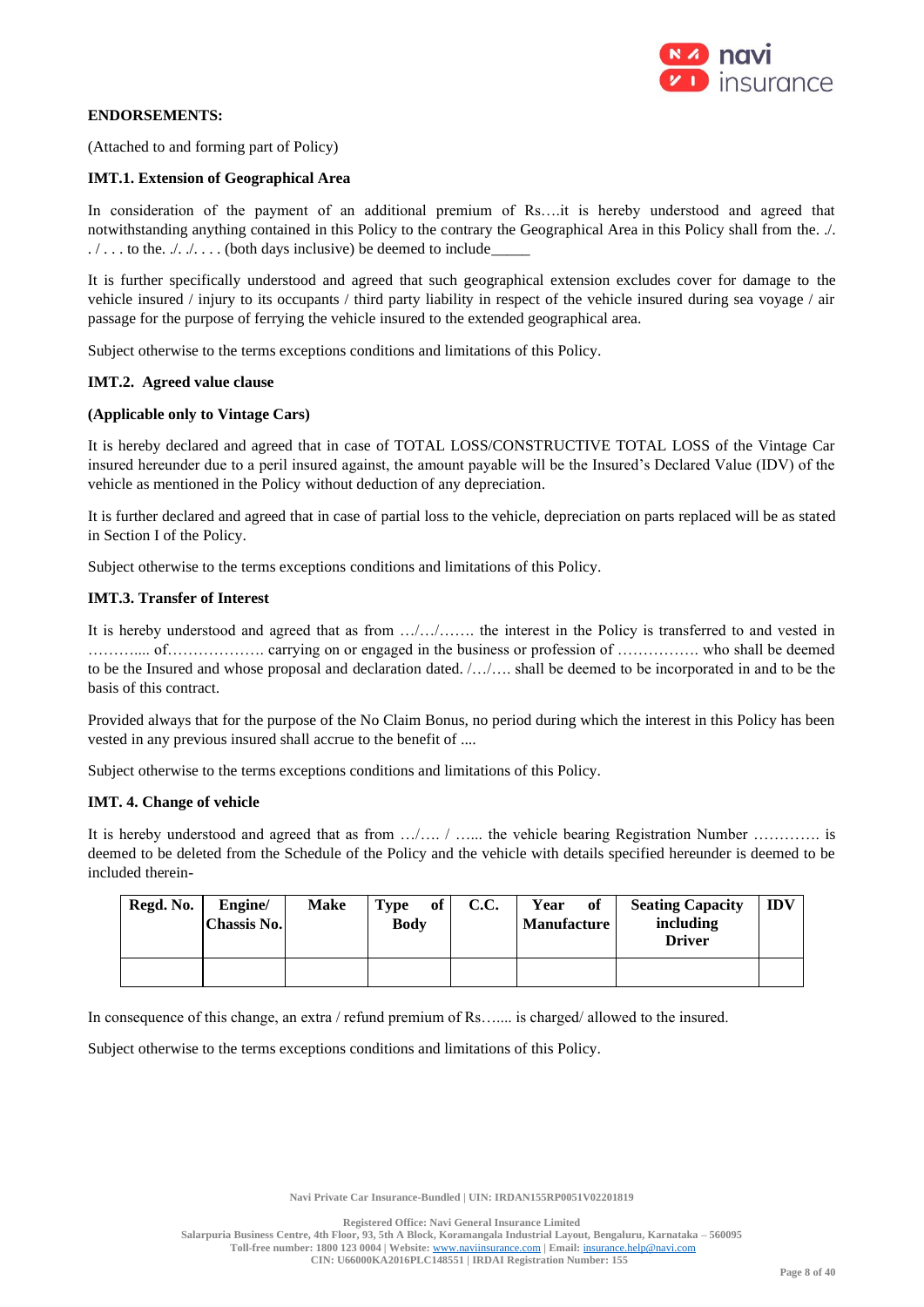

## **IMT. 5. Hire purchase Agreement**

It is hereby understood and agreed that ………. (hereinafter referred to as the Owners) are the Owners of the vehicle insured and that the vehicle insured is subject of an Hire Purchase Agreement made between the Owners on the one part and the insured on the other part and it is further understood and agreed that the Owners are interested in any monies which but for this Endorsement would be payable to the insured under this policy in respect of such loss or damage to the vehicle insured as cannot be made good by repair and / or replacement of parts and such monies shall be paid to the Owners as long as they are the Owners of the vehicle insured and their receipt shall be a full and final discharge to the insurer in respect of such loss or damage.

It is further declared and agreed that for the purpose of the Personal Accident Cover for the owner-driver granted under this policy, the insured named in the policy will continue to be deemed as the owner-driver subject to compliance of provisions of the policy relating to this cover.

Save as by this Endorsement expressly agreed nothing herein shall modify or affect the rights and liabilities of the insured or the insurer respectively under or about this Policy.

Subject otherwise to the terms exceptions conditions and limitations of this policy.

#### **IMT.6. Lease Agreement**

It is hereby understood and agreed that ……………… (hereinafter referred to as the Lessors) are the Owners of the vehicle insured and that the vehicle insured is the subject of a Lease Agreement made between the Lessor on the one part and the insured on the other part and it is further understood and agreed that the Lessors are interested in any monies which but for this Endorsement would be payable to the insured under this policy in respect of such loss or damage to the vehicle insured as cannot be made good by repair and / or replacement of parts and such monies shall be paid to the Lessors as long as they are the Owners of the vehicle insured and their receipt shall be a full and final discharge to the insurer in respect of such loss or damage. It is also understood and agreed that notwithstanding any provision in the Leasing Agreement to the contrary, this policy is issued to the insured namely …………. as the principal party and not as agent or trustee and nothing herein contained shall be construed as constituting the insured an agent or trustee for the Lessors or as an assignment (whether legal or equitable) by the insured to the Lessors, of his rights benefits and claims under this policy and further nothing herein shall be construed as creating or vesting any right in the Owner/Lessor to sue the insurer in any capacity whatsoever for any alleged breach of its obligations hereunder.

It is further declared and agreed that for the purpose of the Personal Accident Cover for the owner-driver granted under this policy, the insured named in the policy will continue to be deemed as the owner-driver subject to compliance of provisions of the policy relating to this cover.

Save as by this Endorsement expressly agreed nothing herein shall modify or affect the rights and liabilities of the insured or the insurer respectively under or in connection with this Policy.

Subject otherwise to the terms exceptions conditions and limitations of this policy.

### **IMT.7. Vehicles subject to Hypothecation Agreement**

It is hereby declared and agreed that the vehicle insured is pledged to / hypothecated with ………………. (hereinafter referred to as the "Pledgee") and it is further understood and agreed that the Pledgee is interested in any monies which but for this Endorsement would be payable to the insured under this policy in respect of such loss or damage to the vehicle insured as cannot be made good by repair and / or replacement of parts and such monies shall be paid to the Pledgee as long as they are the Pledgee of the vehicle insured and their receipt shall be a full and final discharge to the insurer in respect of such loss or damage.

It is further declared and agreed that for the purpose of the Personal Accident Cover for the owner-driver granted under this policy, the insured named in the policy will continue to be deemed as the owner-driver subject to compliance of provisions of the policy relating to this cover.

Save as by this Endorsement expressly agreed that nothing herein shall modify or affect the rights or liabilities of the Insured or the Insurer respectively under or in connection with this Policy or any term, provision or condition thereof.

Subject otherwise to the terms exceptions conditions and limitations of this policy.

**Navi Private Car Insurance-Bundled | UIN: IRDAN155RP0051V02201819**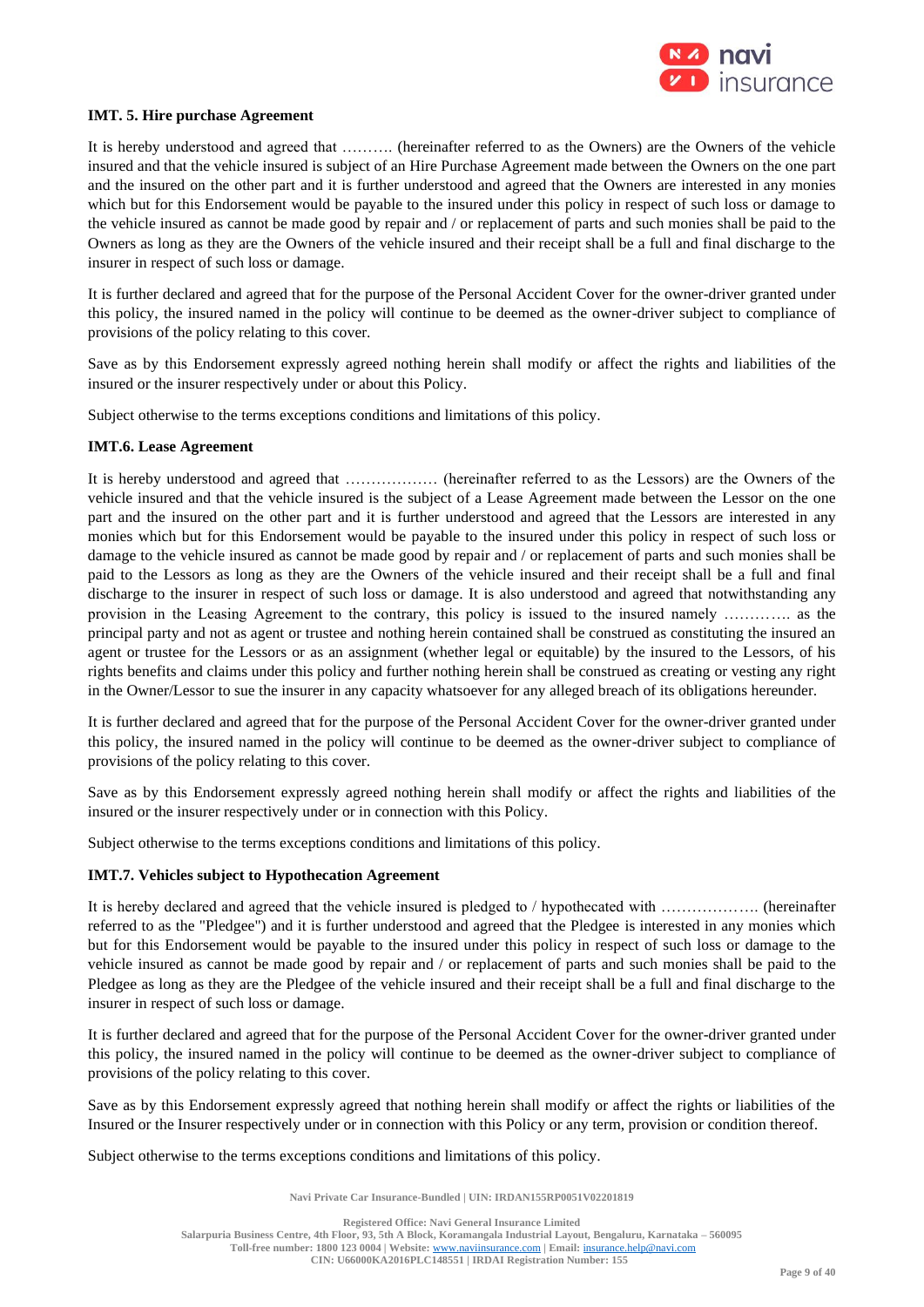

### **IMT. 8. Discount for Membership of Recognised Automobile Associations**

It is hereby understood and agreed that in consideration of insured's membership of ……………… a discount in premium of Rs. ………. is allowed to the insured hereunder from …. /…../…...

It is further understood and agreed that if the insured ceases to be a member of the above-mentioned association during the currency of this Policy the insured shall immediately notify the insurer accordingly and refund to the insurer a proportionate amount of the discount allowed on this account for the unexpired period of the cover.

Subject otherwise to the terms exceptions conditions and limitations of the policy

#### **IMT.9. Discount for Vintage cars**

It is hereby understood and agreed that in consideration of the insured car having been certified as a **Vintage Car by** the **Vintage and Classic Car Club of India,** a discount of Rs. ………. is allowed to the insured from …. /…../……

Subject otherwise to the terms exceptions conditions and limitations of the policy

#### **IMT.10. Installation of Anti-Theft Device**

In consideration of certification by .......................... that an Anti-Theft device approved by Automobile Research Association of India (ARAI), Pune has been installed in the vehicle insured herein a premium discount of Rs……… is hereby allowed to the insured.

It is hereby understood and agreed that the insured shall ensure at all times that this Anti-theft device installed in the vehicle insured is maintained in efficient condition till the expiry of this policy.

Subject otherwise to the terms, exceptions, conditions and limitations of the policy

### **IMT. 11.A. Vehicles Laid Up (Lay-up period declared)**

Notwithstanding anything to the contrary contained herein it is hereby understood and agreed that from .../ .../...... to…/ …. /….. the vehicle insured is laid up in garage and not in use and during this period all liability of the insurer under this policy in respect of the vehicle insured is suspended SAVE ONLY IN RESPECT OF LOSS OR DAMAGE TO THE SAID VEHICLE CAUSED BY FIRE EXPLOSION SELF-IGNITION OR LIGHTNING OR BURGLARY, HOUSEBREAKING, THEFT OR RIOT STRIKE MALICIOUS DAMAGE TERRORISM OR STORM TEMPEST FLOOD INUNDATION OR EARTHQUAKE PERILS, in consideration whereof

- a) the insurer will deduct from the next renewal premium the sum of Rs……… and the No Claim Bonus (if any) shall be calculated on the next renewal premium after deduction of such sum.
- b) the period of insurance by this policy is extended to..... /…........... in view of the payment of an additional premium of Rs ……….

Subject otherwise to the terms exceptions conditions and limitations of this policy.

### **IMT. 11. B. Vehicles Laid Up (Lay-up period not declared)**

Notwithstanding anything to the contrary contained herein it is hereby understood and agreed that as from …. / ….. /….. the vehicle no. ………… insured hereunder is laid up in garage and not in use and liability of the insurer under this policy in respect of the said vehicle is suspended SAVE ONLY IN RESPECT OF LOSS OR DAMAGE TO THE SAID VEHICLE CAUSED BY FIRE EXPLOSION SELF-IGNITION OR LIGHTNING OR BURGLARY, HOUSEBREAKING, THEFT OR RIOT STRIKE MALICIOUS DAMAGE TERRORISM OR STORM TEMPEST FLOOD INUNDATION OR EARTHOUAKE PERILS

Subject otherwise to the terms exceptions conditions and limitations of this Policy.

### **IMT. 11(C). Termination of the Undeclared Period of Vehicle Laid Up**

It is hereby understood and agreed that the insurance by this Policy in respect of vehicle no. ………. insured hereunder is reinstated in full of ……. /……/…… and the Endorsement IMT 11(B) attaching to this policy shall be deemed to be cancelled. It is further agreed that in consideration of the period during which the vehicle no. ..………………. has been out of use

**Navi Private Car Insurance-Bundled | UIN: IRDAN155RP0051V02201819**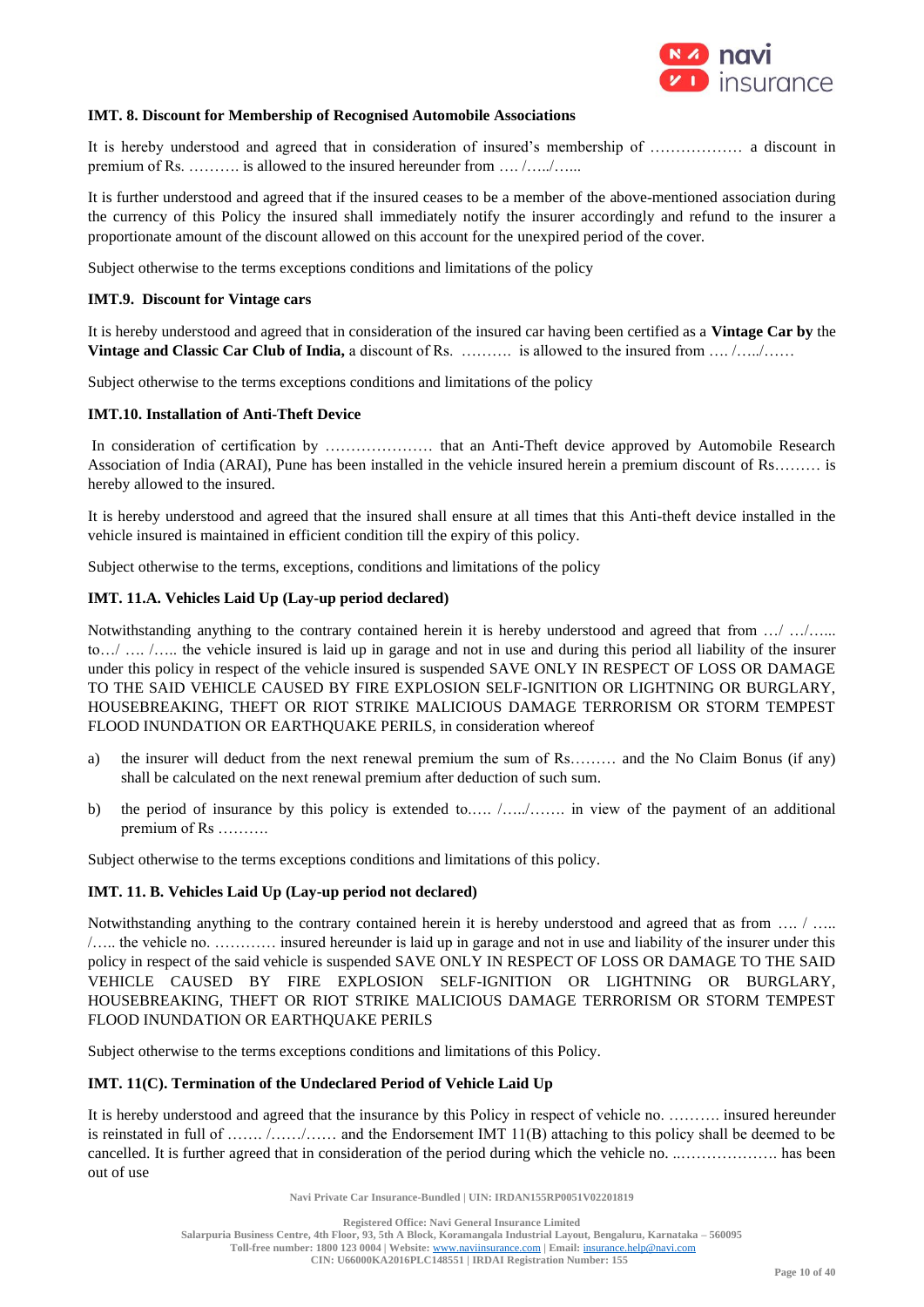

- (a) The insurer will deduct from the next renewal premium the sum of Rs……… and the No Claim Bonus (if any) shall be calculated on the next renewal premium after deduction of such sum.
- (b) the period of insurance by this policy is extended to.…. /…../……. in view of the payment of an additional premium of Rs ……….

Subject otherwise to the terms exceptions conditions and limitations of this policy.

### **IMT.12. Discount for Specially designed/modified vehicles for the blind, handicapped and mentally challenged persons.**

Notwithstanding anything to the contrary contained in the policy it is hereby understood and agreed that the vehicle insured being specially designed /modified for use of blind, handicapped and mentally challenged persons and suitable endorsement to this effect having been incorporated in the Registration Book by the Registering Authority, a discount of 50% on the Own Damage premium for the vehicle insured is hereby allowed to the insured.

Subject otherwise to the terms exceptions conditions and limitations of the policy.

#### **IMT.13. Use of Vehicle within Insured's Own Premises**

It is hereby understood and agreed that the Company shall not be liable in respect of the vehicle insured while the vehicle is being used elsewhere than in the Insured's premises except where the vehicle is specifically required for a mission to fight a fire.

For the purposes of this endorsement "Use confined to own premises" shall mean use only on Insured's premises to which public have no general right of access.

#### **IMT.15. Personal Accident Cover to the Insured or any Named Person other than Paid Driver or Cleaner**

In consideration of the payment of an additional premium, it is hereby agreed and understood that the Company undertakes to pay compensation on the scale provided below for bodily injury as hereinafter defined sustained by the Insured person in direct connection with the vehicle insured, or whilst mounting and dismounting from or traveling in the vehicle insured and caused by violent accidental external and visible means which independently of any other cause shall within six calendar months of the occurrence of such injury result in :

| <b>Details of Injury</b>                                                    | <b>Scale of Compensation</b> |
|-----------------------------------------------------------------------------|------------------------------|
| i) Death                                                                    | 100\%                        |
| ii) Loss of two limbs or sight of two eyes or one limb and sight of one eye | 100%                         |
| iii) Loss of one limb or sight of one eye                                   | 50%                          |
| iv) Permanent Total Disablement from injuries other than named above        | 100%                         |

#### **Provided always that:**

- (1) compensation shall be payable under only one of the items (i) to (iv) above in respect of any such person arising out of any one occurrence and total liability of the Company shall not in the aggregate exceed the sum of Rs...... during any one period of insurance in respect of any such person.
- (2) no compensation shall be payable in respect of death or injury directly or indirectly wholly or in part arising or resulting from or traceable to (a) intentional self-injury, suicide or attempted suicide physical defect or infirmity or (b) an accident happening whilst such person is under the influence of intoxicating liquor or drugs.
- (3) such compensation shall be payable only with the approval of the Insured named in the Policy and directly to the injured person or his/her legal representative(s) whose receipt shall be a full discharge in respect of the injury of such person.

Subject otherwise to the terms exceptions conditions and limitations of this Policy.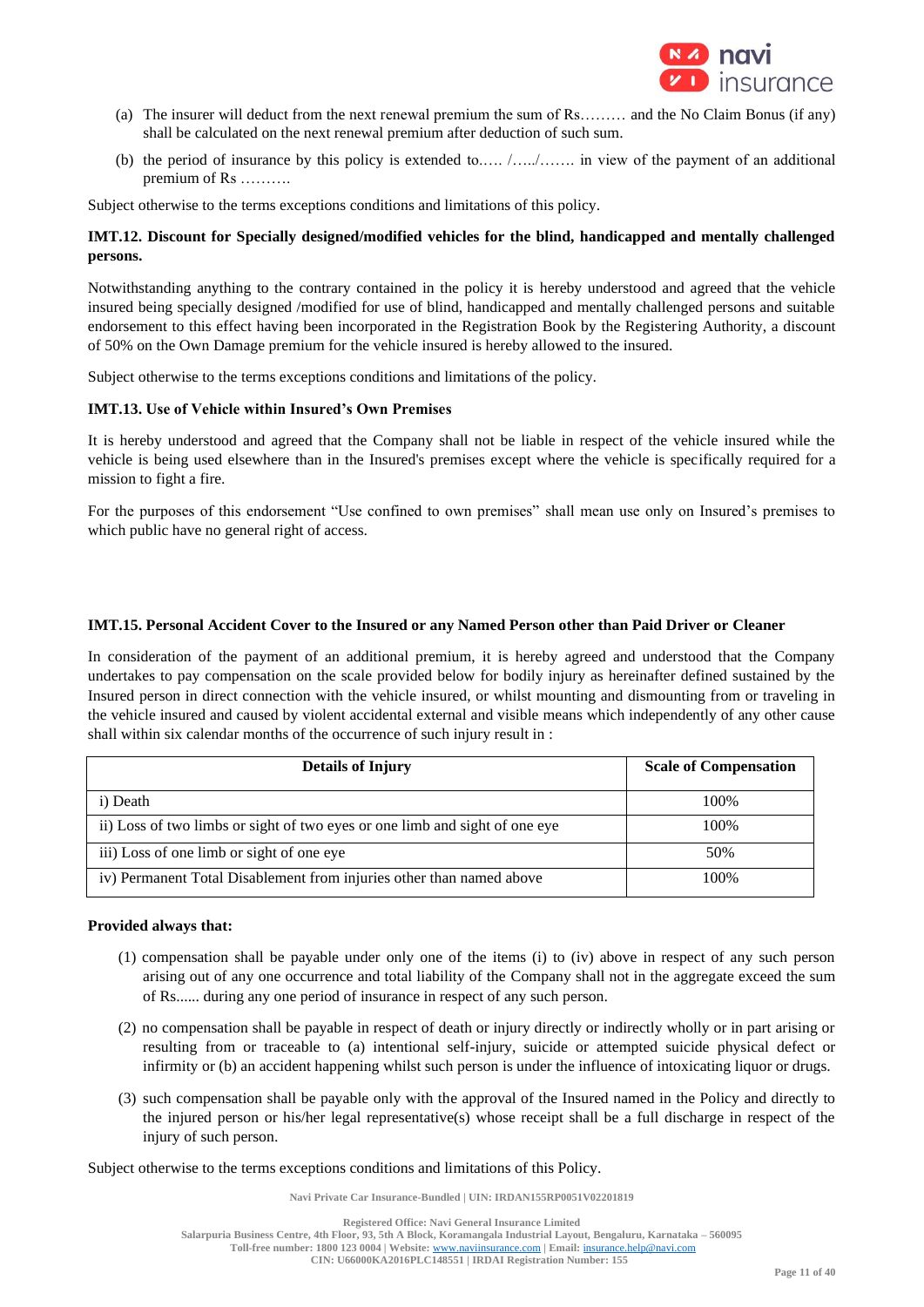

### **IMT.16. Personal Accident to Unnamed Passengers other than Insured and the Paid Driver or Cleaner**

In consideration of the payment of an additional premium, it is hereby understood and agreed that the Company undertakes to pay compensation on the scale provided below for bodily injuries hereinafter defined sustained by any passenger other than the Insured and/or the paid driver, attendant or cleaner and/or a person in the employ of the Insured coming within the scope of the Workmen's Compensation Act, 1923 and subsequent amendments of the said Act and engaged in and upon the service of the Insured at the time such injury is sustained whilst mounting into, dismounting from or traveling in the insured motor car and caused by violent accidental external and visible means which independently of any other cause shall within three calendar months of the occurrence of such injury result in :-

| <b>Details of Injury</b>                                                    | <b>Scale of Compensation</b> |
|-----------------------------------------------------------------------------|------------------------------|
| i) Death                                                                    | 100%                         |
| ii) Loss of two limbs or sight of two eyes or one limb and sight of one eye | 100%                         |
| iii) Loss of one limb or sight of one eye                                   | 50%                          |
| iv) Permanent Total Disablement from injuries other than named above        | 100%                         |

#### **Provided always that:**

- (1) compensation shall be payable under only one of the items (i) to (iv) above in respect of any such person arising out of any one occurrence and total liability of the Company shall not in the aggregate exceed the sum of Rs....... during any one period of insurance in respect of any such person.
- (2) no compensation shall be payable in respect of death or injury directly or indirectly wholly or in part arising or resulting from or traceable to (a) intentional self-injury, suicide or attempted suicide physical defect or infirmity or (b) an accident happening whilst such person is under the influence of intoxicating liquor or drugs.
- (3) such compensation shall be payable only with the approval of the Insured named in the Policy and directly to the injured person or his/her legal representative(s) whose receipt shall be a full discharge in respect of the injury of such person.
- (4) not more than …... persons/passengers are in the vehicle insured at the time of occurrence of such injury.

Subject otherwise to the terms exceptions conditions and limitations of this Policy.

### **IMT.17. Personal Accident Cover to Paid Drivers, Cleaners and Conductors**

In consideration of the payment of an additional premium, it is hereby understood and agreed that the Company undertakes to pay compensation on the scale provided below for bodily injury as hereinafter defined sustained by the paid driver/cleaner/conductor in the employ of the Insured in direct connection with the vehicle insured whilst mounting into dismounting from or traveling in the insured vehicle and caused by violent accidental external and visible means which independently of any other cause shall within six calendar months of the occurrence of such injury result in :-

| <b>Details of Injury</b>                                                    | <b>Scale of Compensation</b> |
|-----------------------------------------------------------------------------|------------------------------|
| i) Death                                                                    | 100%                         |
| ii) Loss of two limbs or sight of two eyes or one limb and sight of one eye | 100\%                        |
| iii) Loss of one limb or sight of one eye                                   | 50%                          |
| iv) Permanent Total Disablement from injuries other than named above        | 100%                         |

#### **Provided always that:**

**Navi Private Car Insurance-Bundled | UIN: IRDAN155RP0051V02201819**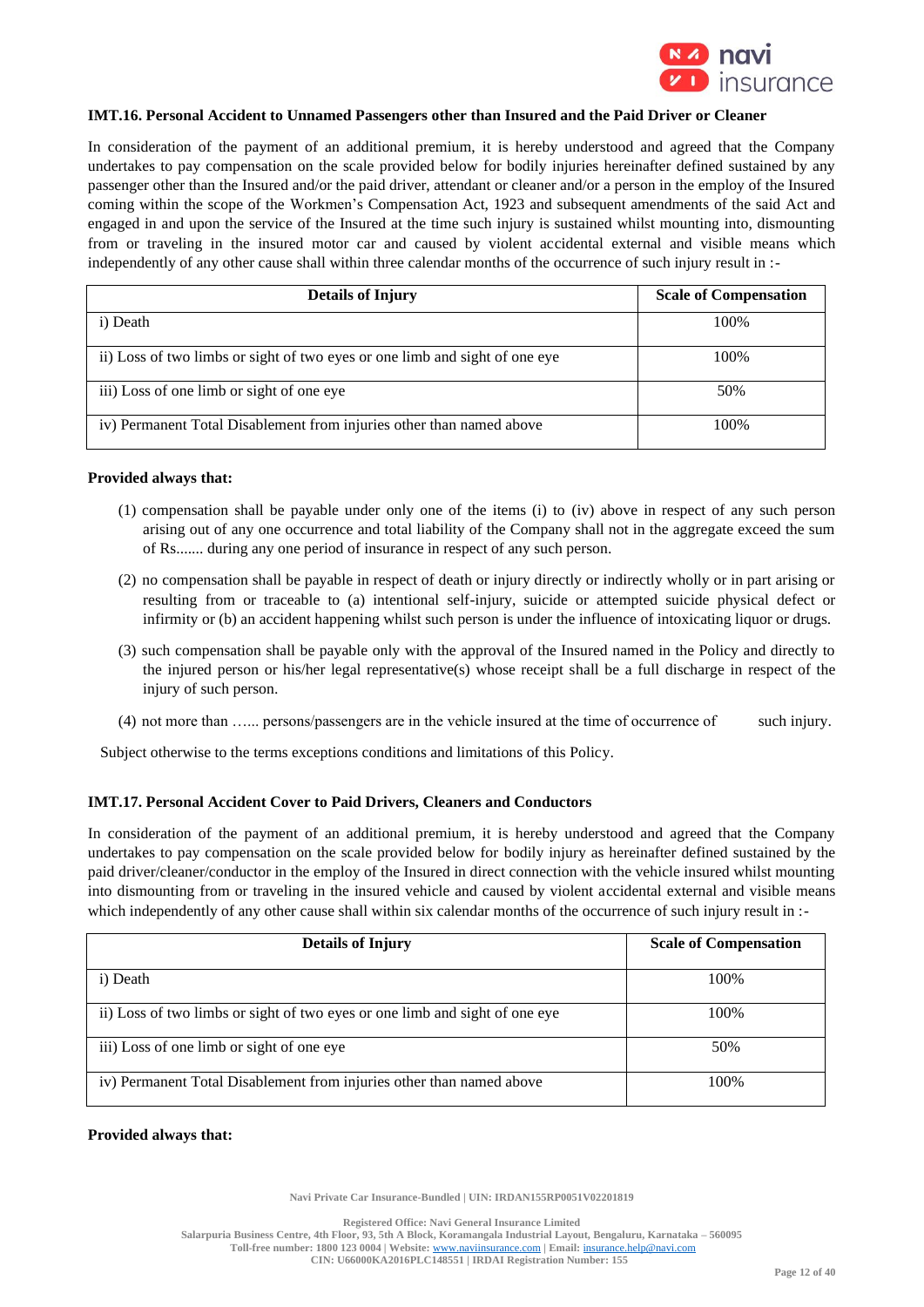

- (1) compensation shall be payable under only one of the items (i) to (iv) above in respect of any such person arising out of any one occurrence and total liability of the Company shall not in the aggregate exceed the sum of Rs...... during any one period of insurance in respect of any such person.
- (2) no compensation shall be payable in respect of death or injury directly or indirectly wholly or in part arising or resulting from or traceable to (a) intentional self-injury suicide or attempted suicide physical defect or infirmity or (b) an accident happening whilst such person is under the influence of intoxicating liquor or drugs.
- (3) such compensation shall be payable only with the approval of the Insured named in the Policy and directly to the injured person or his/her legal representative(s) whose receipt shall be a full discharge in respect of the injury of such person.

Subject otherwise to the terms exceptions conditions and limitations of this Policy.

## **IMT.19. Cover for vehicles Imported without Custom Duty**

Notwithstanding anything to the contrary contained in this policy it is hereby understood and agreed that in the event of loss or damage to the vehicle insured and/or its accessories necessitating the supply of a part not obtainable from stocks held in the country in which the vehicle insured is held for repair or in the event of the insurer exercising the option under condition 4, to pay in cash the amount of the loss or damage the liability of the insurer in respect of any such part shall be limited to :-

(a) (i) the price quoted in the latest catalogue or the price list issued by the Manufacturer or his Agent for the country in which the vehicle insured is held for repair less depreciation applicable; OR

(ii) if no such catalogue or price list exists the price list obtaining at the Manufacturer's Works plus the reasonable cost of transport otherwise than by air to the country in which the vehicle insured is held for repair and the amount of the relative import duty less depreciation applicable under the Policy; and

(b) the reasonable cost of fitting such parts.

Subject otherwise to the terms conditions limitations and exceptions of this Policy.

### **IMT.20. Reduction in the Limit of Liability for Property Damage**

It is hereby understood and agreed that notwithstanding anything to the contrary contained in the policy the Company's liability is limited to Rs. 6000/- (Rupees six thousand only) for damage to property other than the property belonging to the Insured or held in trust or in custody or control of the Insured

In consideration of this reduction in the limit of liability a reduction in premium of Rs…. is hereby made to the Insured.

Subject otherwise to the terms conditions limitations and exceptions of the Policy.

#### **IMT.22. Compulsory Deductible**

Notwithstanding anything to the contrary contained in the policy it is hereby understood and agreed that the insured shall bear under Section 1 of the policy in respect of each and every event (including event giving rise to a total loss/constructive total loss) the first Rs.... (or any less expenditure which may be incurred) of any expenditure for which provision has been made under this policy and/or of any expenditure by the insurer in the exercise of his discretion under Condition no 4 of this policy.

If the expenditure incurred by the insurer shall include any amount for which the insured is responsible hereunder such amount shall be repaid by the insured to the insurer forthwith.

For the purpose of this Endorsement the expression "event" shall mean an event or series of events arising out of one cause in connection with the vehicle insured in respect of which indemnity is provided under this policy.

Subject otherwise to the terms conditions limitations and exceptions of this Policy.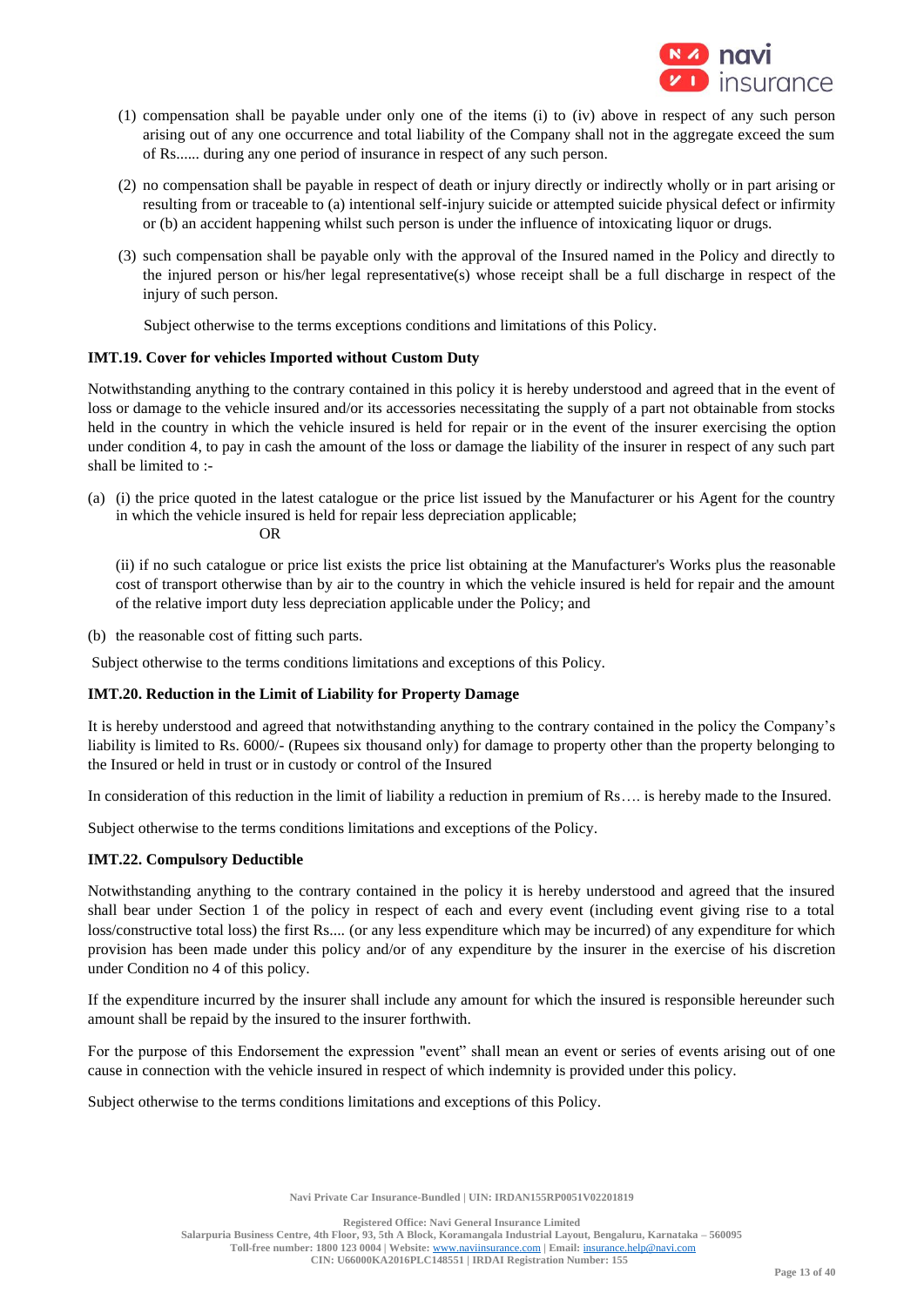

## **IMT.22A. Voluntary Deductible**

It is by declared and agreed that the insured having opted a voluntary deductible of Rs. ………… a reduction in premium of Rs. ……. under Section 1 of the policy is hereby allowed.

In consideration of the above, it is hereby understood and agreed that the insured shall bear under Section 1 of the policy in respect of each and every event (including event giving rise to a total loss/constructive total loss) the first Rs.……. (or any less expenditure which may be incurred) of any expenditure for which provision has been made under this policy and/or of any expenditure by the insurer in the exercise of his discretion under Condition no …. of this policy.

If the expenditure incurred by the insurer shall include any amount for which the insured is responsible hereunder such amount shall be repaid by the insured to the insurer forthwith.

For the purpose of this Endorsement the expression "event" shall mean an event or series of events arising out of one cause in connection with the vehicle insured in respect of which indemnity is provided under this policy.

Subject otherwise to the terms conditions limitations and exceptions of this Policy.

#### **IMT.24. Electrical/Electronic fittings**

In consideration of the payment of additional premium of Rs………, notwithstanding anything to the contrary contained in the policy it is hereby understood and agreed that the insurer will indemnify the insured against loss of or damage to such electrical and/or electronic fitting(s) as specified in the schedule whilst it/these is/are fitted in or on the vehicle insured where such loss or damage is occasioned by any of the perils mentioned in Section.1 of the policy.

The insurer shall, however, not be liable for loss of or damage to such fitting(s) caused by/as a result of mechanical or electrical breakdown.

Provided always that the liability of the insurer hereunder shall not exceed the Insured's Declared Value (IDV) of the item.

Subject otherwise to the terms conditions limitations and exceptions of this Policy.

### **IMT.25. CNG/LPG kit in BI fuel system**

In consideration of the payment of premium of Rs…………… notwithstanding anything to the contrary contained in the policy it is hereby understood and agreed that the insurer will indemnify the insured in terms conditions limitations and exceptions of Section 1 of the policy against loss and/or damage to the CNG/LPG kit fitted in the vehicle insured arising from an accidental loss or damage to the vehicle insured, subject to the limit of the Insured's Declared Value of the CNG/LPG kit specified in the Schedule of the policy.

Subject otherwise to the terms conditions limitations and exceptions of this Policy.

### **IMT.26. Fire and/or Theft risk only**

Notwithstanding anything to the contrary contained in the policy it is hereby understood and agreed that Section II of the Policy is deemed to be cancelled and under Section I thereof the insurer shall only be liable to indemnify the insured against loss or damage by fire explosion self-ignition lightning and/or burglary housebreaking theft and riot strike malicious damage terrorism storm tempest flood inundation and earthquake perils whilst the vehicle is laid up in garage and not in use.

Subject otherwise to the terms conditions limitations and exceptions of this Policy.

#### **IMT.27. Liability and Fire and/or Theft**

Notwithstanding anything to the contrary contained in the policy it is hereby understood and agreed that Section I of the Policy the insurer shall not be liable thereunder except in respect of loss or damage by fire explosion self-ignition lightning and/or burglary housebreaking theft and riot strike malicious damage terrorism storm tempest flood inundation and earthquake perils.

Subject otherwise to the terms conditions limitations and exceptions of the Policy.

**Navi Private Car Insurance-Bundled | UIN: IRDAN155RP0051V02201819**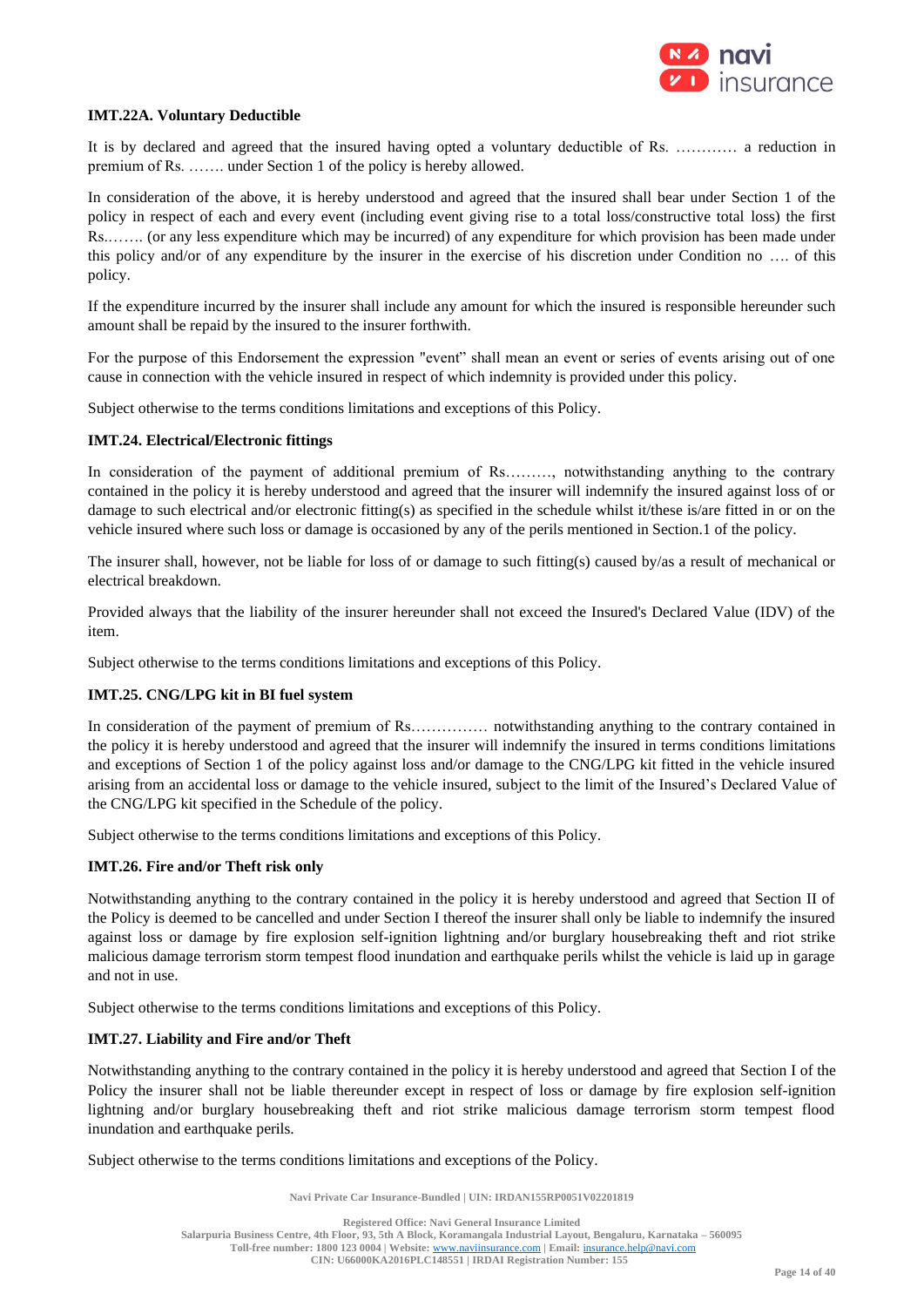

**Navi Private Car Insurance-Bundled | UIN: IRDAN155RP0051V02201819**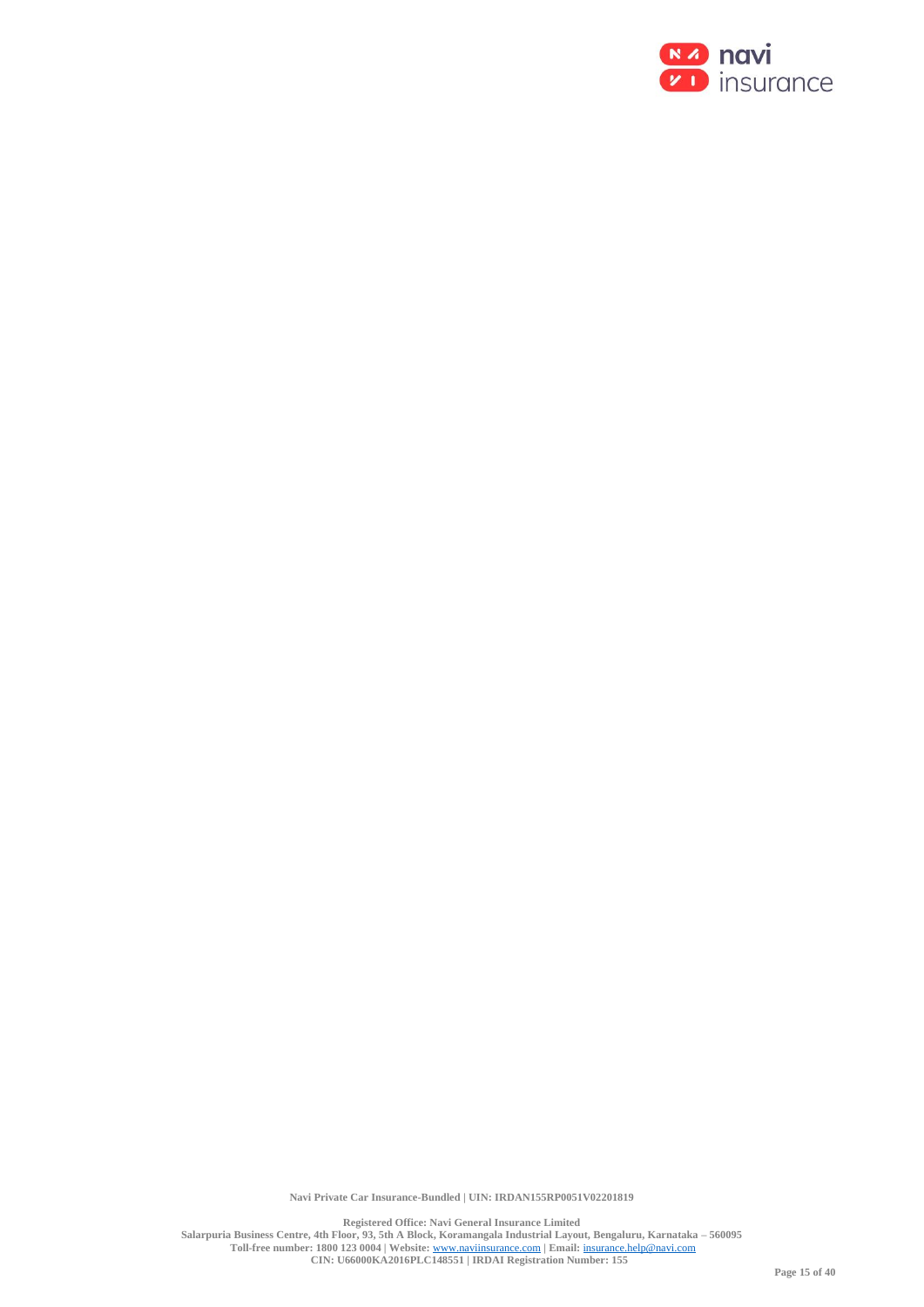

## **IMT.28. Legal Liability to Paid Driver and/or Conductor and /or Cleaner employed in Connection with the Operation of Insured Vehicle**

In consideration of an additional premium of Rs. 50/- notwithstanding anything to the contrary contained in the Policy it is hereby understood and agreed that the Company shall indemnify the Insured against the insured's legal liability under the Workmen's Compensation Act, 1923 , the Fatal Accidents Act, 1855 or at Common Law and subsequent amendments of these Acts prior to the date of this Endorsement in respect of personal injury to any paid driver and/or conductor and/or cleaner whilst engaged in the service of the Insured in such occupation in connection with the vehicle insured herein and will in addition be responsible for all costs and expenses incurred with its written consent.

#### **Provided always that:**

- (1) this Endorsement does not indemnify the Insured in respect of any liability in cases where the Insured holds or subsequently effects with any insurer or group of insurers a Policy of Insurance in respect of liability as herein defined for Insured's general employees;
- (2) The Insured shall take reasonable precautions to prevent accidents and shall comply with all statutory obligations;
- (3) The Insured shall keep record of the name of each paid driver conductor cleaner or persons employed in loading and/or unloading and the amount of wages and salaries and other earnings paid to such employees and shall at all times allow the Company to inspect such records on demand.
- (4) In the event of the Policy being cancelled at the request of the Insured no refund of the premium paid in respect of this Endorsement will be allowed.

Subject otherwise to the terms conditions limitations and exceptions of the Policy except so far as necessary to meet the requirements of the Motor Vehicles Act, 1988.

### **IMT.29. Legal Liability to Employees of the Insured other than Paid Driver and / or Conductor and / or Cleaner who may be Travelling or Driving in Employer's Car**

In consideration of the payment of an additional premium @ Rs.50/- per employee insured notwithstanding anything to the contrary contained in the Policy it is hereby understood and agreed that the Company will indemnify the Insured against the Insured's liability at Common Law and Statutory Liability under the Fatal Accidents Act,1855 for compensation (including legal costs of any claimant) for death of or bodily injury to any employee (other than paid drivers) of the within named Insured being carried in or upon or entering in or getting on to or alighting from or driving the vehicle insured.

Provided that in the event of an accident whilst the vehicle insured is carrying more than.... employees of the Insured (including the driver) the Insured shall repay to the Company a ratable proportion of the total amount payable by the Company by the reason of this endorsement in respect of accident in connection with such vehicle insured.

Subject otherwise to the terms, conditions limitations and exceptions of this policy.

#### **IMT. 30. Trailers**

In consideration of the payment of an additional premium it is hereby understood and agreed that the indemnity granted by this policy shall extend to apply to the Trailer (Registration No.......)"

#### **Provided always that -**

- (a) the IDV of such Trailer shall be deemed not to exceed ........
- (b) the term "Trailer" shall not include its contents, or anything contained thereon.
- (c) such indemnity shall not apply in respect of death or bodily injury to any person being conveyed by the said Trailer otherwise than by reason of or in pursuance of a contract of employment.

Subject otherwise to the terms, conditions limitations and exceptions of this Policy.

### **IMT.31. Reliability Trials and Rallies**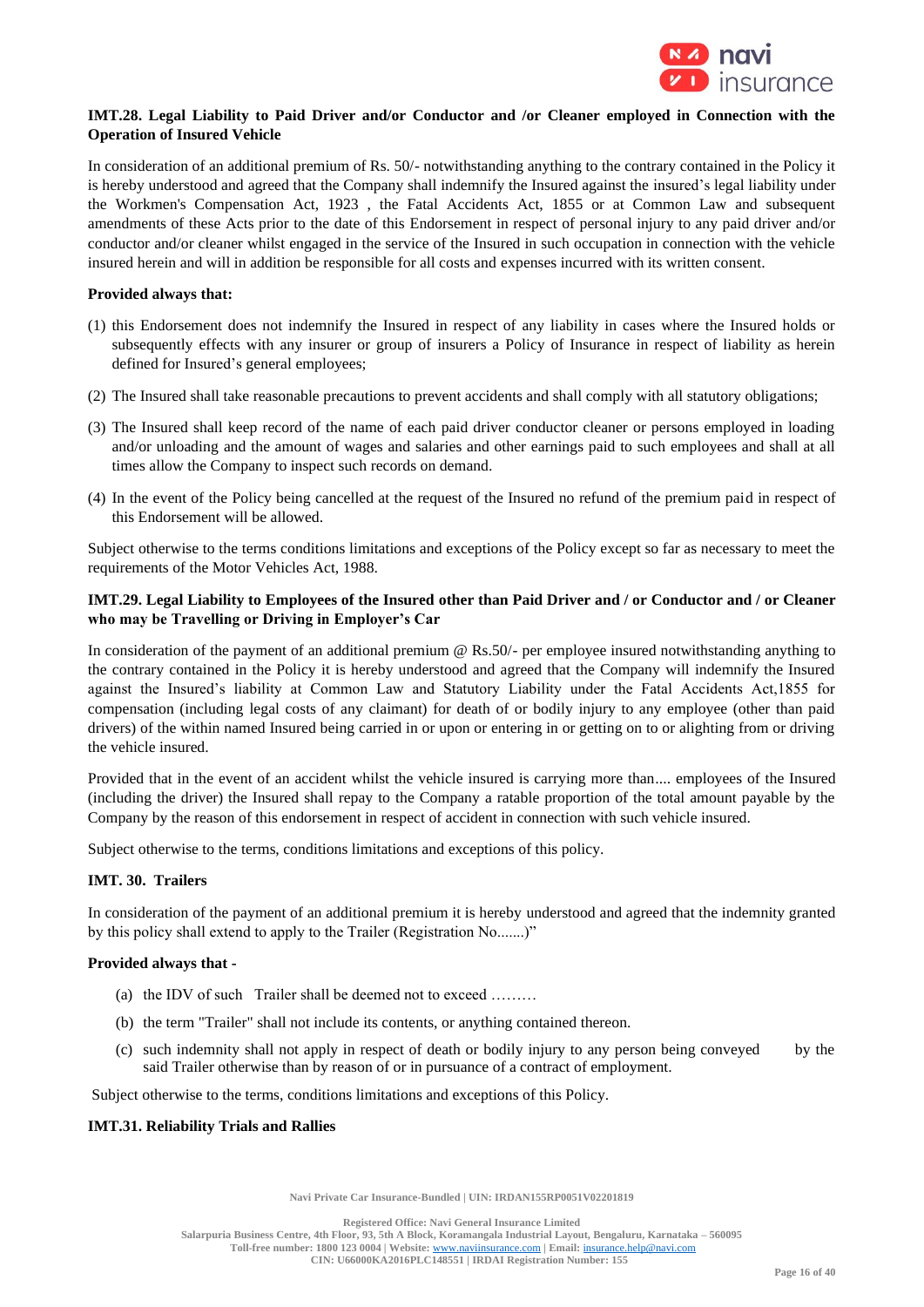

In consideration of the payment of an additional premium it is hereby understood and agreed that in the indemnity granted by this Policy is extended to apply whilst the vehicle insured is engaged in ………………………. to be held at ………………… on or about the date of. /../…. under the auspices of …………………………….

#### **Provided that –**

- (a) No indemnity shall be granted by this Endorsement to ……………………………….
- (b) This Policy does not cover use for organized racing, pace making, or speed testing.
- (c) During the course of the ………. , the Company shall not be liable in respect of death of or bodily injury to any person being carried in or upon or entering or getting on to or alighting from the vehicle insured at the time of the occurrence of the event out of which any claim arises.

Provided that if the Company shall make any payment in exercise of its discretion under condition No. 3 of the Policy in settlement of any claim and such payment includes the amount for which the Insured is responsible by reason of this Endorsement the Insured shall repay to the Company forthwith the amount for which the insured is so responsible.

For the purpose of this Endorsement the expression "claim" shall mean a claim or series of claims arising out of one event.

Subject otherwise to the terms, conditions limitations and exceptions of this Policy.

#### **IMT.32. Accidents to Soldiers / Sailors / Airmen Employed As Drivers**

In consideration of the payment of an additional premium of Rs 100/- it is hereby understood and agreed that in the event of any Soldier/Sailor/Airman employed by the Insured to drive the vehicle insured being injured or killed whilst so employed, this policy will extend to relieve the Insured of his liability to indemnify Ministry of Defense under the respective Regulations.

Subject otherwise to the terms, conditions limitations and exceptions of this Policy.

### **Grievance Redressal Procedure:**

At Navi General Insurance Limited, we want your relationship with insurance to be much beyond than what you've experienced yet. To understand, appreciate, and enjoy insurance-we're here for you.

You can connect with us on the following channels:

- a. Call us on our Toll Free 1800 123 0004 for any queries that you may have!
- b. Email your queries to [insurance.help@navi.com](mailto:insurance.help@navi.com)
- c. For Senior Citizens, we have a special cell and Our Senior Citizen customers can email us at [seniorcare@navi.com](mailto:insurance.help@navi.com) for priority resolution
- d. Visit our website [www.naviinsurance.com](http://www.naviinsurance.com/) to register & track your queries.
- e. Please walk in to any of our branches or partner locations.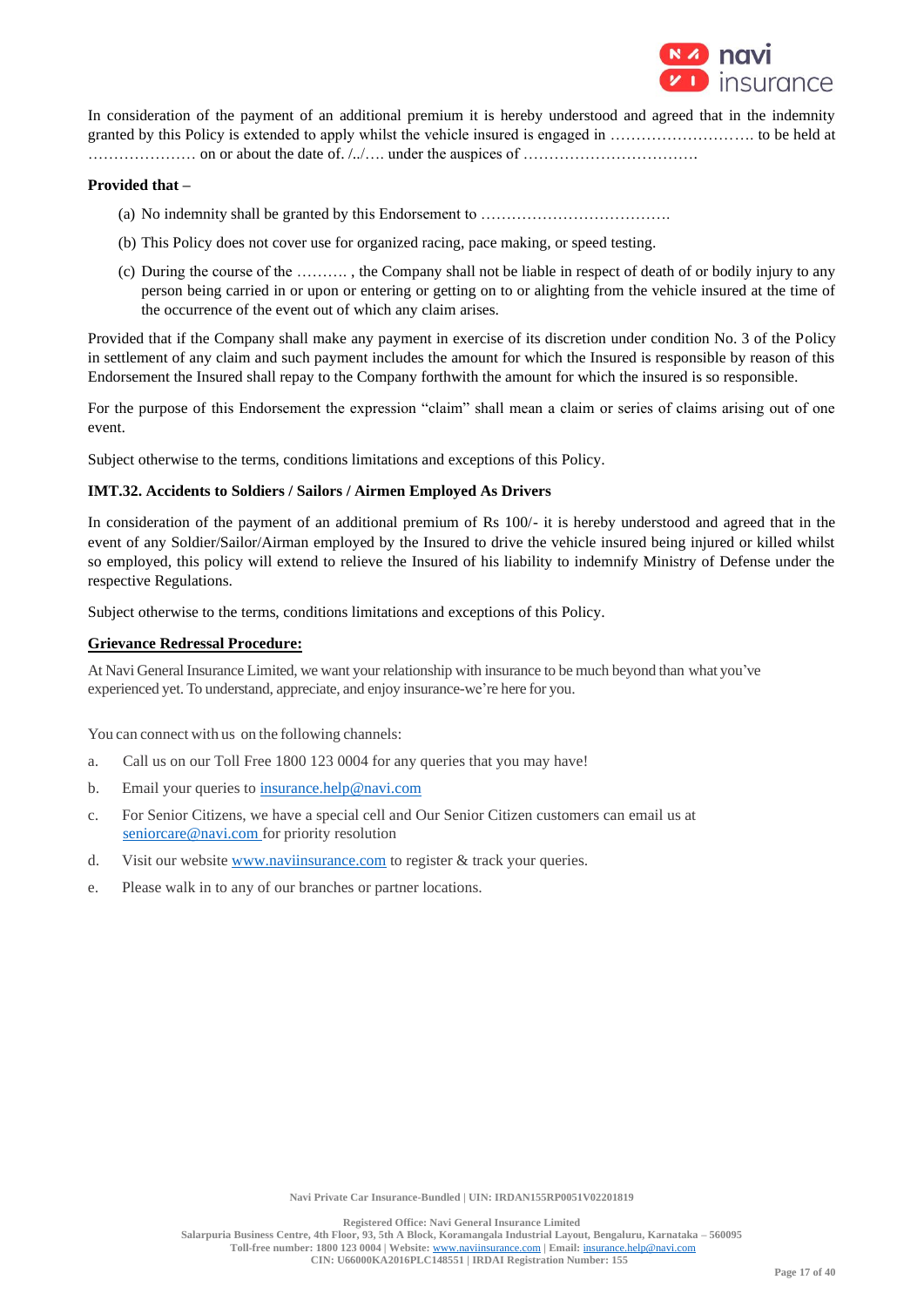

f. You can also dispatch your letters to us at:

## **Navi General Insurance Limited**

Corporate Office: Salarpuria Business Centre,

4th B Cross Road, 5th Block,

Koramangala Industrial Layout,

Bengaluru, Karnataka – 560095

We request you to please mention your complete details:

- Full Name
- Policy Number / Certificate of Insurance Number
- Contact Details

in all your communications, to enable our customer experience expert to connect with you and provide you with quickest possible solution.

We'll ensure to acknowledge your service request within 3 working days and try and resolve it to your satisfaction within 15 working days. That's a promise!

### **Escalation Matrix**

### **Leve 1**

While we attempt to give you best-in-class and prompt resolution for any concerns, sometimes it may not be perfect. If you feel that you weren't offered a perfect resolution, please feel free to share your feedback with our Manager Customer Experience team at Manager.CustomerExperience@navi.com

## **Level 2**

I f you still are not happy about the resolution provided, then you may please write to our Grievance Redressal Officer (GRO) and Head Customer Experience at [Head.CustomerExperience@navi.com.](mailto:Head.CustomerExperience@cocogeneralinsurance.com)

### **Level 3**

If you are not happy with the resolution, you may approach IRDAI by calling on the Toll Free no. 155255 (or) 1800 4254 732. You can also register an online complaint on the website [http://igms.irda.gov.in.](http://igms.irda.gov.in/)

If your concern remains unresolved till one month from the date of registering your complaint, you may please approach the **Insurance Ombudsman** for redressal. To know who your Insurance Ombudsman is, simply refer to the Ombudsman list overleaf.

Contact details of Insurance Ombudsman are available at our website [www.naviinsurance.com](http://www.naviinsurance.com/)

OMBUDSMAN AND ADDRESSES: Refer the below link<http://ecoi.co.in/ombudsman.html>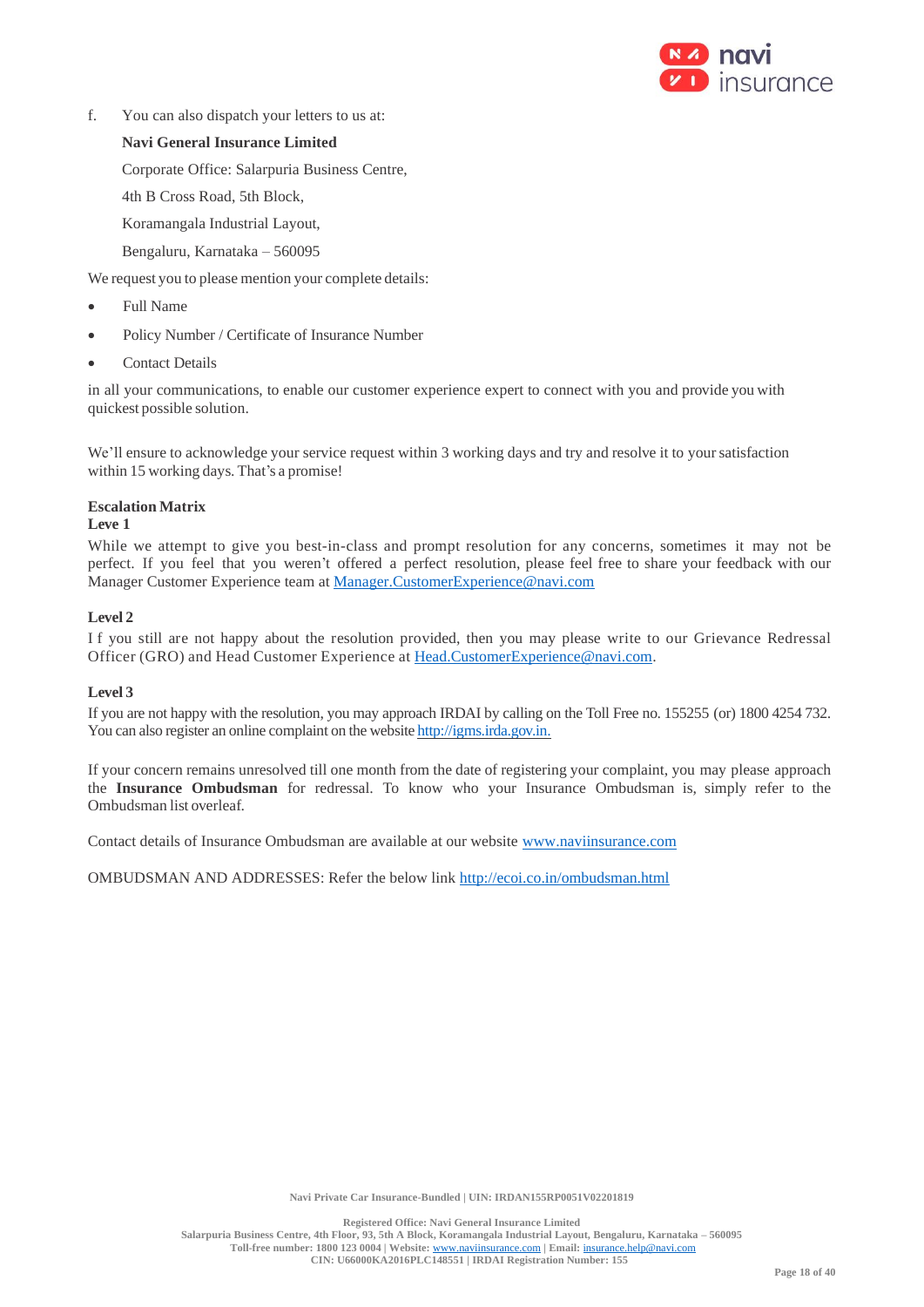

## NAMES OF OMBUDSMAN AND ADDRESSES OF OMBUDSMAN CENTRES

| S. No. | <b>Contact Details</b>                                                                                                                                                                                                                                                        | <b>Jurisdiction of Office</b>                                                                                                         |
|--------|-------------------------------------------------------------------------------------------------------------------------------------------------------------------------------------------------------------------------------------------------------------------------------|---------------------------------------------------------------------------------------------------------------------------------------|
| 1.     | <b>AHMEDABAD</b><br>Office of the Insurance Ombudsman,<br>Jeevan Prakash Building, 6th Floor,<br>Tilak Marg, Relief Road,<br>Ahmedabad - 380 001.<br>Tel.: 079 - 25501201/02/05/06<br>Email: bimalokpal.ahmedabad@ecoi.co.in                                                  | State of Gujarat and Union Territories of<br>Dadra & Nagar Haveli and Daman and Diu                                                   |
| 2.     | <b>BENGALURU</b><br>Office of the Insurance Ombudsman,<br>Jeevan Soudha Building,<br>PID No. 57-27-N-19,<br>Ground Floor, 19/19, 24th Main Road,<br>JP Nagar, 1st Phase,<br>Bengaluru - 560 078.<br>Tel.: 080 - 26652048 / 26652049<br>Email: bimalokpal.bengaluru@ecoi.co.in | Karnataka                                                                                                                             |
| 3.     | <b>BHOPAL</b><br>Office of the Insurance Ombudsman,<br>Janak Vihar Complex, 2nd Floor,<br>6, Malviya Nagar, Opp. Airtel Office,<br>Near New Market, Bhopal - 462 003.<br>Tel.: 0755 - 2769201 / 2769202<br>Fax: 0755 - 2769203<br>Email: bimalokpal.bhopal@ecoi.co.in         | States of Madhya Pradesh and Chattisgarh                                                                                              |
| 4.     | <b>BHUBANESHWAR</b><br>Office of the Insurance Ombudsman,<br>62, Forest Park, Bhubneshwar - 751 009.<br>Tel.: 0674 - 2596461 / 2596455<br>Fax: 0674 - 2596429<br>Email: bimalokpal.bhubaneswar@ecoi.co.in                                                                     | <b>State of Orissa</b>                                                                                                                |
| 5.     | <b>CHANDIGARH</b><br>Office of the Insurance Ombudsman,<br>S.C.O. No. 101, 102 & 103, 2nd Floor,<br>Batra Building, Sector 17 - D,<br>Chandigarh - 160 017.<br>Tel.: 0172 - 2706196 / 2706468<br>Fax: 0172 - 2708274<br>Email: bimalokpal.chandigarh@ecoi.co.in               | States of Punjab, Haryana, Himachal Pradesh,<br>Jammu & Kashmir and Union territory of<br>Chandigarh                                  |
| 6.     | <b>CHENNAI</b><br>Office of the Insurance Ombudsman,<br>Fatima Akhtar Court, 4th Floor, 453,<br>Anna Salai, Teynampet,<br>Chennai - 600 018.<br>Tel.: 044 - 24333668 / 24335284<br>Fax: 044 - 24333664<br>Email: bimalokpal.chennai@ecoi.co.in                                | State of Tamil Nadu and Union Territories -<br>Pondicherry Town and Karaikal (which<br>are part of Union Territory of<br>Pondicherry) |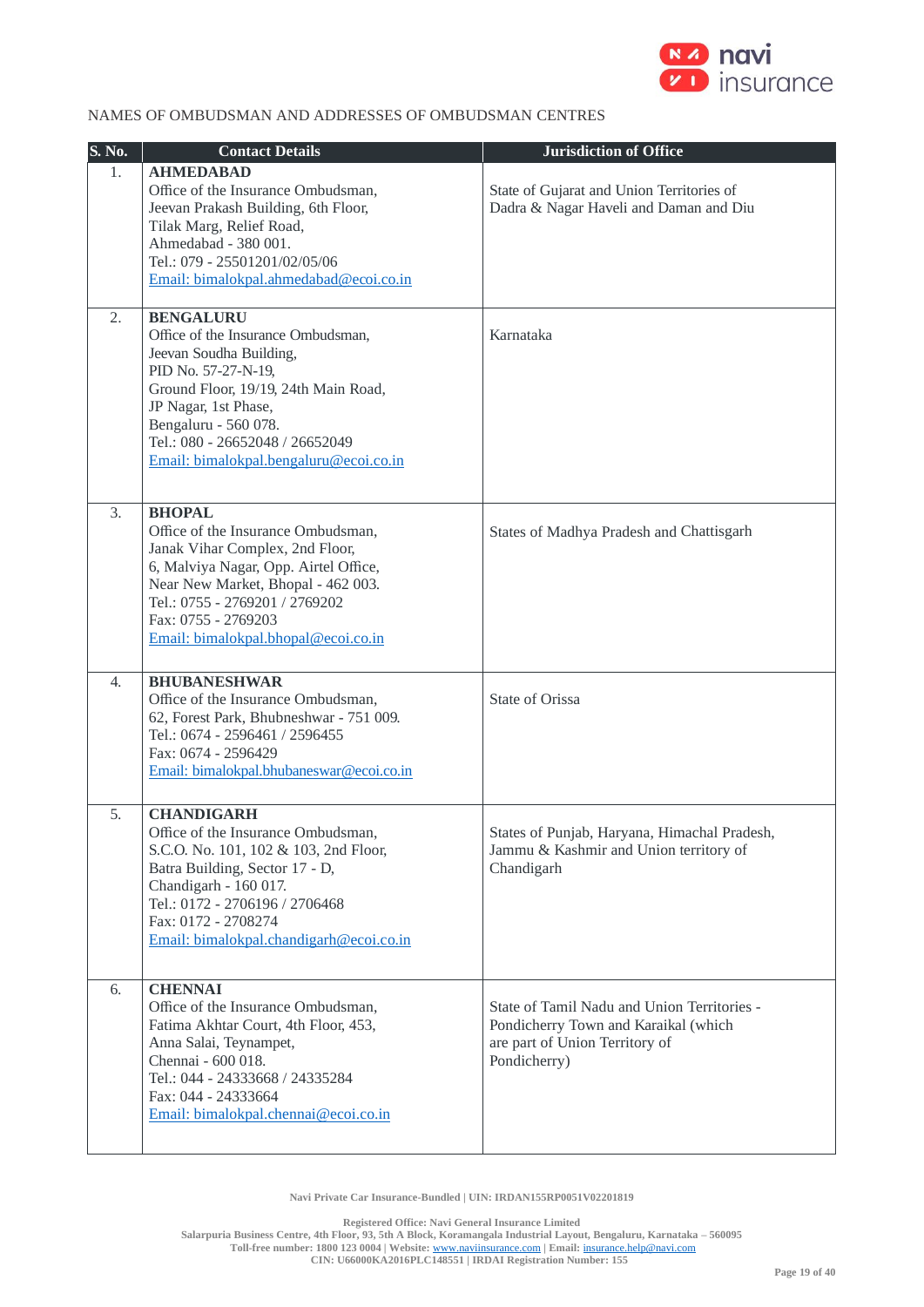

| 7.  | <b>DELHI</b>                                                                                                                                                                                                                                                                                |                                                                                                                       |
|-----|---------------------------------------------------------------------------------------------------------------------------------------------------------------------------------------------------------------------------------------------------------------------------------------------|-----------------------------------------------------------------------------------------------------------------------|
|     | Office of the Insurance Ombudsman,<br>2/2 A, Universal Insurance Building,<br>Asaf Ali Road, New Delhi - 110 002.<br>Tel.: 011 - 23232481 / 23213504<br>Fax: 011 - 23230858<br>Email: bimalokpal.delhi@ecoi.co.in                                                                           | State of Delhi                                                                                                        |
| 8.  | <b>GUWAHATI</b><br>Office of the Insurance Ombudsman,<br>Jeevan Nivesh, 5th Floor,<br>Nr. Panbazar Over Bridge, S.S. Road,<br>Guwahati - 781001 (ASSAM).<br>Tel.: 0361 - 2132204 / 2132205<br>Fax: 0361 - 2732937<br>Email: bimalokpal.guwahati@ecoi.co.in                                  | States of Assam, Meghalaya, Manipur, Mizoram,<br>Arunachal Pradesh, Nagaland and Tripura                              |
| 9.  | <b>HYDERABAD</b><br>Office of the Insurance Ombudsman,<br>6-2-46, 1st floor, "Moin Court",<br>Lane Opp. Saleem Function Palace,<br>A. C. Guards, Lakdi-Ka-Pool,<br>Hyderabad - 500 004.<br>Tel.: 040 - 65504123 / 23312122<br>Fax: 040 - 23376599<br>Email: bimalokpal.hyderabad@ecoi.co.in | States of Andhra Pradesh, Telangana and Union<br>Territory of Yanam - a part of the Union Territory of<br>Pondicherry |
| 10. | <b>JAIPUR</b><br>Office of the Insurance Ombudsman,<br>Jeevan Nidhi - II Bldg., Gr. Floor,<br>Bhawani Singh Marg, Jaipur - 302 005.<br>Tel.: 0141 - 2740363<br>Email: bimalokpal.jaipur@ecoi.co.in                                                                                          | State of Rajasthan                                                                                                    |
| 11. | <b>ERNAKULAM</b><br>Office of the Insurance Ombudsman,<br>2nd Floor, Pulinat Bldg.,<br>Opp. Cochin Shipyard, M. G. Road,<br>Ernakulam - 682 015.<br>Tel.: 0484 - 2358759 / 2359338<br>Fax: 0484 - 2359336<br>Email: bimalokpal.ernakulam@ecoi.co.in                                         | Kerala, Lakshadweep, Mahe-a part of<br>Pondicherry                                                                    |
| 12. | <b>KOLKATA</b><br>Office of the Insurance Ombudsman,<br>Hindustan Bldg. Annexe, 4th Floor,<br>4, C.R. Avenue, Kolkata - 700 072.<br>Tel.: 033 - 22124339 / 22124340<br>Fax: 033 - 22124341<br>Email: bimalokpal.kolkata@ecoi.co.in                                                          | States of West Bengal, Sikkim and Union Territories of<br>Andaman and Nicobar Islands                                 |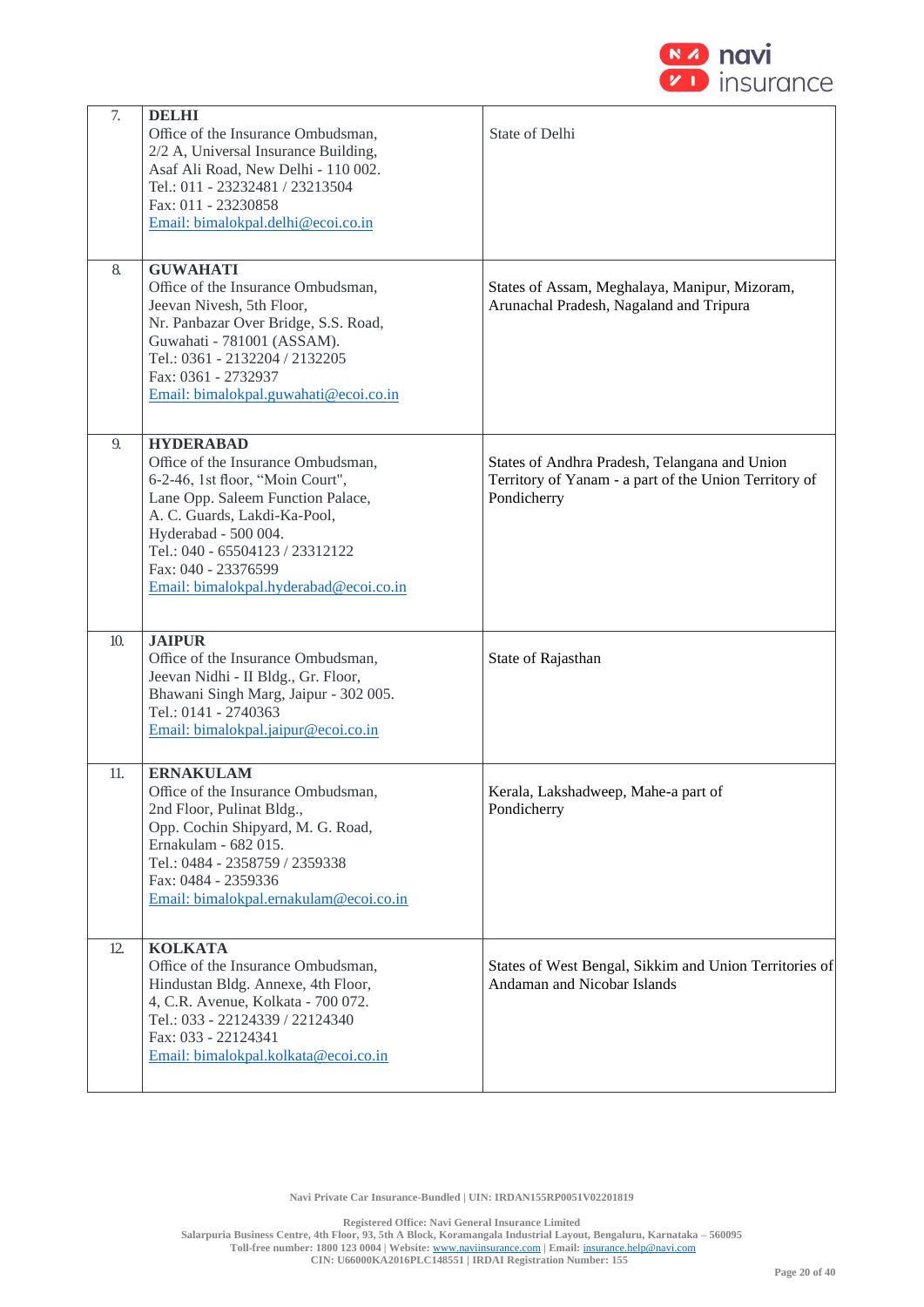

| 13. | <b>LUCKNOW</b><br>Office of the Insurance Ombudsman,<br>6th Floor, Jeevan Bhawan,<br>Phase-II, Nawal Kishore Road,<br>Hazratganj, Lucknow - 226 001.<br>Tel.: 0522 - 2231330 / 2231331<br>Fax: 0522 - 2231310<br>Email: bimalokpal.lucknow@ecoi.co.in        | District of Uttar Pradesh: Lalitpur, Jhansi, Mahoba,<br>Hamirpur, Banda, Chitrakoot, Allahabad, Mirzapur,<br>Sonbhabdra, Fatehpur, Pratapgarh, Jaunpur, Varansi,<br>Gazipur, Jalaun, Kanpur, Lucknow, Unnao, Sitapur,<br>Lakhimpur, Bahraich, Barabanki, Raebareli, Sravasti,<br>Gonda, Faizabad, Amethi, Kaushambi, Balrampur,<br>Basti, Ambedkarnagar, Sulanpur, Maharajganj,<br>Santkabirnagar, Azamgarh, Kaushinagar, Gorkhpur,<br>Deoria, Mau, Chandauli, Ballia, Sidharathnagar |
|-----|--------------------------------------------------------------------------------------------------------------------------------------------------------------------------------------------------------------------------------------------------------------|---------------------------------------------------------------------------------------------------------------------------------------------------------------------------------------------------------------------------------------------------------------------------------------------------------------------------------------------------------------------------------------------------------------------------------------------------------------------------------------|
| 14. | <b>MUMBAI</b><br>Office of the Insurance Ombudsman,<br>3rd Floor, Jeevan Seva Annexe, S. V. Road,<br>Santacruz (W), Mumbai - 400 054.<br>Tel.: 022 - 26106552 / 26106960<br>Fax: 022 - 26106052<br>Email: bimalokpal.mumbai@ecoi.co.in                       | States of Goa, Mumbai Metropolitan<br>Region excluding Navi Mumbai & Thane                                                                                                                                                                                                                                                                                                                                                                                                            |
| 15. | <b>NOIDA</b><br>Office of the Insurance Ombudsman,<br>Bhagwan Sahai Palace, 4th Floor,<br>Main Road, Naya Bans, Sector 15,<br>Distt: Gautam Buddh Nagar,<br>U.P. - 201301.<br>Tel.: 0120 - 2514250 / 2514252 / 2514253<br>Email: bimalokpal.noida@ecoi.co.in | States of Uttaranchal and the following Districts of<br>Uttar Pradesh: Agra, Aligarh, Bagpat, Bareilly, Bijnor,<br>Budaun, Bulandshehar, Etah, Kanooj, Mainpuri,<br>Mathura, Meerut, Moradabad, Muzaffarnagar, Oraiyya,<br>Pilibhit, Etawah, Farrukhabad, Firozabad, Gautam<br>Budh Nagar, Ghaziabad, Hardoi, Shahjahanpur, Hapur,<br>Shamli, Rampur, Kashganj, Sambhal, Amroha,<br>Hathras, Kanshiramnagar, Saharanpur                                                               |
| 16. | <b>PATNA</b><br>Office of the Insurance Ombudsman,<br>1st Floor, Kalpana Arcade Building,<br>Bazar Samiti Road, Bahadurpur,<br>Patna - 800 006.<br>Tel.: 0612-2680952<br>Email: bimalokpal.patna@ecoi.co.in                                                  | States of Bihar and Jharkhand                                                                                                                                                                                                                                                                                                                                                                                                                                                         |
| 17. | <b>PUNE</b><br>Office of the Insurance Ombudsman,<br>Jeevan Darshan Bldg., 3rd Floor,<br>C.T.S. No. 195 to 198, N. C. Kelkar Road,<br>Narayan Peth, Pune - 411 030.<br>Tel.: 020 - 41312555<br>Email: bimalokpal.pune@ecoi.co.in                             | States of Maharashtra, Area of Navi Mumbai and<br>Thane excluding Mumbai Metropolitan Region                                                                                                                                                                                                                                                                                                                                                                                          |

**IRDAI Regulation No 17**: This Policy is subject to regulation 17 of IRDAI (Protection of Policyholder's Interests) Regulation 2017 or any amendment thereof from time to time.

Annexure 1.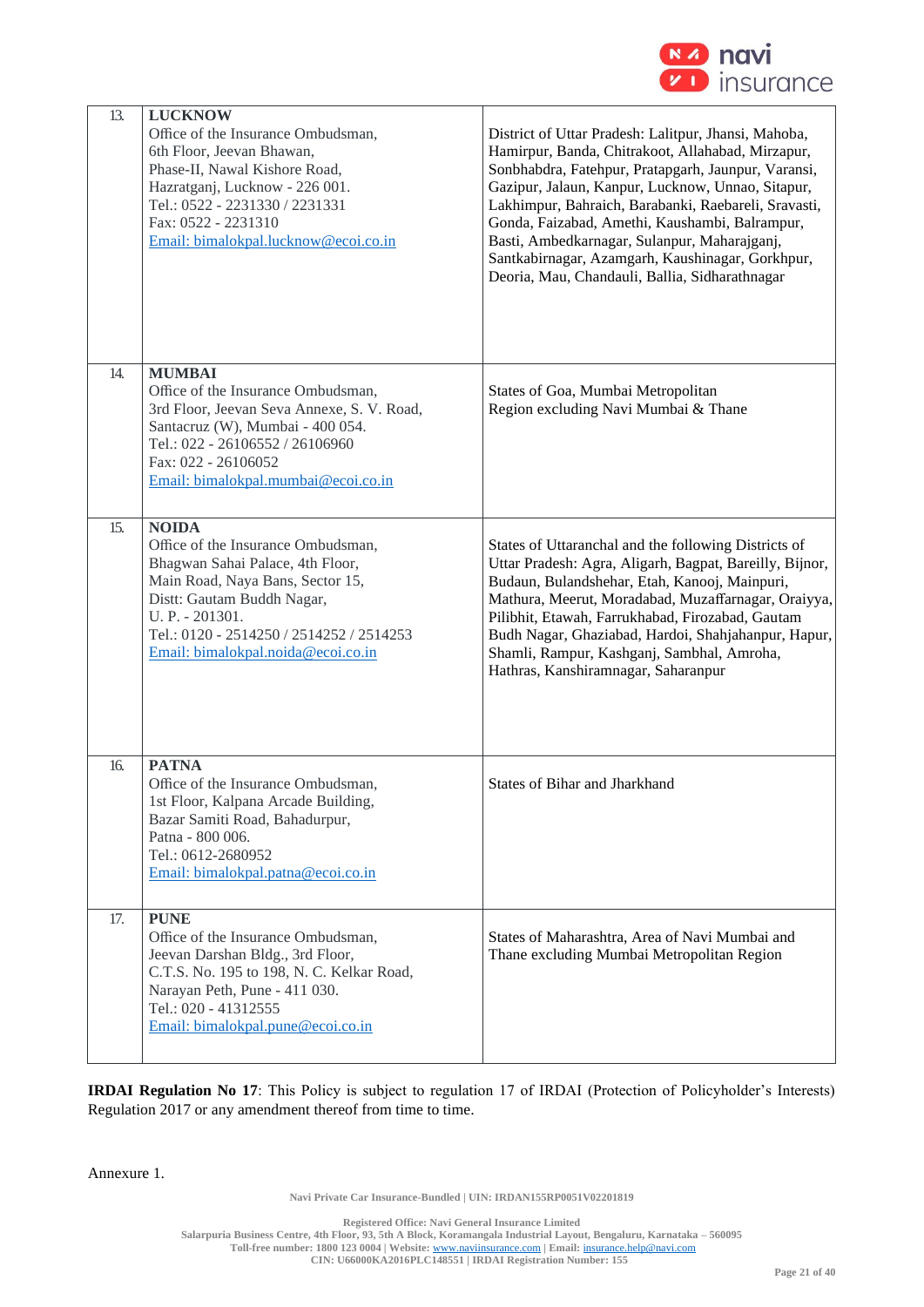

#### **General Regulations as per Indian Motor Tariff**:

#### **GR.1. Insurance not provided for:**

Motor Insurance in India cannot be transacted outside the purview of the India Motor Tariff unless specifically authorized by the TAC. For risks which have not been provided for in the tariff, reference should be made to TAC for advice thereon.

Motor Insurance includes Private Cars, Motorized Two Wheelers and Commercial Vehicles excluding vehicles running on rails.

#### **GR.2. Proposal Forms:**

Proposal Form as specified in **Section 5 of the INDIA MOTOR TARIFF** is required to be submitted by the insured to the insurer before the commencement of cover and at renewal in case of material alteration. For change of IDV at each renewal, however, **a fresh proposal is not necessary**. Such changes may be advised by the insured to the insurer by a letter signed by the insured / insured's authorized signatory (for companies / body corporate) and sent to the insurer by recorded delivery. In case of change of insurer, a fresh proposal is required to be submitted to the new insurer. The insurers may include additional questions in the proposal form for their information and use.

#### **GR.3. Policy Forms:**

Policies insuring Motor Vehicles are to be issued only as per the Standard Form(s) given in **Section 6 of the INDIA MOTOR TARIFF.**

### *A. Types of Policies*

There are two types of Policies:

- **(i) Liability Only Policy**: This covers Third Party Liability for bodily injury and/ or death and Property Damage. Personal Accident Cover for Owner-Driver is also included.
- **(ii) Package Policy:** This **covers** loss or damage to the vehicle insured in addition to **(i)** above.

Restricting the scope of cover under **Section-I (loss of or damage to the vehicle insured)** of the Package policy without any reduction in Tariff rates is permitted. Excepting this, no alteration or extension of any of the Covers, Terms, Conditions, Exclusions, etc. of any of the Policies/Endorsements laid down in this tariff is permitted without prior approval of the TAC.

#### **B.** *Rating:*

Rates provided under this Tariff are minimum rates. Loading on tariff premium rates by 100% may be applied for adverse claims experience of the vehicle insured and individual risk perception as per the insurer's assessment. If the experience continues to be adverse, a further loading of 100% on the expiring premium may be applied. No further loading shall apply.

### **GR.4. Extension of Geographical Area**

The Geographical Area of Motor Policies may be extended to include

- a) Bangladesh
- b) Bhutan
- c) Nepal
- d) Pakistan
- e) Sri Lanka
- f) Maldives

by charging a flat additional premium, as stated below for a period not exceeding 12 months: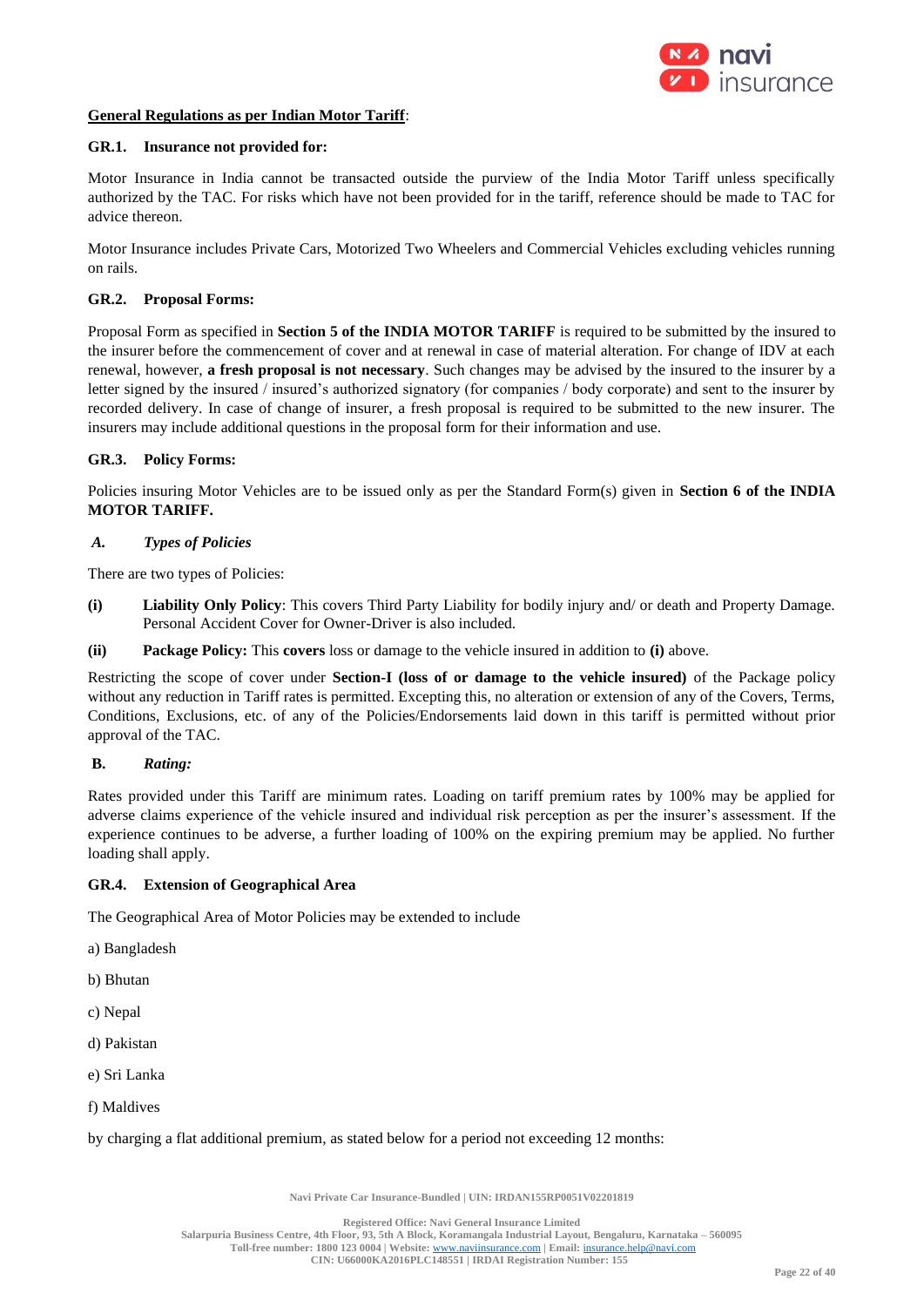

| For Package Policy                     | Rs.500/ per vehicle, irrespective of the class of vehicle. |
|----------------------------------------|------------------------------------------------------------|
| For policies other than Package Policy | Rs.100/ per vehicle, irrespective of the class of vehicle. |

For such extensions *Endorsement IMT 1 is to be used.*

**Such geographical extensions, however, specifically exclude cover for damage to the vehicle/ injury to its occupants/ TP liability in respect of the vehicle during air passage/ sea voyage for the purpose of ferrying the vehicle to the extended Geographical Area.** 

### **GR.5. Vintage Cars**

Any car manufactured prior to 31-12-1940 and duly certified by the **Vintage and Classic Car Club of India** can be considered a Vintage car for the purpose of this tariff.

#### **GR.6. Classic Cars**

Any car manufactured after 31-12-1940, but before 31-12-1970, is considered as a Classic Car by the **Vintage and Classic Car Club of India**. **There is however, no provision for special rating or special cover for such vehicles under this tariff.**

#### **GR.7. Valued Policies**

Under an **Agreed Value Policy,** a specified sum agreed as the **insured value of the vehicle** is paid as compensation in case of Total Loss/Constructive Total Loss of the vehicle without any deduction for depreciation.

It is **not** permitted to issue **Agreed Value Policies** under this tariff excepting for policies covering **vintage cars** as defined under 5 above.

For such policies, *Endorsement IMT- 2 is to be used***.**

#### **GR.8. Insured's Declared Value (IDV)**

The **Insured's Declared Value (IDV)** of the vehicle will be deemed to be the 'SUM INSURED' for the purpose of this tariff and it will be fixed at the commencement of each policy period for each insured vehicle.

The IDV of the vehicle is to be fixed on the basis of manufacturer's listed selling price of the brand and model as the vehicle proposed for insurance at the commencement of insurance /renewal and adjusted for depreciation (as per schedule specified below). The IDV of the side car(s) and / or accessories, if any, fitted to the vehicle but not included in the manufacturer's listed selling price of the vehicle is also likewise to be fixed. However, depreciation will not be applied to brand new vehicles covered under motor trade policies. (IMT/08/2002 dt  $16<sup>th</sup>$  Dec, 2002).

The schedule of age-wise depreciation as shown below is applicable for the purpose of Total Loss/ Constructive Total Loss **(TL/ CTL)** claims only. A vehicle will be considered to be a **CTL**, where the aggregate cost of retrieval and / or repair of the vehicle subject to terms and conditions of the policy exceeds 75% of the IDV.

The depreciation for replacement of parts in partial loss claims will be as per a separate schedule **specified under GR.9.** 

### **SCHEDULE OF DEPRECIATION FOR ARRIVING AT IDV**

#### **(Other Than Motor Trade Policies)**

| <b>AGE OF THE VEHICLE</b>                   | % OF DEPRECIATION FOR FIXING<br><b>IDV</b> |
|---------------------------------------------|--------------------------------------------|
| Not exceeding 6 months                      | 5%                                         |
| Exceeding 6 months but not exceeding 1 year | 15%                                        |
| Exceeding 1 year but not exceeding 2 years  | 20%                                        |
| Exceeding 2 years but not exceeding 3 years | 30%                                        |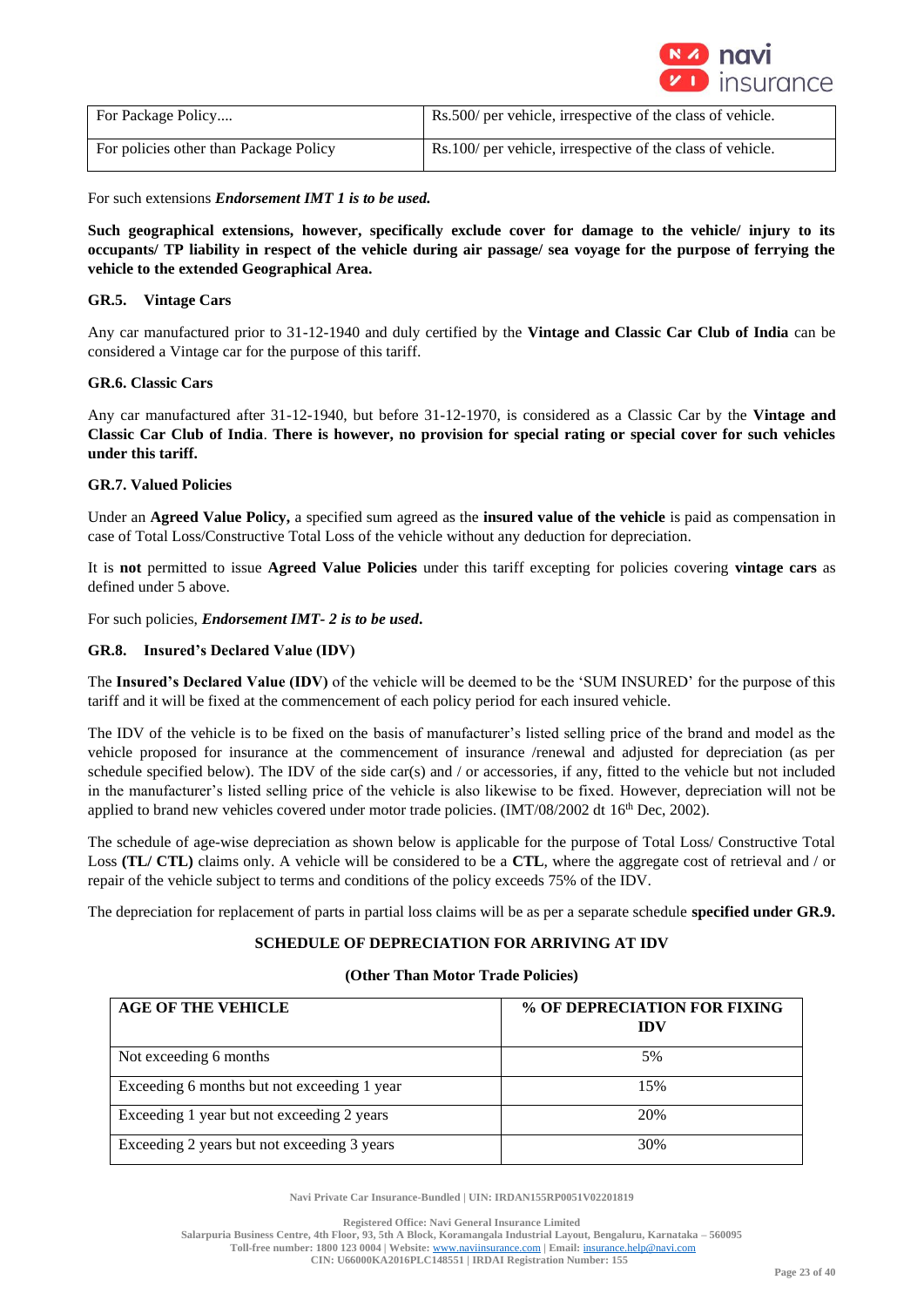

| Exceeding 3 years but not exceeding 4 years | 40% |
|---------------------------------------------|-----|
| Exceeding 4 years but not exceeding 5 years | 50% |

## **SCHEDULE OF DEPRECIATION FOR ARRIVING AT IDV**

### **(Motor Trade Policies)**

| <b>AGE OF THE VEHICLE</b>                   | % OF DEPRECIATION FOR FIXING<br><b>IDV</b> |
|---------------------------------------------|--------------------------------------------|
| Not exceeding 6 months                      | $0\%$                                      |
| Exceeding 6 months but not exceeding 1 year | 15%                                        |
| Exceeding 1 year but not exceeding 2 years  | 20%                                        |
| Exceeding 2 years but not exceeding 3 years | 30%                                        |
| Exceeding 3 years but not exceeding 4 years | 40%                                        |
| Exceeding 4 years but not exceeding 5 years | 50%                                        |

**NOTE:** IDV of vehicles beyond 5 years of age and of obsolete models of the vehicles (i.e. models which the manufacturers have discontinued to manufacture) is to be determined on the basis of an understanding between the insurer and the insured.

For the purpose of **TL/CTL** claim settlement, this IDV will not change during the currency of the policy period in question. It is clearly understood that the liability of the insurer shall in no case exceed the IDV as specified in the policy schedule less the value of the wreck, in 'as is where is' condition.

#### **GR.9. Depreciation on Parts for Partial Loss Claims**

The following rates of depreciation shall apply for **replacement of parts for partial loss claims** in respect of all categories of vehicles / accessories.

| Rate of depreciation for all rubber nylon/ plastic parts, tyres<br>and tubes, batteries and air bags | 50% |
|------------------------------------------------------------------------------------------------------|-----|
| Rate of depreciation for all fibre glass components                                                  | 30% |
| Rate of depreciation for all parts made of glass                                                     | Nil |

4. Rate of depreciation for all other parts including wooden parts is to be as per the following schedule:

| <b>AGE OF THE VEHICLE</b>                    | % OF DEPRECIATION |
|----------------------------------------------|-------------------|
| Not exceeding 6 months                       | Nil               |
| Exceeding 6 months but not exceeding 1 year  | 5%                |
| Exceeding 1 year but not exceeding 2 years   | 10%               |
| Exceeding 2 years but not exceeding 3 years  | 15%               |
| Exceeding 3 years but not exceeding 4 years  | 25%               |
| Exceeding 4 years but not exceeding 5 years  | 35%               |
| Exceeding 5 years but not exceeding 10 years | 40%               |

**Navi Private Car Insurance-Bundled | UIN: IRDAN155RP0051V02201819**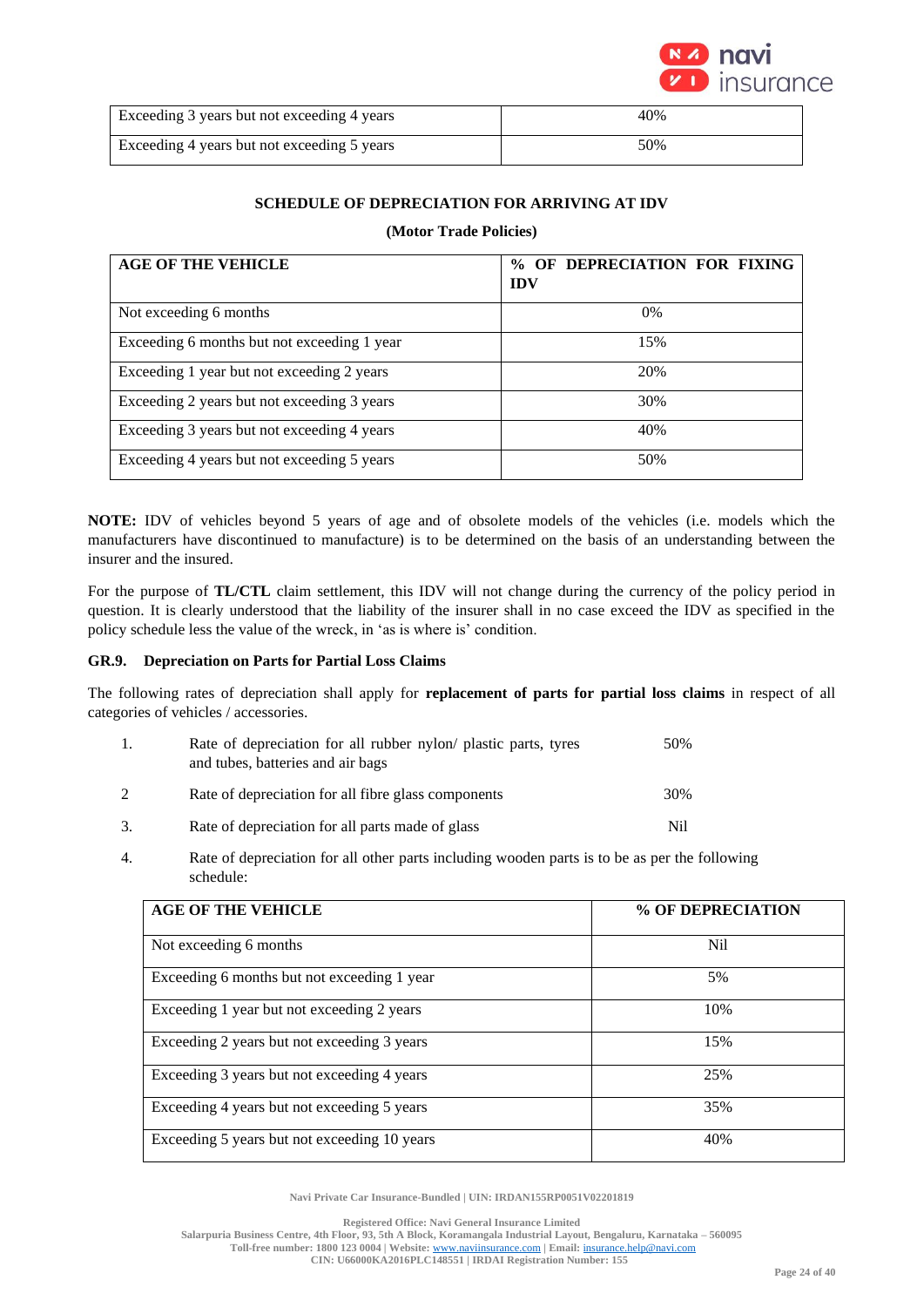### **GR.10. Geographical Zones**

For the purpose of rating, the whole of India has been divided into the following zones depending upon the location of the office of registration of the vehicle concerned.

### *(i) Private Cars/ Motorized Two Wheelers/ Commercial Vehicles rateable under Section 4.C.1 and C.4.*

Zone A: Ahmedabad, Bangalore, Chennai, Hyderabad, Kolkata, Mumbai, New Delhi and Pune.

Zone B: Rest of India

#### *(ii) Commercial Vehicles excluding vehicles rateable under Section 4. C.1 and C.4.*

Zone A Chennai, Delhi / New Delhi, Kolkata, Mumbai

Zone B All Other State Capitals

Zone C Rest of India

#### **GR.11. Period of Insurance**

Unless specifically stated otherwise, premiums quoted in the Schedules under various Sections of the **India Motor Tariff** are the premiums payable on policies issued or renewed for a period of **twelve months**. No policy is permitted to be issued or renewed for any period longer than twelve months. It shall, however, be permissible to extend the period of insurance under the policy for any period less than twelve months, for the purpose of arriving at a particular renewal date or for any other reasons convenient to the insured, by payment of extra premium calculated on pro-rata basis, **provided such policies are renewed with the same insurer immediately after the expiry of such an extension.** All such extensions will require attachment of the following Warranty to the policy.

"In consideration of the premium for this extension being calculated at a pro-rata proportion of the annual premium, it is hereby declared and agreed by the insured that upon expiry of this extension, this policy shall be renewed for a period of twelve months, failing which the difference between the extension premium now paid on **pro rata** basis and the premium at **short period** rate shall become payable by the insured."

### **GR.12. Premium Rates for Short Period Cover**

Short Period Cover/ Renewal may be granted for periods less than twelve months at the following short period scale:

### **SHORT PERIOD SCALE**

| <b>PERIOD</b>                                        | % OF ANNUAL PREMIUM RATE |
|------------------------------------------------------|--------------------------|
| Not exceeding 1 month                                | 20%                      |
| <b>Exceeding 1 month but not exceeding 2 months</b>  | 30%                      |
| Exceeding 2 months but not exceeding 3 months        | 40%                      |
| Exceeding 3 months but not exceeding 4 months        | 50%                      |
| <b>Exceeding 4 months but not exceeding 5 months</b> | 60%                      |
| Exceeding 5 months but not exceeding 6 months        | <b>70%</b>               |
| Exceeding 6 months but not exceeding 7 months        | 80%                      |
| <b>Exceeding 7 months but not exceeding 8 months</b> | 90%                      |
| <b>Exceeding 8 months</b>                            | Full annual premium/rate |

**N.B.: 1.** Extension of short period covers/short period renewals, for any reason, can be granted only by charging the premium for such extensions at the above mentioned short period rates.

**N.B.:2.** Short period covers/short period renewals for Liability Only Policies are not permissible.

**Navi Private Car Insurance-Bundled | UIN: IRDAN155RP0051V02201819**

**Page 25 of 40**

insurance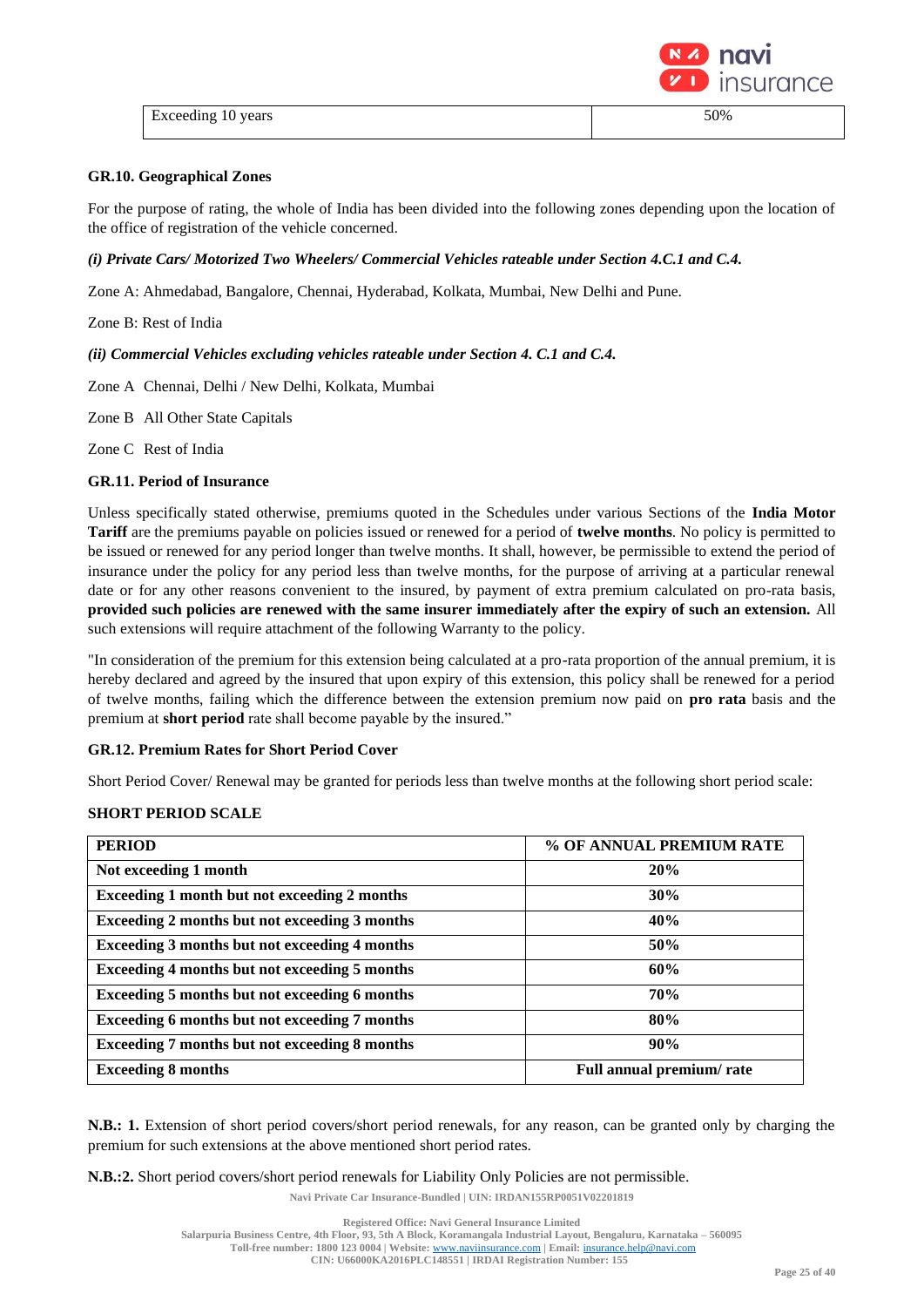

## **GR.13. Display of Premium**

- **(a)** In case of a **Package Policy**, the Own Damage and the Liability components of premium are required to be displayed separately in the Policy Schedule.
- **(b)** Similarly, all permissible **loadings** on /**discounts** from tariff rates are required to be displayed separately in the policy schedule.
- **(c)** The Own Damage as well as the Liability components of premium are required to be rounded off to the nearest rupee, separately.

### **GR.14. Computation of Premium**

The premium payable on a policy is required to be calculated in accordance with the Premium Computation Tables appearing in the Tariff. For applicable discounts / loadings, if any, reference is also to be made to the relevant GRs as well as regulations contained in the specific section(s) of the Tariff while computing premium.

### **GR.15. Payment of Premium**

The full premium is required to be collected before commencement of cover. It is **not permissible** to collect premium in installments.

### **GR.16. Minimum Premium**

The minimum premium applicable for vehicles specially designed or modified for use of the blind, handicapped and mentally challenged persons will be Rs.25/- per vehicle. For all other vehicles, the applicable minimum premium per vehicle will be Rs.100/-.

## **GR.17. Transfers**

On transfer of ownership, the **Liability Only cover**, either under a Liability Only policy or under a Package policy, is deemed to have been transferred in favour of the person to whom the motor vehicle is transferred with effect from the date of transfer.

The transferee shall apply within fourteen days from the date of transfer in writing under recorded delivery to the insurer who has insured the vehicle, with the details of the registration of the vehicle, the date of transfer of the vehicle, the previous owner of the vehicle and the number and date of the insurance policy so that the insurer may make the necessary changes in his record and issue fresh Certificate of Insurance.

In case of Package Policies, transfer of the "Own Damage" section of the policy in favour of the transferee, shall be made by the insurer only on receipt of a specific request from the transferee along with consent of the transferor. If the transferee is not entitled to the benefit of the No Claim Bonus (NCB) shown on the policy or is entitled to a lesser percentage of NCB than that existing in the policy, recovery of the difference between the transferee's entitlement, if any, and that shown on the policy shall be made before effecting the transfer.

A fresh Proposal Form duly completed is to be obtained from the transferee in respect of both Liability Only and Package Policies.

Transfer of Package Policy in the name of the transferee can be done only on getting acceptable evidence of sale and a fresh proposal form duly filled and signed. The old Certificate of Insurance for the vehicle, is required to be surrendered and a fee of **Rs.50/-** is to be collected for issue of fresh Certificate in the name of the transferee. If for any reason, the old Certificate of Insurance cannot be surrendered, a proper declaration to that effect is to be taken from the transferee before a new Certificate of Insurance is issued.

### *Endorsement IMT - 3 is to be used.*

### **GR.18. Change of Vehicle**

A vehicle insured under a policy can be substituted by another vehicle of the same class for the balance period of the policy subject to adjustment of premium, if any, on pro-rata basis from the date of substitution.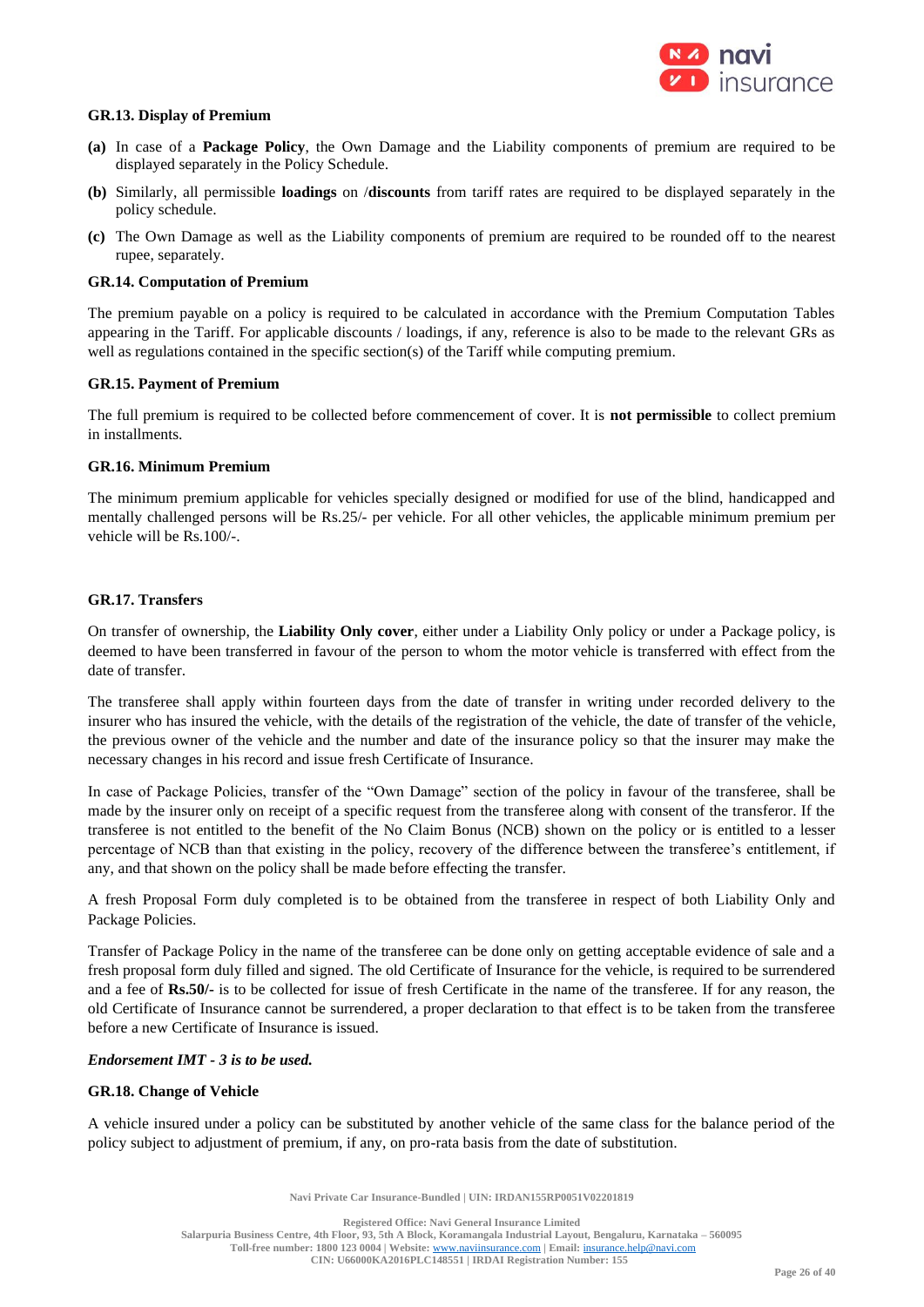

Where the vehicle so substituted is not a total loss, evidence in support of continuation of insurance on the substituted vehicle is required to be submitted to the insurer before such substitution can be carried out.

### *Endorsement IMT - 4 is to be used.*

#### **GR.19. Vehicles Subject to Hire Purchase Agreement**

Policies and Certificates of Insurance are to be issued in the name of Hirer only and issuance in the joint names of the Hirer and Owner is prohibited. If Owner's interest is to be protected it should be done by the use of *Endorsement IMT - 5.*

For the purpose of the Personal Accident cover for the Owner-Driver granted under the policy, the insured named in the policy will continue to be deemed as the Owner- driver subject to conditions of the policy relating to this cover.

#### **GR.20. Vehicles Subject to Lease Agreement**

Policies and Certificates of Insurance are to be issued in the name of Lessee only and issuance in the joint names of the Lessee and Lessor is prohibited. If Lessor's interest is to be protected, it should be done by the use of *Endorsement IMT - 6.*

For the purpose of the Personal Accident cover for the Owner-Driver granted under the policy, the insured named in the policy will continue to be deemed as the Owner- driver subject to conditions of the policy relating to this cover.

#### **GR.21. Vehicles Subject to Hypothecation Agreement**

Policies and Certificates of Insurance are to be issued in the name of Registered Owner only and issuance in the joint names of the Registered Owner and Pledgee is prohibited. If Pledgee's interest is to be protected, it should be done by the use of *Endorsement IMT - 7.* 

For the purpose of the Personal Accident cover for the Owner-Driver granted under the policy, the registered owner named in the policy will continue to be deemed as the Owner- driver subject to conditions of the policy relating to this cover.

#### **GR.22. Cover Note**

- (i) Cover Notes insuring Motor Vehicles are to be issued only in **Form 52** in terms of Rule 142 Sub-Rule (1) of the Central Motor Vehicles Rules 1989. (**Refer Section 6 of the India Motor Tariff).**
- (ii) In terms of Rule 142, Sub-Rule (2) of Central Motor Vehicles Rules 1989, a Cover Note shall be valid for a period of sixty days from the date of its issue and the insurer shall issue a policy of insurance before the date of expiry of the Cover Note.

#### **GR.23. Certificate of Insurance**

A Certificate of Insurance for a Motor Vehicle is to be issued only in **FORM 51** in terms of Rule 141 of Central Motor Vehicle Rules 1989. (**Refer Section 6 of the India Motor Tariff).**

### **GR.24. Cancellation of Insurance and Double Insurance**

#### *A Cancellation of Insurance*

- (a) A policy may be cancelled by the insurer by sending to the insured seven days' notice of cancellation by recorded delivery to the insured's last known address and the insurer will refund to the insured the pro-rata premium for the balance period of the policy.
- (b) A policy may be cancelled at the option of the insured with seven days' notice of cancellation and the insurer will be entitled to retain premium on short period scale of rates for the period for which the cover has been in existence prior to the cancellation of the policy. The balance premium, if any, will be refundable to the insured. Refund of premium will be subject to:

**Navi Private Car Insurance-Bundled | UIN: IRDAN155RP0051V02201819**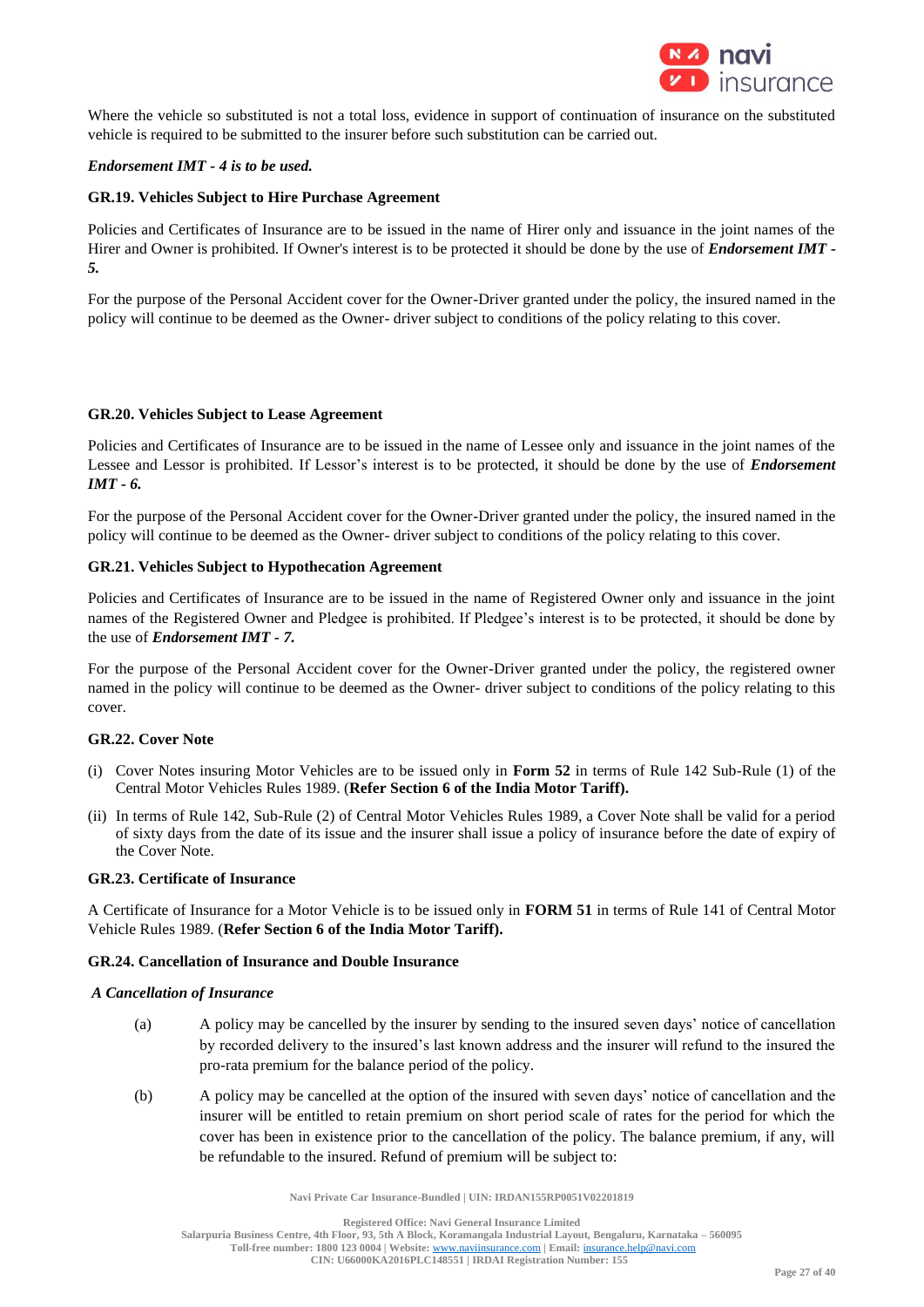

- i) there being no claim under the policy, and
- ii) the retention of minimum premium as specified in the Tariff.
- (c) A policy can be cancelled only after ensuring that the vehicle is insured elsewhere, at least for Liability Only cover and after surrender of the original Certificate of Insurance for cancellation.
- (d) **Insurer should inform the Regional Transport Authority (RTA) concerned by recorded delivery about such cancellation of insurance.**

#### *B. Double Insurance*

When two policies are in existence on the same vehicle with identical cover, one of the policies may be cancelled. Where one of the policies commences at a date later than the other policy, the policy commencing later is to be cancelled by the insurer concerned.

If a vehicle is insured at any time with two different offices of the same insurer, 100% refund of premium of one policy may be allowed by canceling the later of the two policies. However, if the two policies are issued by two different insurers, the policy commencing later is to be cancelled by the insurer concerned and pro-rata refund of premium thereon is to be allowed.

If, however, due to requirements of Banks/Financial Institutions, intimated to the insurer in writing, the earlier dated policy is required to be cancelled, then refund of premium is to be allowed after retaining premium at short period scale for the period the policy was in force prior to cancellation.

In all such eventualities, the minimum premium as specified in the tariff is to be retained.

In either case, no refund of premium can be allowed for such cancellation if any claim has arisen on either of the policies during the period when both the policies were in operation, but prior to cancellation of one of the policies.

#### **GR.25. Cancellation and issuance of fresh Certificate of Insurance**

Following any changes in the policy during its currency, affecting the information shown on the Certificate of Insurance, the Certificate of Insurance is required to be returned to the Insurer for cancellation and a fresh Certificate incorporating the changes is to be issued.

Information regarding change of number of Engine and/ or Chassis of the vehicle, is required to be intimated to the insurer immediately for effecting necessary changes in the policy, provided such changes are duly endorsed on the Registration Certificate. The Certificate of Insurance is also required to be returned immediately for issuance of fresh Certificate of Insurance incorporating the changes.

Remittance of Rs. 50/- is required to be made to the insurer for each issuance of fresh Certificate of Insurance.

#### **GR.26. Certificate or Cover Note destroyed, torn, soiled, defaced or mutilated.**

- **1.** Where the insured
- a) lodges with an insurer a declaration in which he declares that a Certificate of Insurance or Cover Note issued to him by such insurer has been lost, destroyed, torn, soiled, defaced or mutilated and sets out full particulars of the circumstances connected with the loss or destruction of the certificate or cover note and the efforts made to find it;

### **OR**

b) returns to the authorized insurer the Certificate or Cover Note issued to him by such insurer in a torn, soiled, defaced or mutilated condition;

#### **AND**

c) pays to the insurer a fee of Rs.50/- (Fifty) in respect of each such new certificate or Cover Note, the insurer shall, if satisfied that such certificate or cover note has been lost, destroyed and that all reasonable efforts have been made to find it, or that it has been destroyed or is soiled, defaced or mutilated as the case may be, issue in lieu thereof a duplicate certificate or insurance or cover note with the word 'Duplicate' prominently endorsed to that effect.

**Navi Private Car Insurance-Bundled | UIN: IRDAN155RP0051V02201819**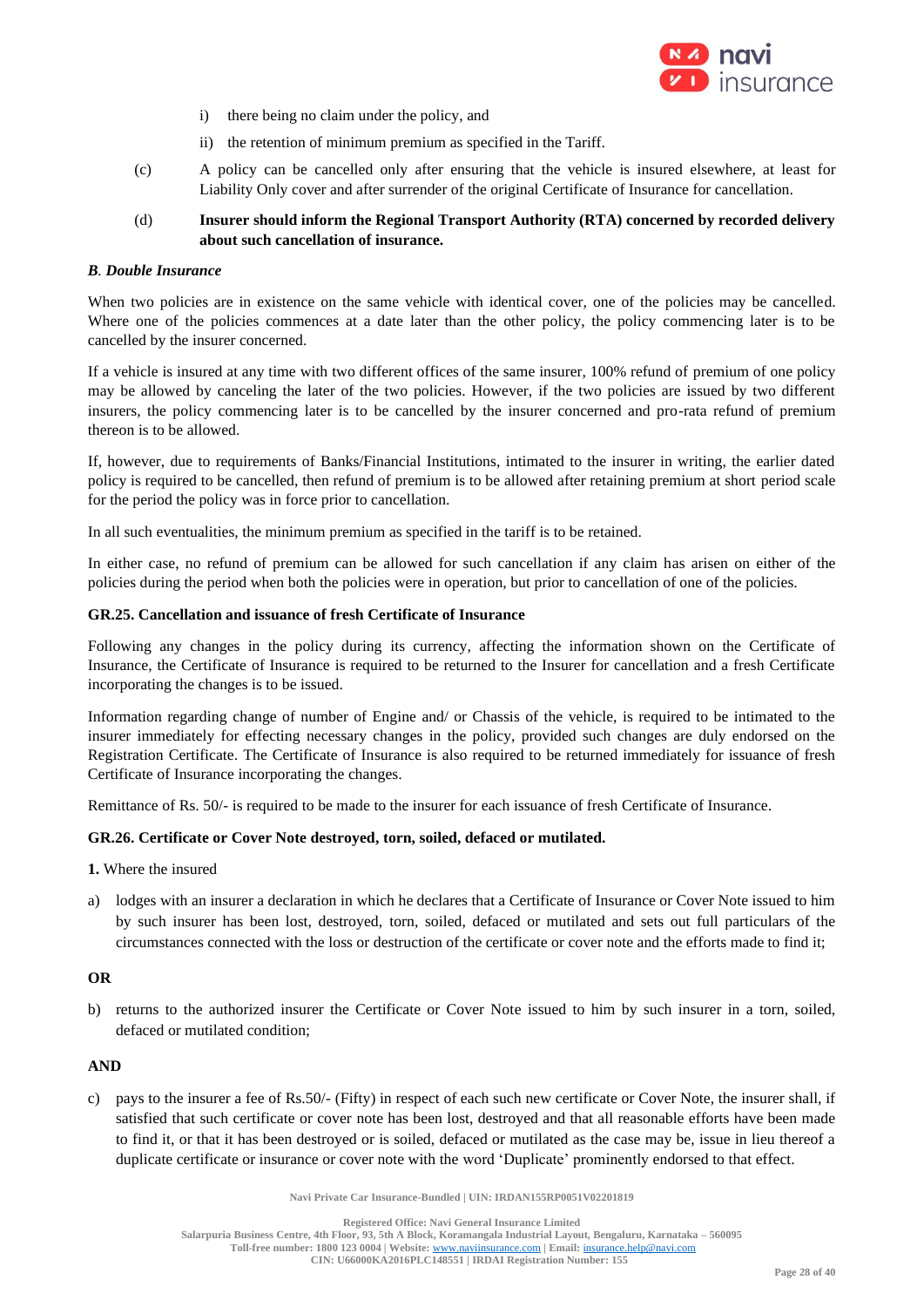

**2.** When a duplicate certificate of insurance or cover note has been issued in accordance with the provisions of sub rule (1) on representation that a certificate or cover note has been lost and the original certificate or cover note is afterwards found by the holder, the original certificate or cover note, as the case may be, shall be surrendered to the insurer.

#### **GR.27. No Claim Bonus**

- (a) No Claim Bonus (NCB) can be earned **only in the Own Damage section of Policies** covering all classes of vehicles **but not on Motor Trade Policies (Road Transit Risks / Road Risks / Internal Risks) and policies which cover only Fire and / or Theft Risks.** For policies covering Liability with Fire and/or Theft Risks, the NCB will be applicable only on the Fire and / or Theft components of the premium. An insured becomes entitled to NCB only at the renewal of a policy after the expiry of the full duration of 12 months.
- (b) No Claim Bonus, wherever applicable, will be as per the following table.

| <b>All types of Vehicles</b>                                                             | % Discount on Own |
|------------------------------------------------------------------------------------------|-------------------|
|                                                                                          | Damage premium    |
| No claim made or pending during the preceding full year of insurance                     | 20%               |
| No claim made or pending during the preceding 2 consecutive years of<br><i>insurance</i> | 25%               |
| No claim made or pending during the preceding 3 consecutive years of<br>insurance        | 35%               |
| No claim made or pending during the preceding 4 consecutive years of<br>insurance        | 45%               |
| No claim made or pending during the preceding 5 consecutive years of<br><i>insurance</i> | 50%               |

**Sunset Clause: If at the renewal falling due any time between 1st July 2002 and 30th June 2003, both days inclusive, (after completion of the full policy period of 12 months)**

(IMT/08/2002 dt 16<sup>th</sup> Dec, 2002).

- **i) An insured becomes entitled to NCB in terms of the tariff prevailing prior to 01st July, 2002 which is different from the slabs given above, the entitlement of such percentage of NCB will remain protected at the renewal. For subsequent renewals, NCB if any earned, will be in terms of the above table. In case claims arises under renewed policy, the NCB will become NIL at the following renewal.**
- **ii) An insured becomes entitled to an NCB of 55% or 65% in terms of the Tariff prevailing prior to 1st July 2002, the entitlement of such higher percentage of NCB will remain protected for all subsequent renewals till a claim arises under the policy, in which case the NCB will become 'Nil' at the following renewal. Thereafter, NCB if any earned, will be in terms of the above table.**
- (c) The percentage of applicable NCB is to be computed on the Own Damage premium required for renewal of the insurance after deducting any rebate in respect of "Vehicle Laid Up" under the policy. If the policy period has been extended in lieu of the rebate for the layup of the vehicle, as per 'Vehicle Laid Up' Regulation, such extended period shall be deemed to have been part of the preceding year of insurance.
- (d) The entitlement of NCB shall follow the fortune of the original insured and not the vehicle or the policy. In the event of transfer of interest in the policy from one insured to another, the entitlement of NCB for the new insured will be as per the transferee's eligibility following the transfer of interest.

## **It is however, clarified that the entitlement of No Claim Bonus will be applicable for the substituted vehicle subject to the provision that the substituted vehicle on which the entitled NCB is to be applied is of the same class (as per this tariff) as the vehicle on which the NCB has been earned.**

Provided that where the insured is an individual, and on his/ her death the custody and use of the vehicle pass to his/her spouse and/or children and/or parents, the NCB entitlement of the original insured will pass on to such person/s to whom the custody and use of the vehicle pass.

(e) The percentage of NCB earned on a vehicle owned by an institution during the period when it was allotted to and exclusively operated by an employee should be passed on to the employee if the ownership of the vehicle is

**Navi Private Car Insurance-Bundled | UIN: IRDAN155RP0051V02201819**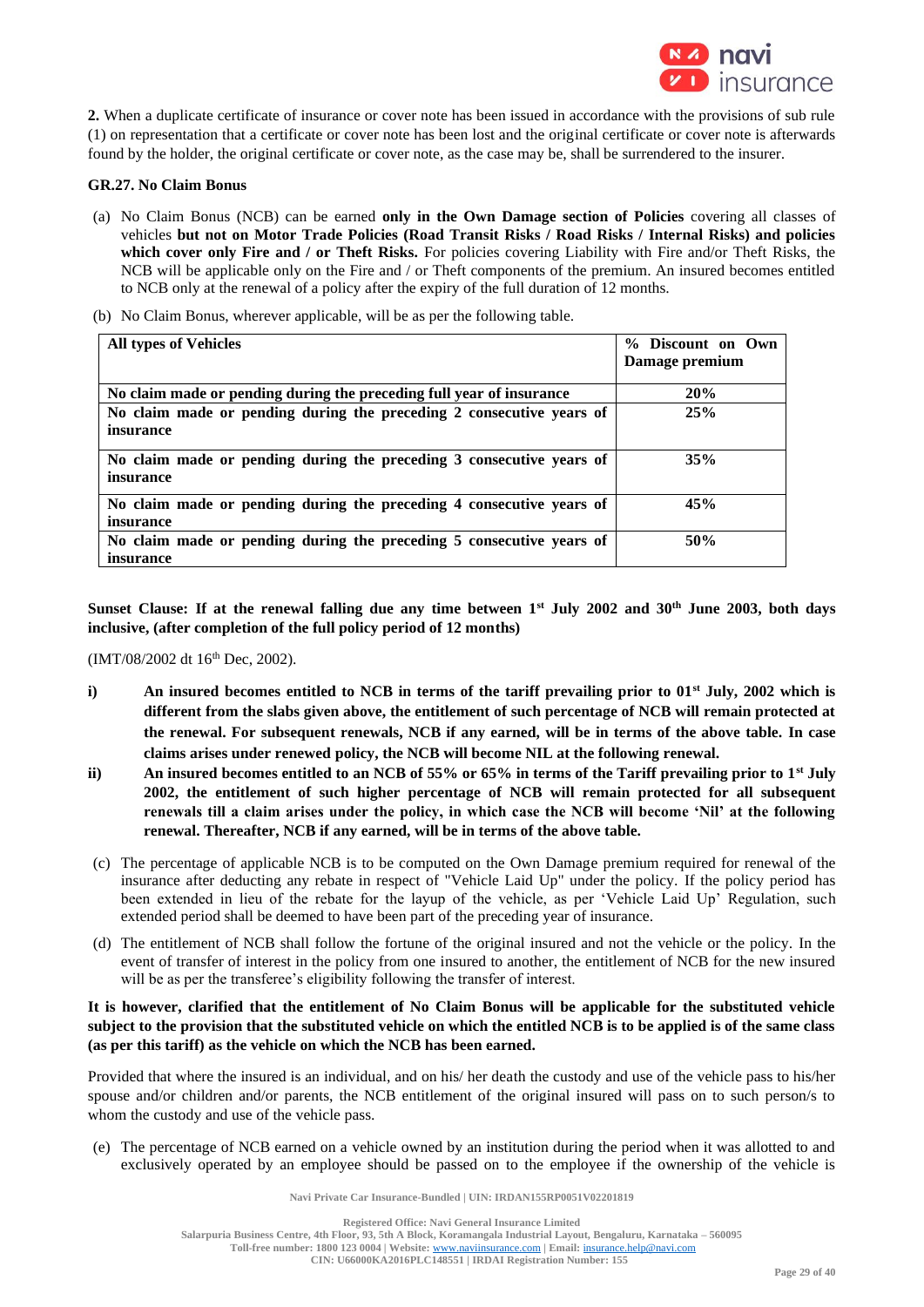

transferred in the name of the employee. This will however require submission of a suitable letter from the employer confirming that prior to transfer of ownership of the vehicle to the employee, it was allotted to and exclusively operated by the employee during the period in which the NCB was earned.

(f) In the event of the insured, transferring his insurance from one insurer to another insurer, the transferee insurer may allow the same rate of NCB which the insured would have received from the previous insurer. Evidence of the insured's NCB entitlement either in the form of a renewal notice or a letter confirming the NCB entitlement from the previous insurer will be required for this purpose.

Where the insured is unable to produce such evidence of NCB entitlement from the previous insurer, the claimed NCB may be permitted after obtaining from the insured a declaration as per the following wording:

## *"I / We declare that the rate of NCB claimed by me/us is correct and that no claim as arisen in the expiring policy period (copy of the policy enclosed). I/We further undertake that if this declaration is found to be incorrect, all benefits under the policy in respect of Section I of the Policy will stand forfeited."*

Notwithstanding the above declaration, the insurer allowing the NCB will be obliged to write to the policy issuing office of the previous insurer by recorded delivery calling for confirmation of the entitlement and rate of NCB for the particular insured and the previous insurer shall be obliged to provide the information sought within 30 days of receipt of the letter of enquiry failing which the matter will be treated as a breach of Tariff on the part of the previous insurer. Failure of the insurer granting the NCB to write to the previous insurer **within 21 days** after granting the cover will also constitute a breach of the Tariff.

- (g) If an insured vehicle is sold and not replaced immediately, or laid up, and the policy is not renewed immediately after expiry, NCB, if any, may be granted on a subsequent insurance, provided such fresh insurance is affected within 3 (three) years from the expiry of the previous insurance. The rate of NCB applicable to the fresh policy shall be that earned at the expiry of the last 12 months period of insurance.
- (h) On production of evidence of having earned NCB abroad, an insured may be granted NCB on a new policy taken out in India as per entitlement earned abroad, provided the policy is taken out in India within three years of expiry of the overseas insurance policy, subject to relevant provisions of NCB under these rules.
- (i) Except as provided in Rule (g), no NCB can be allowed when a policy is not renewed within 90 days of its expiry. However, in the case of Military or Paramilitary Personnel working in Forward areas, the period of 90 days may be extended upto 365 days depending on the circumstances of each individual case with a declaration in writing by the policy holder that the vehicle was not put to use during the interim period.
- (j) Except as provided in Rules (g), (h) and (i) above, NCB is to be allowed **only** when the vehicle has been insured continuously for a period of 12 months without any break.

### **GR.28. Automobile Association Membership Discount**:

For valid membership of recognized Automobile Associations such as Automobile Association of Eastern India, the Uttar Pradesh Automobile Association, the Western India Automobile Association, Automobile Association of Southern India, the Automobile Association of Upper India, a discount @ 5% of the Own Damage premium, subject to a maximum of Rs.200/- for a Private Car and maximum of Rs.50/- for a Motorized Two-Wheeler may be allowed. It is, however, clarified that irrespective of the number of Associations of which an insured may be a member, discount for only one membership of such Association is to be permitted.

The discount is applicable only on the Own Damage premium under Section I of the Package Policy. Policies covering Fire and/or Theft risks only are not eligible for the discount.

The discount applies to both new business and renewals. If the insured becomes a member of any of the above Automobile Associations, during the currency of the policy, the discount may be allowed pro-rata calculated from the date of his membership of the Association concerned**. On cancellation or termination of the membership of the Automobile Association during the currency of the policy, pro rata discount from the date of cancellation/ termination of membership till the expiry of the policy is to be recovered from the insured.**

Application of this discount will require attachment of *Endorsement IMT – 8.* The insurers, however, should ascertain the validity of the membership at each renewal before granting the discount.

The discount is applicable only to individual owners or joint owners or companies who are members of the abovementioned Automobile Associations.

**Navi Private Car Insurance-Bundled | UIN: IRDAN155RP0051V02201819**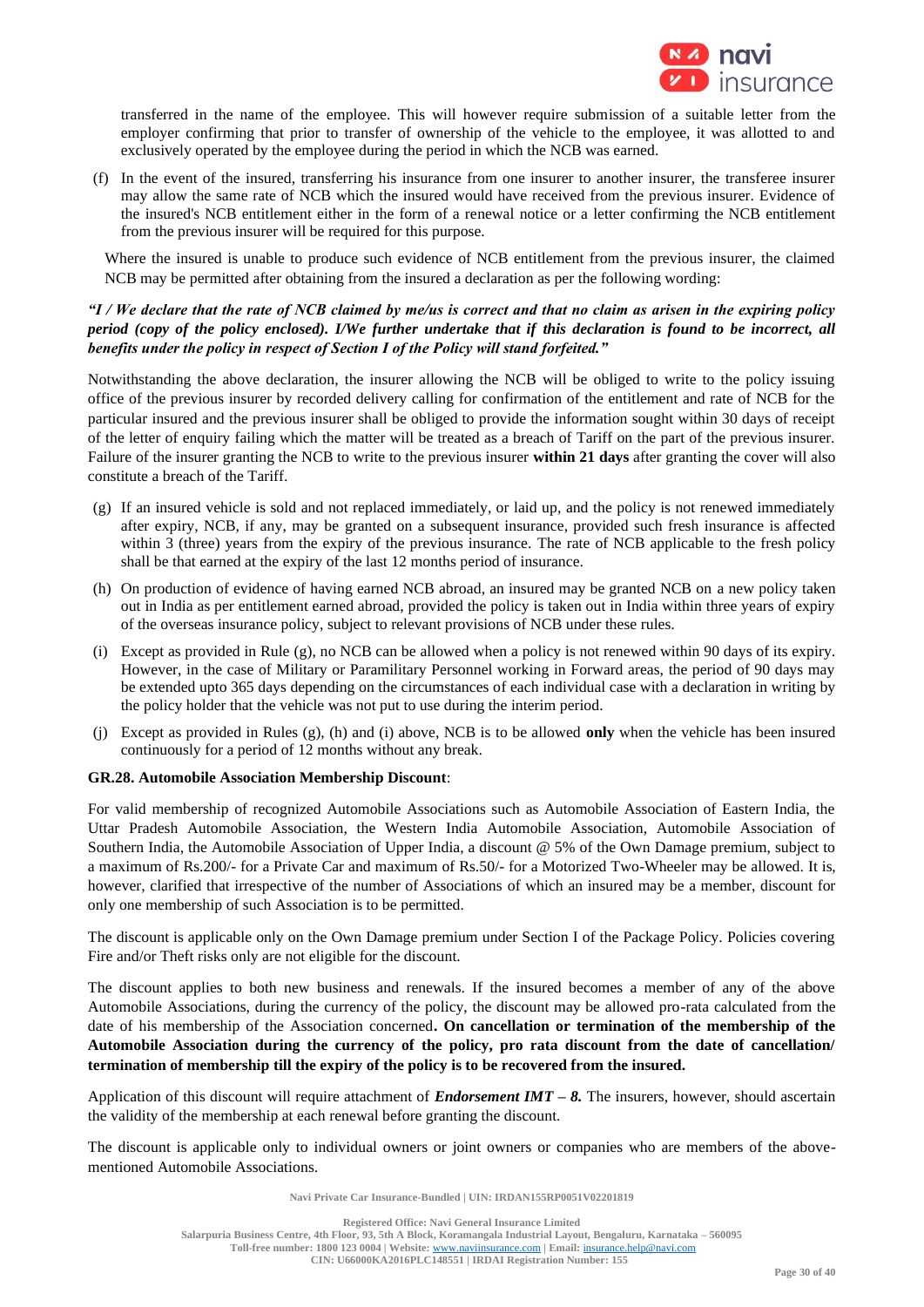

A member of the above-mentioned Automobile Associations, who buys a private car/motorized two-wheeler under Hire Purchase system or under a leasing agreement and has the sole use of it and pays the insurance premium, shall be entitled to the discount for Automobile Association membership, provided he/she is otherwise eligible to receive the discount under the rules. The name of such hire purchaser/lessee is to be stated on the policy.

## **GR.29. Discount for Vintage Cars**

Private cars certified by the Vintage and Classic Car Club of India as Vintage Cars will be eligible for 25% discount on basic Own Damage and/or Third-Party Premium.

For mid-term certification as Vintage car, pro-rata proportion of the tariff discount for the unexpired period of the policy is to be allowed.

*Endorsement IMT - 9 is to be used."*

Reno. IMT/01/2003

*Endorsement IMT – 9 is to be used.*

## **GR.30. Discount for Anti-Theft Devices**

Vehicles **(other than those covered under Motor Trade policies)** fitted with anti-theft devices approved by Automobile Research Association of India (ARAI), Pune and whose installation is duly certified by any of the Automobile Associations mentioned in **GR.28** above are eligible for a discount of 2.5% on the OD component of premium subject to a maximum of Rs. 500/-.

For mid-term installation of anti-theft device approved and certified as above in the vehicle insured, pro rata proportion of the premium discount calculated as per tariff provision for the unexpired period of the policy is to be allowed.

### *Endorsement IMT – 10 is to be used.*

**Vehicles (other than those covered under Motor Trade policies) fitted with anti-theft devices approved by Automobile Research Association of India (ARAI), Pune and whose installation is duly certified by any of the Automobile Associations mentioned in GR.28 above are eligible for a discount of 2.5% on the OD component of premium subject to a maximum of Rs.500/-.**

**For mid-term installation of anti-theft device approved and certified as above in the vehicle insured, pro-rata proportion of the premium discount calculated as per tariff provision for the unexpired period of the policy is to be allowed."**

Ref. IMT/08/2005

### **GR.31. Concession for Laid-Up Vehicles**

Vehicles laid up in garage and not in use for a period of not less than two consecutive months will be entitled to:

### **I. For Liability Only Policy -**

a) A pro-rata returns of premium for the period during which the vehicle is so laid up, which return will be credited to the insured in consideration of suspension of the insurer's liability under the policy during the period of lay-up.

The credited return of premium will be deducted from the next renewal premium. **This cannot be given as cash refund even if the policy is not renewed with the same insurer.**

The calculation of the amount of the return premium is to be made on the net premium on the date of issue of the policy or the date of renewal of the policy preceding the laying-up of the vehicle.

OR

b) The expiry date of the current period of insurance under the policy may be extended for a period equal to the period the policy remained suspended on account of the lay-up.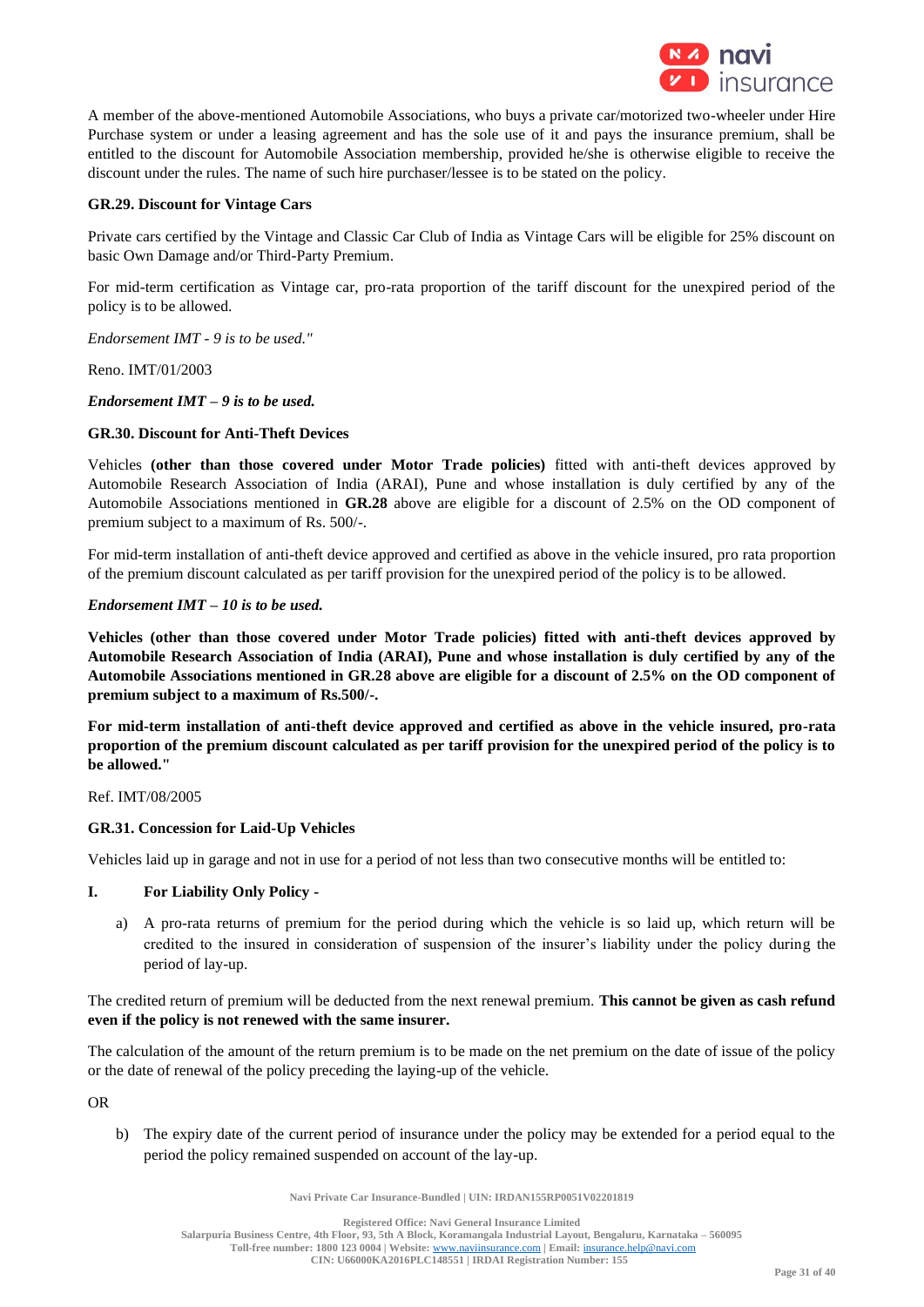

The adoption of alternatives (a) or (b) above will be at the option of the insured. In either case, the insured will be required to pay Rs.15/- towards administrative costs.

## **II. For Package Policy**

The liability of the insurer under the policy will remain restricted for loss or damage of the insured vehicle by Fire and/or Theft as applicable during the period of such lay-up. In consideration of this restriction of cover under the policy: -

a) a pro rata returns of premium for the period during which the vehicle is so laid up will be credited to the insured after retention of pro rata premium for the lay-up period in the tariff rate for Fire and/or Theft Risks as applicable for the class of vehicle concerned.

The credited return of premium will be deducted from the next renewal premium. **This cannot be given as cash refund even if the policy is not renewed with the same insurer.**

The calculation of the amount of the return of premium is to be made on the net premium on the date of issue of the policy or the date of renewal of the policy preceding the laying-up of the vehicle

### **OR**

b) the expiry date of the current period of insurance under the policy may be extended for a period equal to the period the policy remained suspended on account of the lay-up.

The adoption of alternatives (a) or (b) above will be at the option of the insured. In either case, the insured will be required to pay Rs.15/- towards administrative costs.

Return of premium or extension of policy period in lieu thereof, on account of lay-up of vehicles, both in respect of Liability Only Policies and Package Policies, will be available provided

- i) the vehicle is not undergoing repairs during lay-up as a result of an event giving rise to a claim under the policy;
- ii) previous notice in writing has been given to the insurer by recorded delivery;
- iii) the certificate of insurance has been returned to the insurer; and
- iv) the period of lay-up / suspension of policy shall not extend beyond twelve months from the expiry date of the policy period in which the lay-up has commenced.

*Endorsement IMT 11-A is to be used* where the entire period of lay-up and suspension / restriction of cover has been intimated to the insurer.

*Endorsements IMT 11-B/11-C* is to be used where the entire period of lay-up and suspension / restriction of cover is "until further notice".

No return of premium or extension of policy period in lieu thereof is to be allowed for lay-up of trailers and vehicles used for hire or reward or for Motor Trade purpose, except when the permits for vehicles are temporarily withheld or suspended by the Government.

### **GR.32. Prohibition of mid-term inclusion/cancellation of extra benefits**

Mid-term inclusion/cancellation of extra benefits shall not be permitted more than once during the currency of a policy.

## **GR.33. Concessions for Specially Designed / Modified Vehicles for the Blind, Handicapped and Mentally challenged persons**

In case of vehicles specially designed / modified for use of blind, handicapped and mentally challenged persons, a discount of 50% may be allowed on the Own Damage premium in respect of both privately owned vehicles and vehicles owned and used by institutions engaged exclusively in the services of the blind, handicapped and mentally challenged persons. The discount is to be allowed only in respect of such vehicles, which have been suitably endorsed in the Registration Certificate by the RTA concerned.

### *Endorsement IMT –12 is to be used.*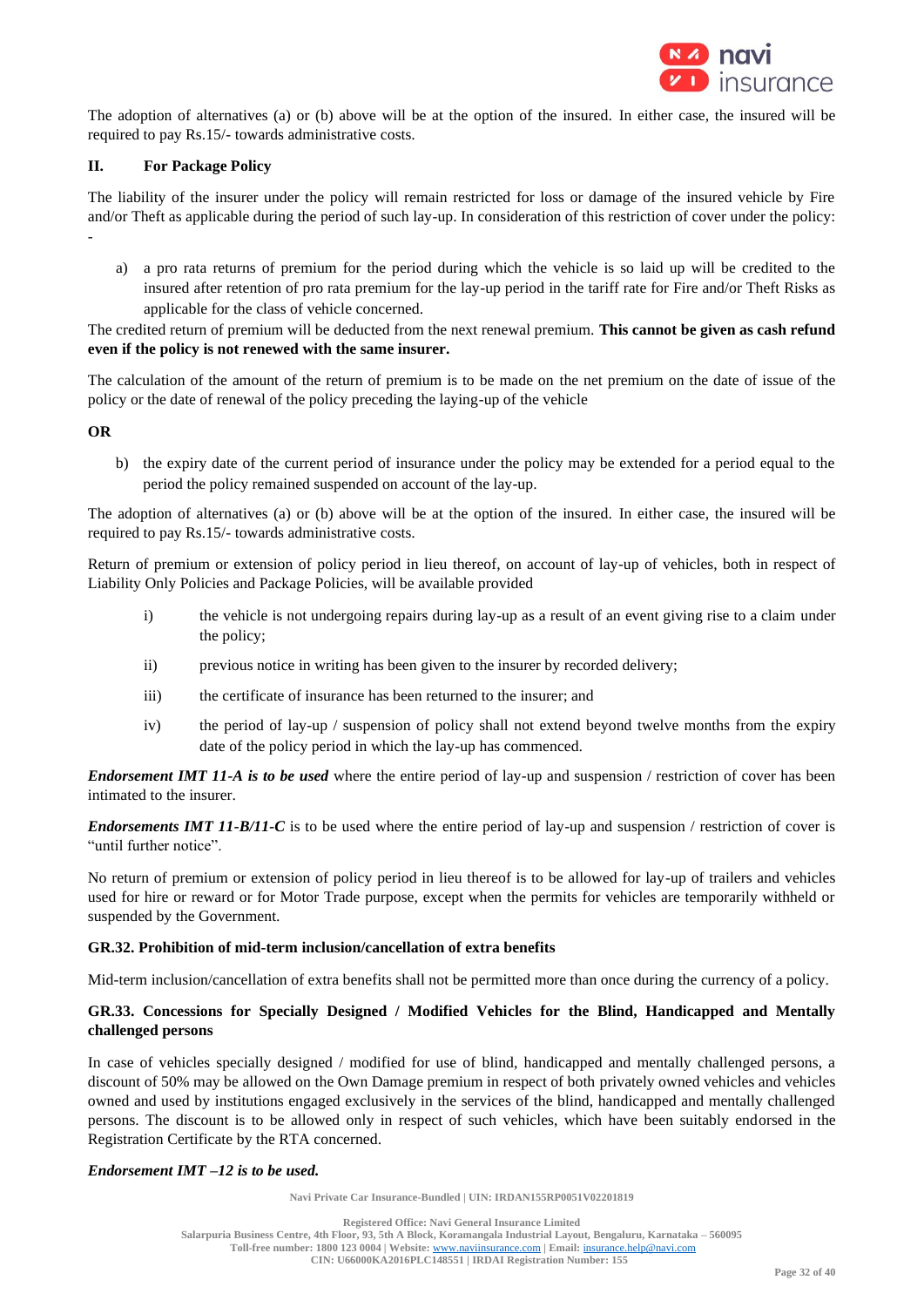

#### **GR.34. Registration, use and Insurance**

It is not permissible to insure any vehicle in the name of an insured not conforming to the name recorded as owner of the vehicle in the vehicle registration document, excepting

- i) in case of temporary substitution.
- ii) in respect of Motor Trade Risk, or
- iii) as provided in General Regulation 19, 20 and 21

#### **It is not permissible to insure any vehicle for use for a purpose other than that permitted by the RTA concerned**

#### **GR.35. Use of Vehicles within Insured's Premises / Sites**

#### **(i) Use confined to own premises (applicable to all classes except as otherwise provided in the Tariff).**

Where a vehicle is to be used in the insured's own premises to which the public have no general right of access and provided the vehicle is not licensed by the authorities concerned for general road use, a policy may be issued at the applicable Tariff rate with a discount of 33 1/3%.

#### **No Certificate of Insurance or Cover Note which includes a Certification is permitted to be issued in such cases.**

#### *Endorsement IMT 13 is to be used.*

#### **(ii) Use confined to Sites (Applicable to Goods Carrying Vehicles).**

Where a vehicle is to be used only on a site or sites to which the public has no general right of access and the vehicle is not required to be registered under the Motor Vehicles Act, a policy may be issued at the applicable Tariff rate with a discount of 33 1/3%.

#### **No Certificate of Insurance or Cover Note which includes a Certification is permitted to be issued in such cases.**

#### *Endorsement IMT 14 is to be used.*

### **GR.36. Personal Accident (PA) Cover under Motor Policy**

### **(not applicable to vehicles covered under Section E, F and G of Tariff for Commercial Vehicles)**

#### *A. Compulsory Personal Accident Cover for Owner-Driver*

Compulsory Personal Accident Cover shall be applicable under both Liability Only and Package policies. The owner of insured vehicle holding an 'effective' driving license is termed as Owner-Driver for the purposes of this section.

Cover is provided to the Owner-Driver whilst driving the vehicle including mounting into/ dismounting from or traveling in the insured vehicle as a co–driver.

**NB. This provision deals with Personal Accident cover and only the registered owner in person is entitled to the compulsory cover where he/she holds an effective driving license. Hence compulsory PA cover cannot be granted where a vehicle is owned by a company, a partnership firm or a similar body corporate or where the ownerdriver does not hold an effective driving license. In all such cases, where compulsory PA cover cannot be granted, the additional premium for the compulsory P.A. cover for the owner - driver should not be charged and the compulsory P. A. cover provision in the policy should also be deleted.** 

#### **Re: G.R. 36 A - Compulsory Personal Accident cover under India Motor Tariff.**

Insurer's attention is drawn to G.R. 36-A of India Motor Tariff Wherein Compulsory PA cover is provided for only one of the vehicles of an Owner - driver even though he owns more than one vehicle.

As the above provision appears to be restrictive for owners having more than one vehicle, it has been decided to allow them to take Compulsory PA cover for owner-driver for all vehicles owned by them subject to the condition that Liability for the owner-driver will apply only in case of the particular vehicle being driven at the time of accident.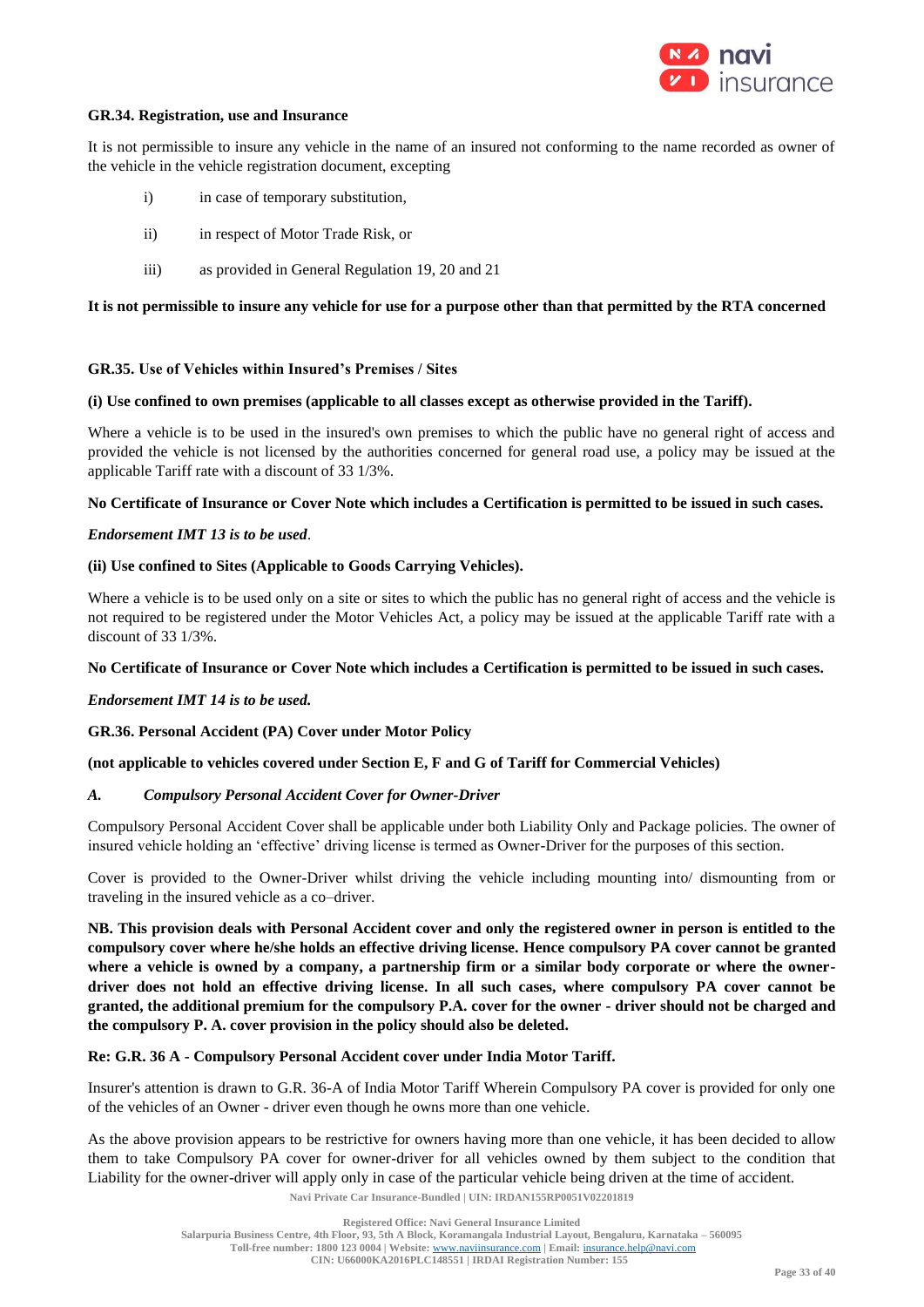

Accordingly, the last line of G.R.36 A appearing on page 20 of India Motor Tariff reading **"Where the owner driver owns more than one vehicle, compulsory PA cover can be granted for only one vehicle as opted by him/her"** stands deleted.

### No. IMT/02/2006

The scope of the cover, Capital Sum Insured (CSI) and the annual premium payable under this section are as under: -

| OF<br><b>TYPE</b>                       | <b>CAPITAL SUM</b> | <b>PREMIUM</b> | <b>COVER</b>                                                                                              |
|-----------------------------------------|--------------------|----------------|-----------------------------------------------------------------------------------------------------------|
| <b>VEHICLES</b>                         | <b>INSURED</b>     | (Rs.)          |                                                                                                           |
|                                         | (Rs.)              |                |                                                                                                           |
| <b>Motorised Two</b><br><b>Wheelers</b> | 15 lakh            | $750/-$        | i) 100% of CSI for Death, Loss of Two Limbs<br>or sight of both eyes or one limb and sight of<br>one eye. |
|                                         |                    |                | ii) 50% of CSI for Loss of one Limb or sight of<br>one eye.                                               |
|                                         |                    |                | iii)100% for Permanent Total Disablement<br>from injuries other than named above.                         |
| <b>Private Cars</b>                     | 15 lakh            | $750/-$        | i) 100% of CSI for Death, Loss of Two Limbs<br>or sight of both eyes or one limb and sight of<br>one eye. |
|                                         |                    |                | ii) 50% of CSI for Loss of one Limb or sight of<br>one eye.                                               |
|                                         |                    |                | iii)100% for Permanent Total Disablement<br>from injuries other than named above                          |
| <b>Commercial</b><br>vehicles           | 15 lakh            | $750/-$        | i) 100% of CSI for Death, Loss of Two Limbs<br>or sight of both eyes or one limb and sight of<br>one eye. |
|                                         |                    |                | ii) 50% of CSI for Loss of one Limb or sight of<br>one eye.                                               |
|                                         |                    |                | iii)100% for Permanent Total Disablement<br>from injuries other than those named above.                   |

### **B. Optional Personal Accident Cover for persons other than Owner-Driver**

The cover under this section is limited to maximum Capital Sum Insured (CSI) of Rs. 2 lacs. per person.

## **Cover is available only in respect of the following persons: -**

1. Private Cars including three wheelers rated as Private cars and motorized two wheelers with or without side car (not for hire or reward): For insured or any **named person** other than the paid driver and cleaner.

#### *Endorsement IMT – 15 is to be used.*

2. Private Cars, three wheelers rated as Private cars and Motorized Two Wheelers (not used for hire or reward) with or without side car: For **unnamed passengers** limited to the registered carrying capacity of the vehicle other than the insured, his paid driver and cleaner.

### *Endorsement IMT – 16 is to be used.*

3. In respect of all classes of vehicles: For paid drivers, cleaners and conductors.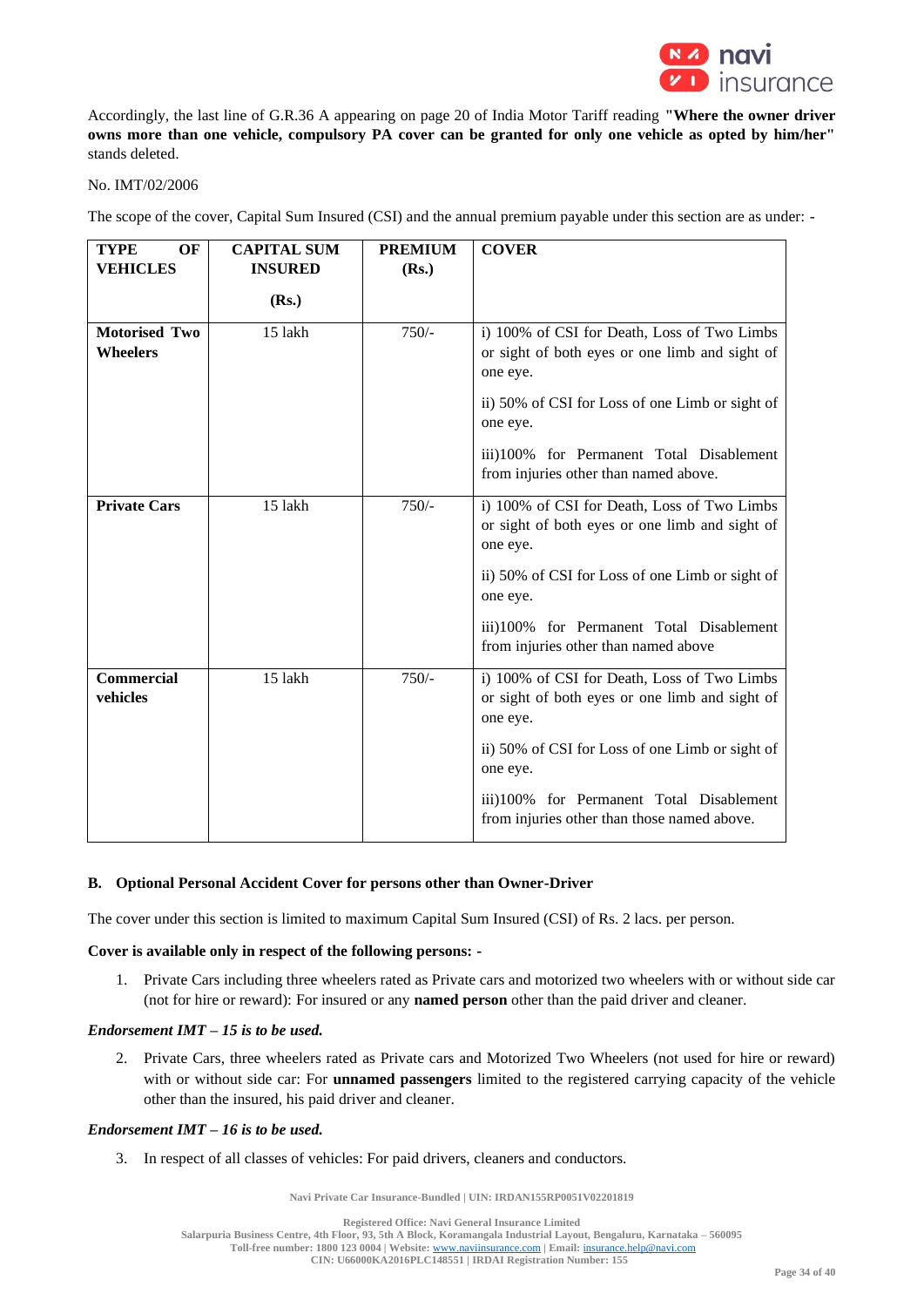

## *Endorsement IMT – 17 is to be used.*

4. Motorized Two Wheelers with or without side car (used for hire or reward): For unnamed hirer/ driver.

## *Endorsement IMT – 18 is to be used.*

The scope of the cover, Capital Sum Insured and the annual premium payable under this section would be as under:

| <b>Description of benefits</b>             | % of Capital<br><b>Sum Insured</b> | Premium for every unit of CSI of Rs. 10,000/-<br>or part thereof (in Rs) |
|--------------------------------------------|------------------------------------|--------------------------------------------------------------------------|
|                                            |                                    | Pvt. Cars Mot. Two-Wheeler Com. Veh.                                     |
| i) Death only                              | 100%                               | 576                                                                      |
| ii) Loss of Two Limbs or sight of two eyes | 100%                               | 576                                                                      |
| or one limb and sight of one eye           |                                    |                                                                          |
| iii) Loss of one Limb or Sight of one eye  | 50%                                | 576                                                                      |
| iv) Permanent Total Disablement from       | 100\%                              | 576                                                                      |
| injuries other than named above            |                                    |                                                                          |

### **GR.37. Foreign made vehicles belonging to Embassies, High Commission or Consulates in India**

Policies issued to cover imported vehicles belonging to Embassies, Consulates and such other diplomatic mission where the 'import duty' element is not included in the IDV the premium chargeable under Section – I (loss of or damage to the vehicle insured) of the policy shall be loaded by 30%.

### *Endorsement IMT - 19 is to be used.*

*Endorsement IMT-19 is to be used*."

#### Ref.No.Mot/1/2004

### **GR.38. Vehicles requisitioned by Government**

Vehicles requisitioned by the Government are automatically held covered during the period of requisition without any additional premium. In the event of a loss/ damage occurring during the period of such requisition, the insurer shall pay losses / liabilities if any, in excess of the amount(s) made good by the Government.

### **GR.39. Third Party Property Damage (TPPD) Cover**

**A.** Limits of cover for Third Party Property Damage (other than for goods carried in the insured vehicle) under **Liability Only** policies and under Section II – 1(ii) of various **Package** policies are as per the following table: - (This provision shall not apply to vehicles ratable under Class G – Tariff for Motor Trade - Internal Risks)

| <b>CLASS OF VEHICLES</b> |                                                                        | <b>TPPD</b> |
|--------------------------|------------------------------------------------------------------------|-------------|
|                          |                                                                        | COVER(Rs)   |
|                          | Commercial Vehicles (Excluding Three Wheelers, Taxis and motorized two | 7.50 lakhs  |
|                          | wheelers ratable under Tariff for Commercial vehicles)                 |             |
| 2.                       | Commercial Vehicles - Three Wheelers and Taxis                         | 7.50 lakhs  |
| $\mathcal{R}$            | Private Cars                                                           | 7.50 lakhs  |
| 4.                       | Motorized Two Wheelers – Private and Commercial                        | 1.00 lakh   |

**B.** However, the insured can at the inception of the policy, opt to restrict to the TPPD cover to the statutory limit of Rs. 6000/- as provided in the M. V. Act. In such an event, the base TP premium applicable (before any loading/ discount) may be reduced by Rs. 200/-, Rs. 150/-, Rs. 100/- and Rs. 50/- for Class 1, 2, 3 and 4 as above respectively.

**C**. No TPPD cover for unlimited liability or for limits other than those shown under this GR shall be granted.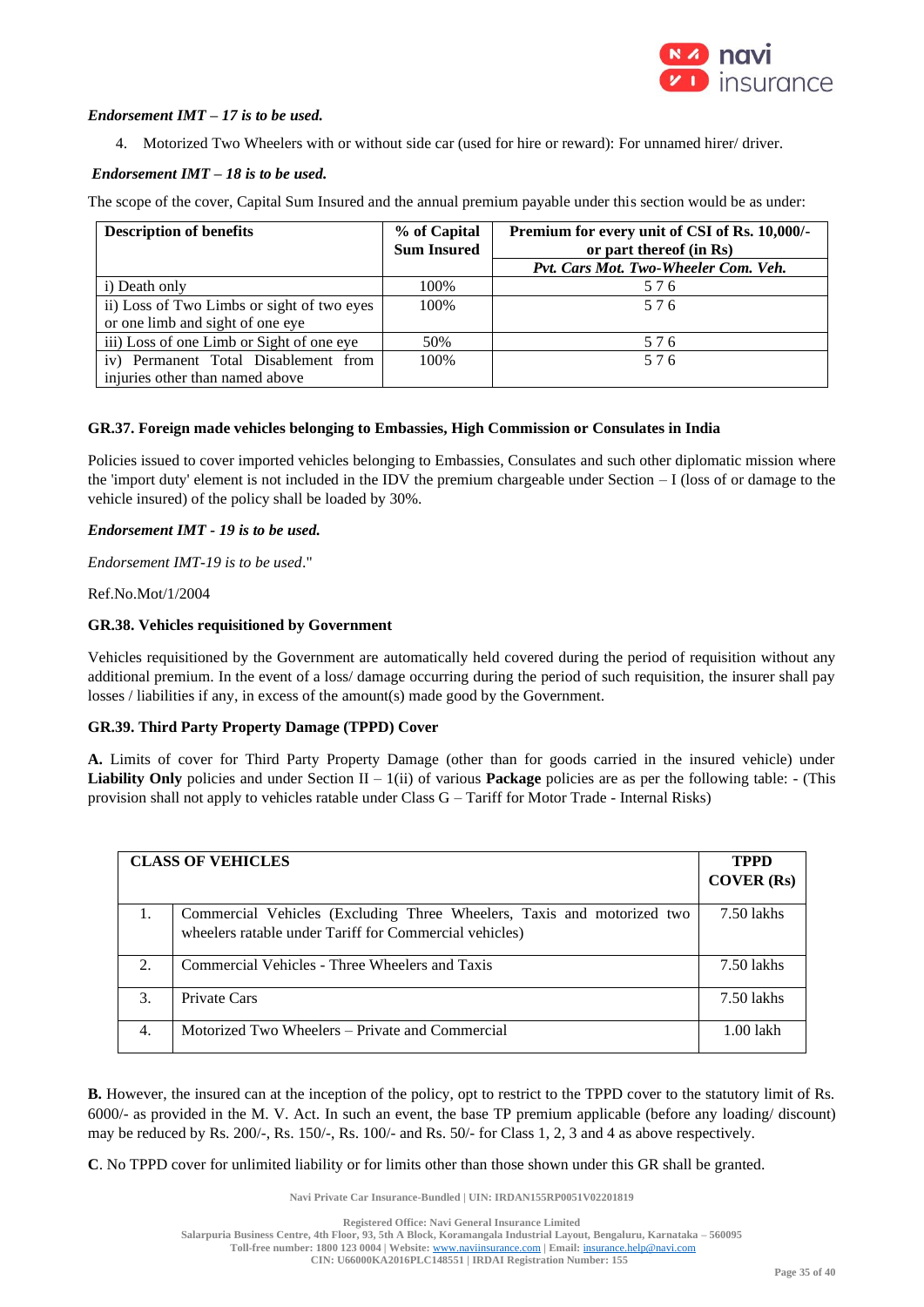

## *Endorsement IMT - 20 is to be used.*

### **Mid-term change of TPPD limits is not permitted.**

#### **GR.40. Compulsory Deductibles.**

Claims under **Own Damage** section of policies covering all classes of vehicles are subject to a compulsory deductible as per the under noted table: -

| <b>TYPE OF VEHICLES</b>                                                            |                                                                     |                                                            | <b>COMPULSORY</b><br><b>DEDUCTIBLES</b>                                  |
|------------------------------------------------------------------------------------|---------------------------------------------------------------------|------------------------------------------------------------|--------------------------------------------------------------------------|
| <b>Commercial</b><br>Vehicles (other<br>vehicles<br>than<br>rateable under         | <b>Goods carrying Vehicles</b>                                      | <b>Passenger carrying Vehicles</b>                         | (Rs)                                                                     |
| Class-D, E, F<br>and G of CVT)                                                     | Not exceeding<br>7500<br>Kg.<br><b>GVW</b>                          | Not exceeding 17 passengers                                | $500/-$                                                                  |
|                                                                                    | Exceeding 7500 Kg. GVW<br>but not exceeding 16500 Kg.<br><b>GVW</b> | Exceeding 17 passengers but<br>not exceeding 36 passengers | $1000/-$                                                                 |
|                                                                                    | Exceeding 16500 Kg. GVW                                             | Exceeding 36 passengers                                    | $1500/-$                                                                 |
| Vehicles rateable under Class D of the Commercial Vehicles Tariff (CVT)            |                                                                     |                                                            | 0.5% of IDV of the<br>vehicle subject to a<br>minimum of Rs.<br>$2000/-$ |
| Vehicles rateable under Class E, F and G of the Commercial Vehicles Tariff (CVT)   |                                                                     |                                                            | $Rs.50$ /-for two-<br>wheelers and Rs.<br>500/- for others               |
| Taxis and Three Wheelers rated as Commercial Vehicles (Not exceeding 1500 cc)      |                                                                     |                                                            | $500/-$                                                                  |
| Taxis and Three Wheelers rated as Commercial Vehicles (Exceeding 1500 cc)          |                                                                     |                                                            | $1000/-$                                                                 |
| Private Cars including three wheelers rated as Private Cars (Not exceeding1500 cc) |                                                                     | $1000/-$                                                   |                                                                          |
| Private Cars including three wheelers rated as Private Cars (Exceeding 1500 cc)    |                                                                     | $2000/-$                                                   |                                                                          |
| Motorized Two Wheelers.                                                            |                                                                     |                                                            | $100/-$                                                                  |

**NB.1.** The above Compulsory Deductibles are also to be applied where restricted covers as specified under GR 45 A/B are granted.

**NB.2.** The endorsements applicable for compulsory deductibles as per above schedule will be as follows:

- a. For all commercial vehicles excluding taxis and motorized two wheelers
- b. carrying passengers for hire or reward– *Endorsement IMT – 21 is to be used.*
- c. For private cars, three wheelers rated as private cars, all motorized two wheelers and taxies *Endorsement IMT– 22 is to be used.*

**NB.3.** Exclusions under (a) of Endorsement IMT- 21 may be reinstated in cover by payment of additional premium @15% of the total gross OD premium (before application of any discount) and *Endorsement IMT-23* is to be used for such reinstatement of excluded cover.

#### **GR.41. Electrical / Electronic fittings**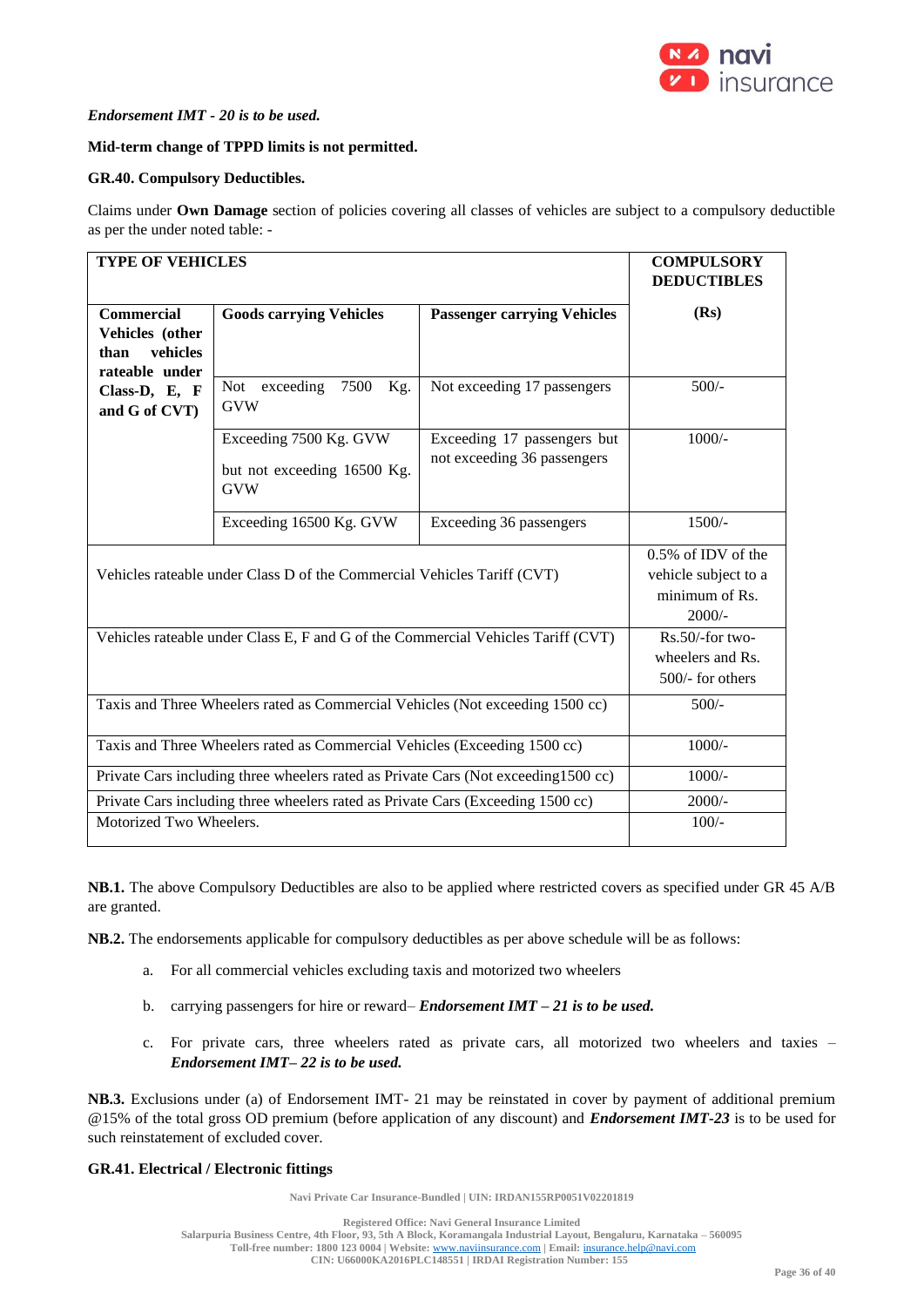

If electrical and or electronic items fitted to the vehicle but not included in the manufacturer's selling price of the vehicle are to be insured, it can be done separately under Section-I ( loss of or damage to the vehicle insured) of the package policy at an additional premium @ 4% on the value of such fittings **to be specifically declared by the insured in the proposal form and or in a letter forming part of the proposal form.**

## *Endorsement IMT- 24 is to be used.*

**GR.42.** Use of CNG / LPG fuel (IMT/08/2002 dt 16<sup>th</sup> Dec, 2002).

**(a)** In case of vehicles fitted with bi-fuel system such as Petrol/Diesel and CNG /LPG, permitted by the concerned RTA, the CNG/LPG kit fitted to the vehicle is to be insured separately at an additional premium @ 4% on the value of such kit to be specifically declared by the insured in the proposal form and/or in a letter forming part of the proposal form. If CNG/LPG kit is fitted during the currency of the policy, pro-rata premium is to be charged.

### *Endorsement IMT- 25 is to be used.*

(b) "Where the vehicle is fitted with only CNG / LPG engine or **Bi fuel system** as approved by RTA and the value of the CNG / LPG kit is not separately available, 5% extra is to be charged on Own Damage Premium"

### *Endorsement IMT-25 is to be used*

(c) An additional premium of Rs. 60/- per vehicle to be charged towards Liability Only cover on account of CNG/ LPG system.

Note: To insert sum arrived at in terms of GR42, where the value of the CNG/LPG kit is not separately available, the words, "premium of Rs" appearing in the first line of the IMT shall be replaced by the words "5% extra on Own Damage premium of Rs". The words in the last two lines of IMT reading as "subject to the limit of the Insured's Declared Value of the CNG/LPG kit specified in the Schedule of the policy" are to be deleted".

The 5% extra referred to above in GR 42 (b) shall be accounted under item f) of "A". "Own Damage" portion of the premium computation table on page number 185.

### **GR.43. Fibre glass fuel tanks**

All policies covering vehicles fitted with fibre glass fuel tanks will attract an additional premium of Rs. 50/- in the Own Damage section excepting vehicles rateable under Class D of Commercial Vehicles Tariff where the additional premium will be Rs. 100/-.

### **GR. 44. Vehicles used for Driving Tuitions**

Vehicles used by Driving Schools recognized by the **RTA** for giving tuition, having double clutches and double brakes with professional tutor accompanying the trainee can be covered by charging premium as under: -

| <b>VEHICLE</b>                                                 | <b>OWN DAMAGE PREMIUM</b>       | LIABILITY ONLY PREMIUM            |
|----------------------------------------------------------------|---------------------------------|-----------------------------------|
| Private cars                                                   | Applicable O.D. premium $+60\%$ | As per Private car tariff         |
| Commercial vehicle<br>Goods<br>$\sim$ $ -$<br>carrying vehicle | Applicable O.D. premium $+60\%$ | As per Commercial vehicle tariffs |
| Commercial vehicle – Passenger<br>carrying vehicles            | Applicable O.D. premium $+60\%$ | As per Commercial vehicle tariffs |

In case of three wheelers and motorized two wheelers used by Driving Schools recognized by the **RTA** for giving tuition, the premium chargeable will be the applicable tariff premium with a loading of 60% (on both Own Damage and Liability Only risks premiums.)

**Navi Private Car Insurance-Bundled | UIN: IRDAN155RP0051V02201819**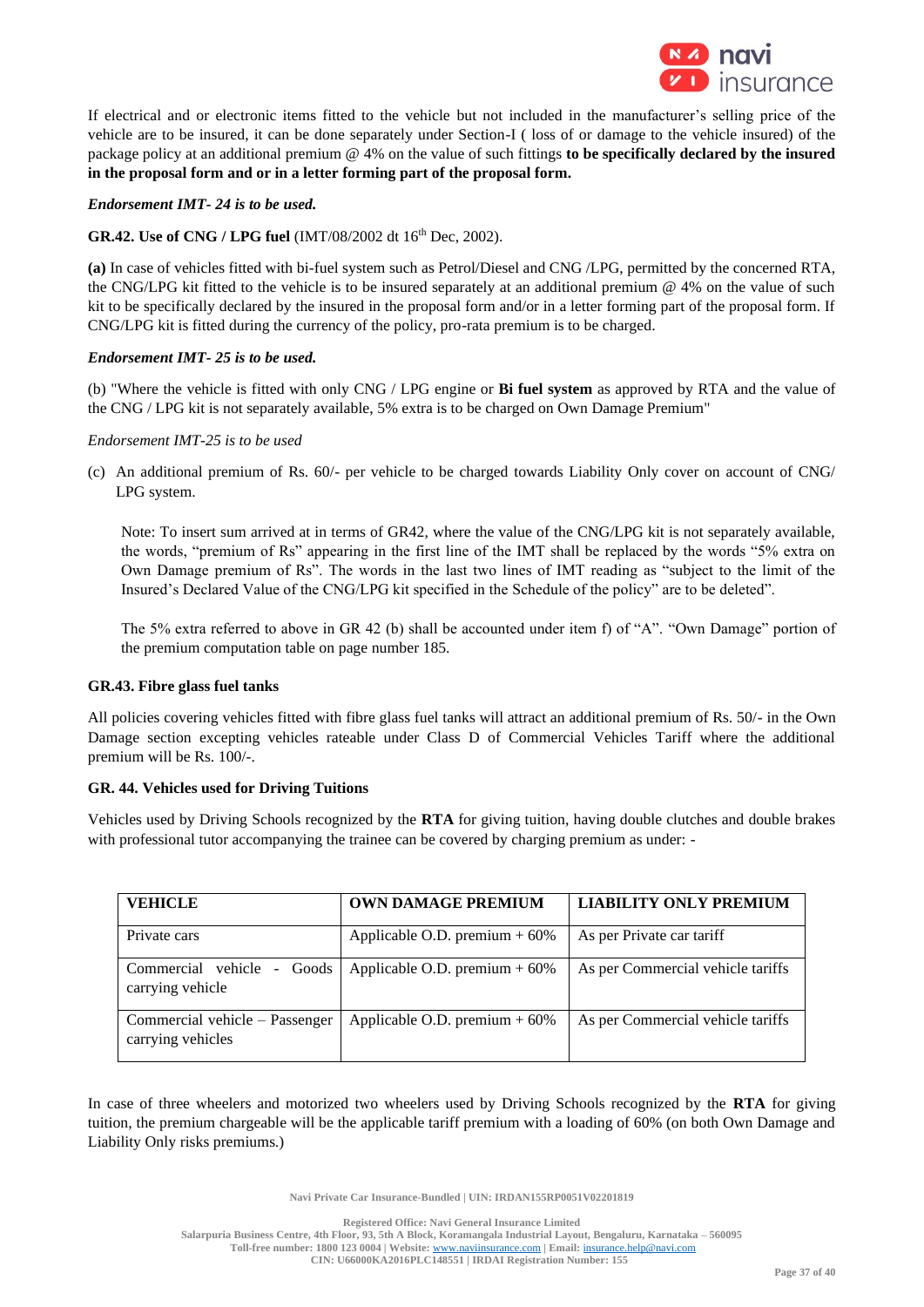

Note: For vehicles used for driving tuitions the words "other than for the purpose of driving tuitions" are to be added after the words "hire or reward" in the Policy Schedule/ Certificate of Insurance concerning "LIMITATIONS AS TO USE".

## **GR. 45A Restricted cover for Fire and / or Theft Risks**

### **(Only while the vehicle is in garage and not in use)**

On the basis of written specific declaration from the insured to the effect that for the entire duration of the policy period the vehicle will not be used at all, policies may be issued to cover the risks of Fire and/or Theft only (without Liability Only cover) at the following rates of premium subject to a minimum premium as specified under **GR. 16.**

**Issuance of this restricted cover is prohibited for vehicles rateable under Class – D (Tariff for Miscellaneous and Special Types of Vehicles), Class – E (Tariff for Motor Trade - Road Transit Risks), Class – F (Tariff for Motor Trade – Road Risks only) and Class – G (Tariff for Motor Trade – Internal Risks only).**

| <b>RISKS COVERED</b> | <b>PREMIUM</b>  |
|----------------------|-----------------|
| Fire Only            | $0.50\%$ on IDV |
| Theft Only           | $0.50\%$ on IDV |
| Fire & Theft Only    | $0.75\%$ on IDV |

### *Endorsement IMT 26 is to be used.*

Compulsory deductibles as in GR.40 shall apply.

Additional premium for electric / electronic items as in GR.41 shall apply.

Additional premium for use of CNG / LPG as in GR.42 shall apply.

Additional premium for compulsory PA cover to owner-driver as in GR 36 shall apply.

N.B. Discounts may be granted on the net premium for Fire & Theft risks if the insured opts for voluntary deductibles in respect of vehicles rateable under Tariff for Private Cars / Motorized Two Wheelers.

No other discount is permissible.

### **GR 45 B Restricted cover for Liability Only and Fire and / or Theft Risks**

Policy may be issued covering the vehicle for the restricted Liability Only with Fire and /or Theft risks only by charging premium as per the following schedule subject to a minimum premium as specified under GR – 16.

Issuance of this restricted cover is prohibited for vehicles rateable under Class – D, Tariff for Miscellaneous and Special Types of Vehicles.

| <b>Risk Covered</b>                           | <b>Premium</b>                                                                  |
|-----------------------------------------------|---------------------------------------------------------------------------------|
| Liability Only Policy with Fire only<br>cover | Liability Only Premium $+25\%$ of the appropriate OD Premium<br>for the vehicle |
| Liability Only Policy and Theft               | Liability Only Premium $+30\%$ of the appropriate OD Premium<br>for the vehicle |
| Liability Only Policy and Fire & Theft        | Liability Only Premium $+50\%$ of the appropriate OD Premium<br>for the vehicle |

*Endorsement IMT 27 is to be used.*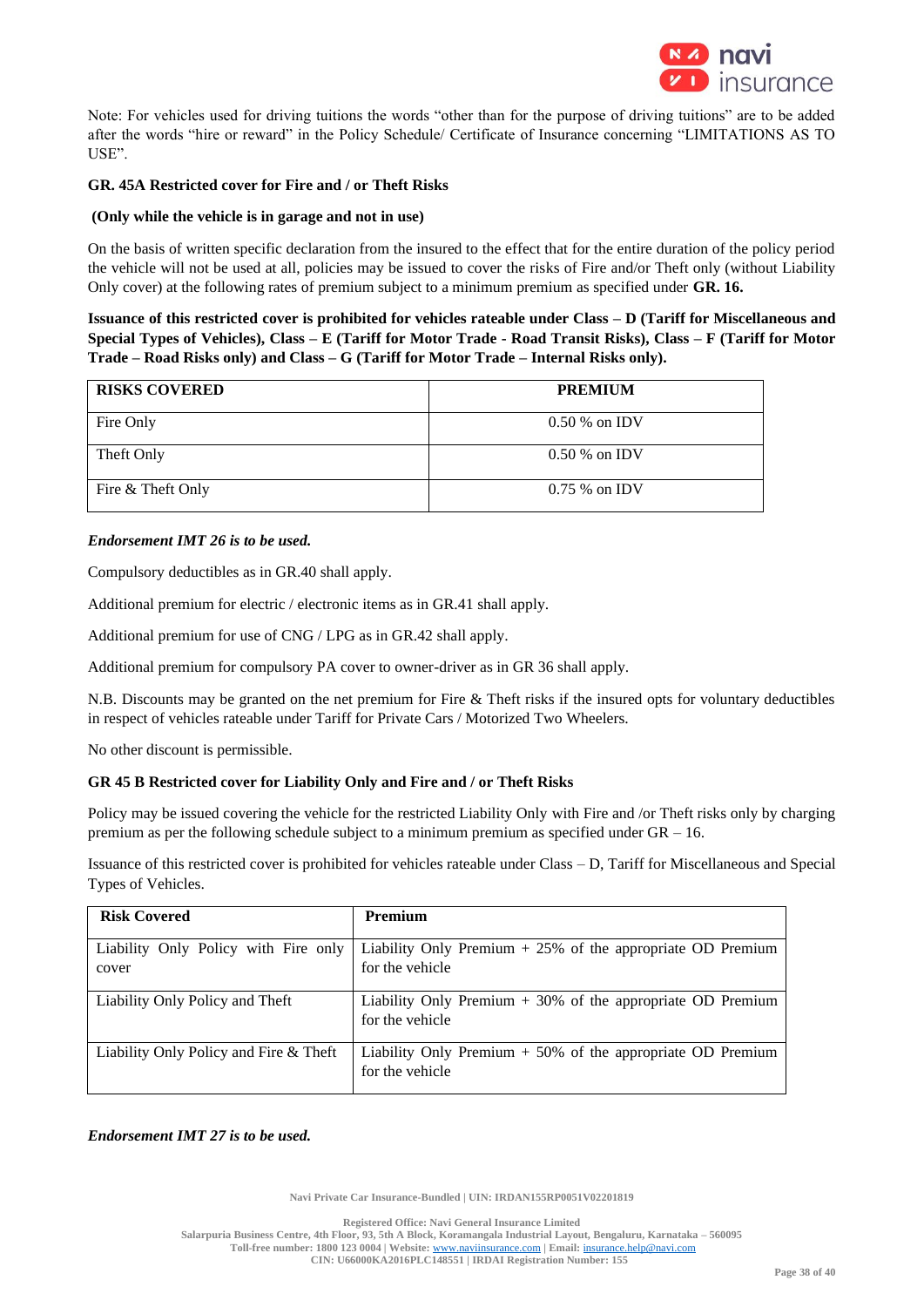

## **NOTE: For Declaration Policies issued under Section 'Motor Trade – Road Transit Risks only – Class E' – Refer to the relevant section of the said Tariff.**

Compulsory deductible as in GR- 40 shall apply

Additional premium for electric / electronic items as in GR.41 shall apply.

Additional premium for use of CNG / LPG as in GR.42 shall apply**.**

Additional premium for compulsory PA cover to owner-driver as in GR 36 shall apply.

- **N. B.** The following discounts are permissible
- (a) NCB on Fire and/or Theft components of the premium
- (b) Discounts on fire and / or theft risks premium components for voluntary deductibles for vehicles rateable under Tariff for Private Cars / Motorized Two Wheelers.
- (c) Discounts for Membership of Recognised Automobile Associations as per **GR.28** for vehicles rateable under Tariff for Private Cars / Motorized Two Wheelers.

GR. 46. Vehicles driven by non-conventional source of power. (IMT/08/2002 dt 16<sup>th</sup> Dec, 2002).

"Rating of Private Cars/Taxis and Motorised Two Wheelers running on battery, as approved by RTA, is to be done as under:

Private Cars/Taxis: To be rated as private cars/taxis upto 1000 cc (refer to tariff for private car/commercial vehicles).

Motorised Two Wheelers: To be rated at par with rates applicable for motorised two wheeler of capacity exceeding 150 CC but not exceeding 350 CC (refer to tariff for motorised two wheelers).

For rating of vehicles driven solely by any other non-conventional source of power approved by RTA, reference may be made to TAC"

#### **GR.47. Towing charges for vehicles met with an Accident** (IMT/08/2002 dt 16<sup>th</sup> Dec, 2002).

It is permissible to opt for higher towing charges, subject to charging extra premium, as per the following table (in addition to the limit already provided under the Standard Package Policies).

| Vehicles                                                                           | Additional towing charges opted<br>for over and above the limit<br>prescribed in the policy | chargeable<br>Premium<br>the<br>on<br>additional amount opted for                                      |
|------------------------------------------------------------------------------------|---------------------------------------------------------------------------------------------|--------------------------------------------------------------------------------------------------------|
| Private Cars                                                                       | Upto Rs 1500                                                                                | additional<br>5%<br>the<br>$\alpha$<br>amount<br>opted                                                 |
| Two Wheelers                                                                       | Upto Rs 300                                                                                 | the additional<br>5% on<br>amount<br>opted                                                             |
| Commercial Vehicles (other than<br>vehicles covered under Motor<br>Trade Policies) |                                                                                             |                                                                                                        |
| Two Wheelers                                                                       | Upto Rs 300                                                                                 | 5%<br>on the additional amount<br>opted                                                                |
| Three wheeled vehicles                                                             | Upto Rs 750<br>Exceeding<br>Rs750<br>but<br>not<br>exceeding Rs 1500                        | 5% on additional amount opted<br>7.5% on the additional amount<br>opted.                               |
| Taxis                                                                              | Upto $Rs.1500$<br>Exceeding<br>Rs.1500<br><b>but</b><br>not<br>exceeding Rs.3000.           | additional<br>the<br>5%<br><sub>on</sub><br>amount<br>opted<br>7.5% on the additional amount<br>opted. |
| Other commercial vehicles                                                          | Upto Rs. 10, 000                                                                            | additional<br>the<br>5%<br>$\alpha$<br>amount                                                          |

**Navi Private Car Insurance-Bundled | UIN: IRDAN155RP0051V02201819**

**Registered Office: Navi General Insurance Limited**

**Salarpuria Business Centre, 4th Floor, 93, 5th A Block, Koramangala Industrial Layout, Bengaluru, Karnataka – 560095**

**Toll-free number: 1800 123 0004 | Website:** [www.naviinsurance.com](http://www.naviinsurance.com/) **| Email:** [insurance.help@navi.com](mailto:insurance.help@navi.com)

**CIN: U66000KA2016PLC148551 | IRDAI Registration Number: 155**